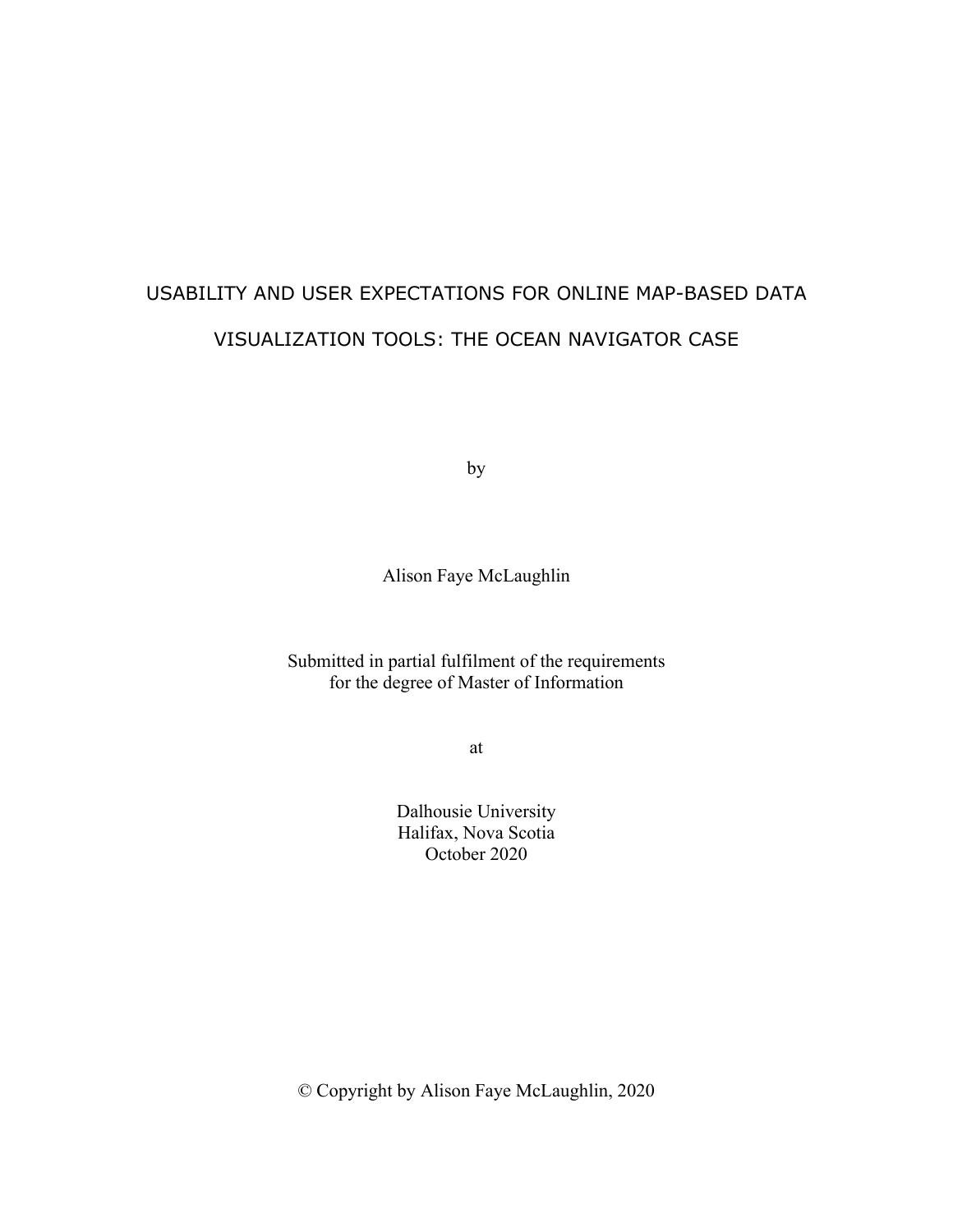This thesis is dedicated to Connie Kavanaugh, my kindergarten teacher, who inspired and nurtured my lifelong love of learning and books.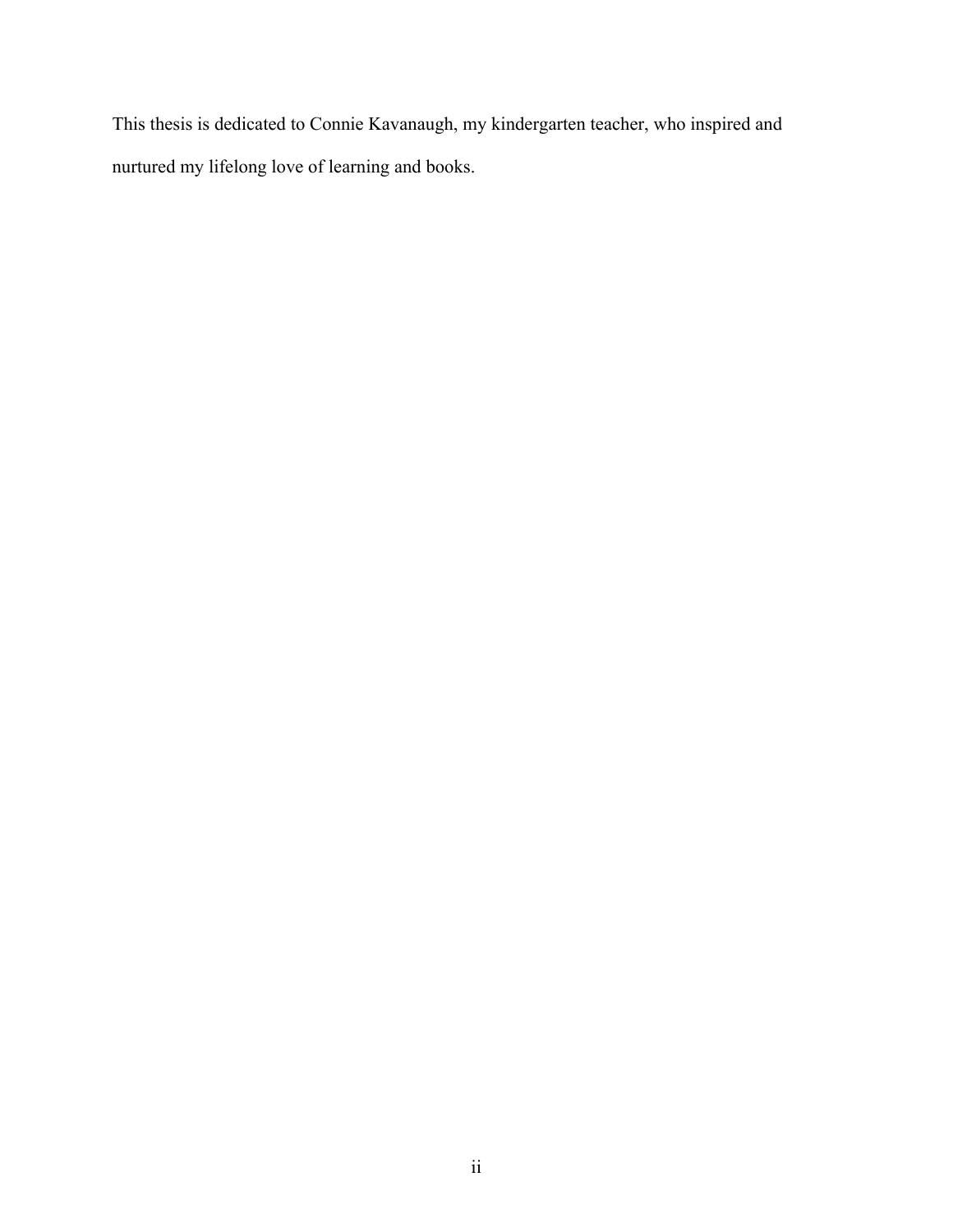# **TABLE OF CONTENTS**

| CHAPTER 1        |                                                                                       |  |
|------------------|---------------------------------------------------------------------------------------|--|
|                  |                                                                                       |  |
|                  |                                                                                       |  |
| CHAPTER 2        |                                                                                       |  |
|                  |                                                                                       |  |
|                  |                                                                                       |  |
|                  |                                                                                       |  |
| CHAPTER 3        |                                                                                       |  |
|                  |                                                                                       |  |
|                  |                                                                                       |  |
|                  |                                                                                       |  |
|                  |                                                                                       |  |
| CHAPTER 4        |                                                                                       |  |
|                  |                                                                                       |  |
|                  |                                                                                       |  |
|                  | 4.3 SOME USERS TRANSLATE THEIR EXPECTATIONS FROM CONSUMER TOOLS TO NICHE TOOLS        |  |
| <b>CHAPTER 5</b> |                                                                                       |  |
|                  | 5.1.3 Some Users Translate Their Expectations from Consumer Tools to Niche Tools Like |  |
|                  |                                                                                       |  |
|                  |                                                                                       |  |
|                  |                                                                                       |  |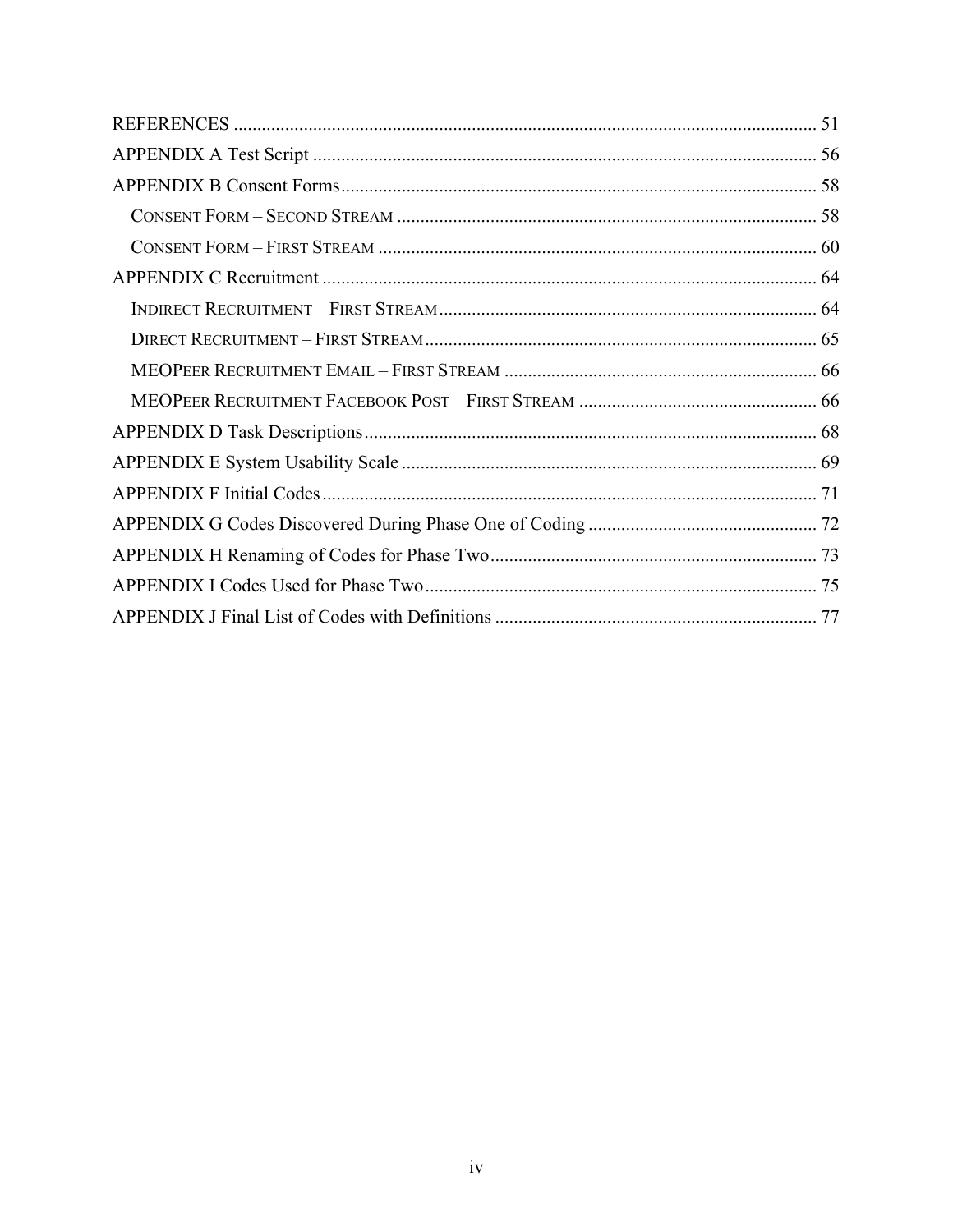## **LIST OF TABLES**

- Table 1: Time (ratio) participants took to complete tasks relative to an expert user...............28
- Table 2: Participant's SUS score and average completion time relative to an expert user......32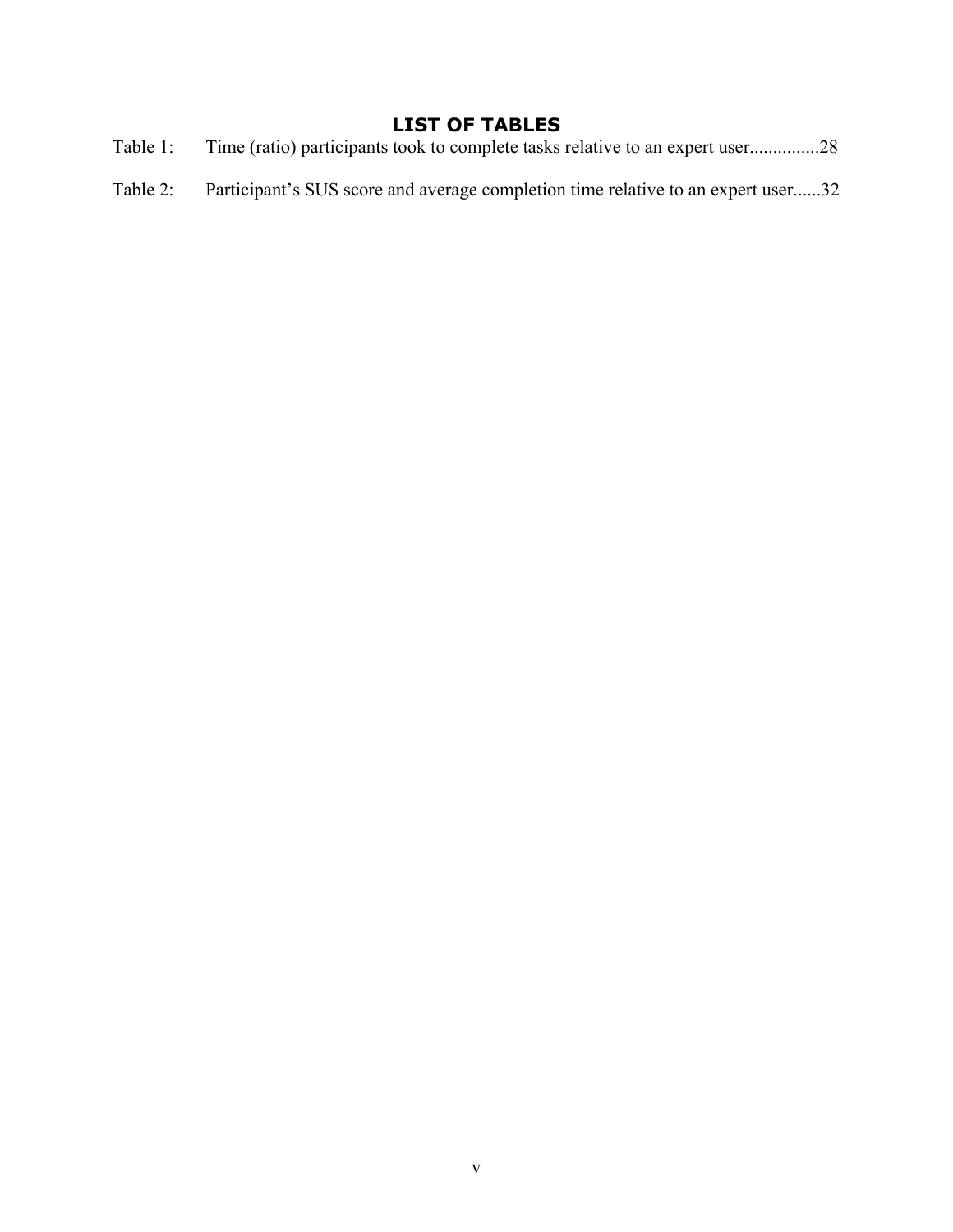# **LIST OF FIGURES**

| Figure 1 | A comparison of the adjective ratings, acceptability scores, and school grading |  |
|----------|---------------------------------------------------------------------------------|--|
| Figure 2 | Screenshot of the date selection widget from worldview.earthdata.nasa.gov38     |  |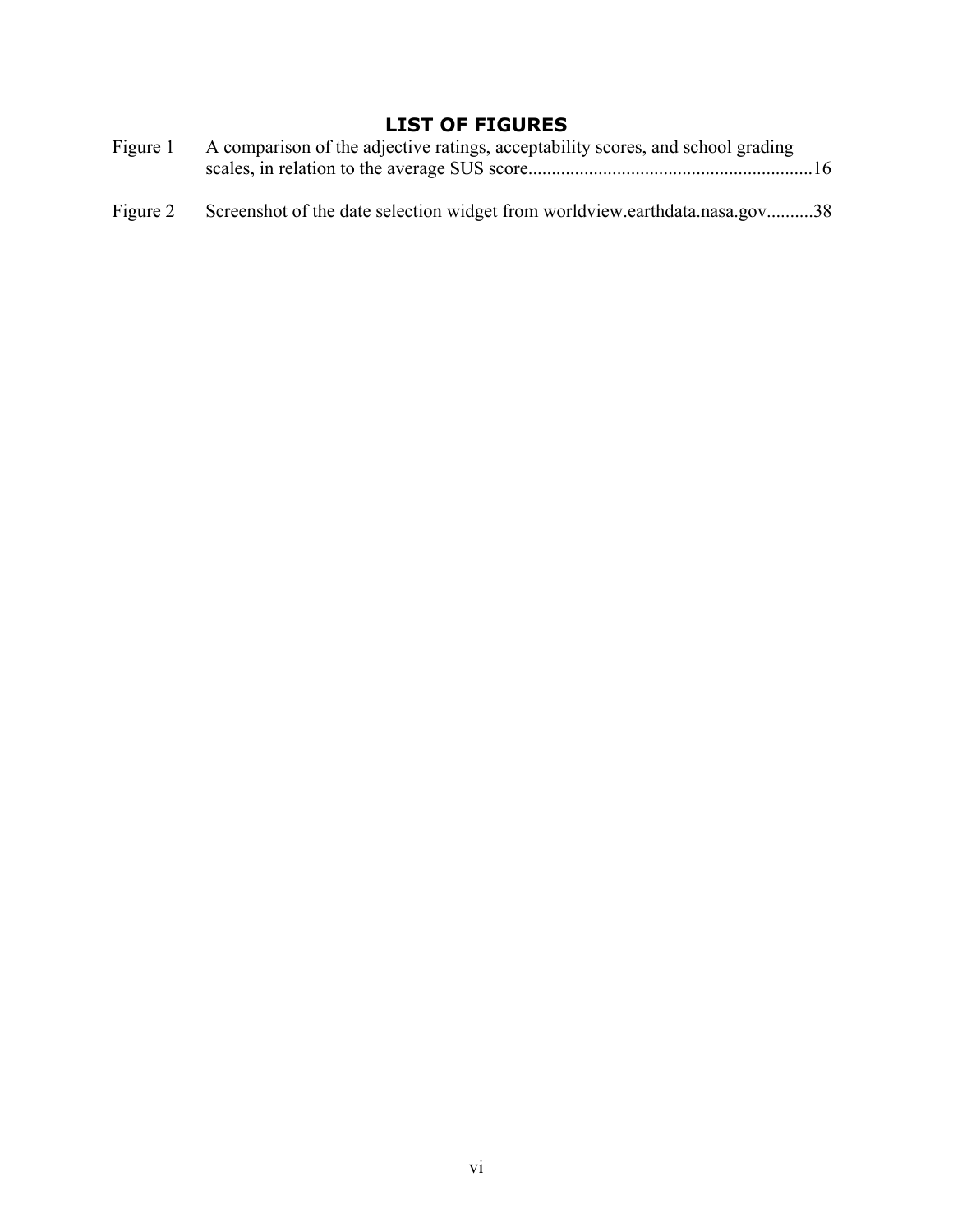#### **ABSTRACT**

In the past, mapping applications and programs were primarily used by professionals in the geographical information world to assist in the type of geospatial analytics research they would be performing. However, mapping applications are becoming more accessible to and more utilized by the general public. Ocean Navigator is a modern mapping application that helps visualize various types of ocean data. This study assesses the usability of Ocean Navigator through a think aloud participant observation method paired with the well-established Likert scale tool, the System Usability Scale. It was found that participants are able to meet the typical information needs of the expected user, users perceive Ocean Navigator as usable but not extremely so, and some users translate their expectations from consumer tools to niche tools like Ocean Navigator. These findings are contextualized with the previous literature, and limitations are discussed. Recommendations for immediate modifications and future research are presented.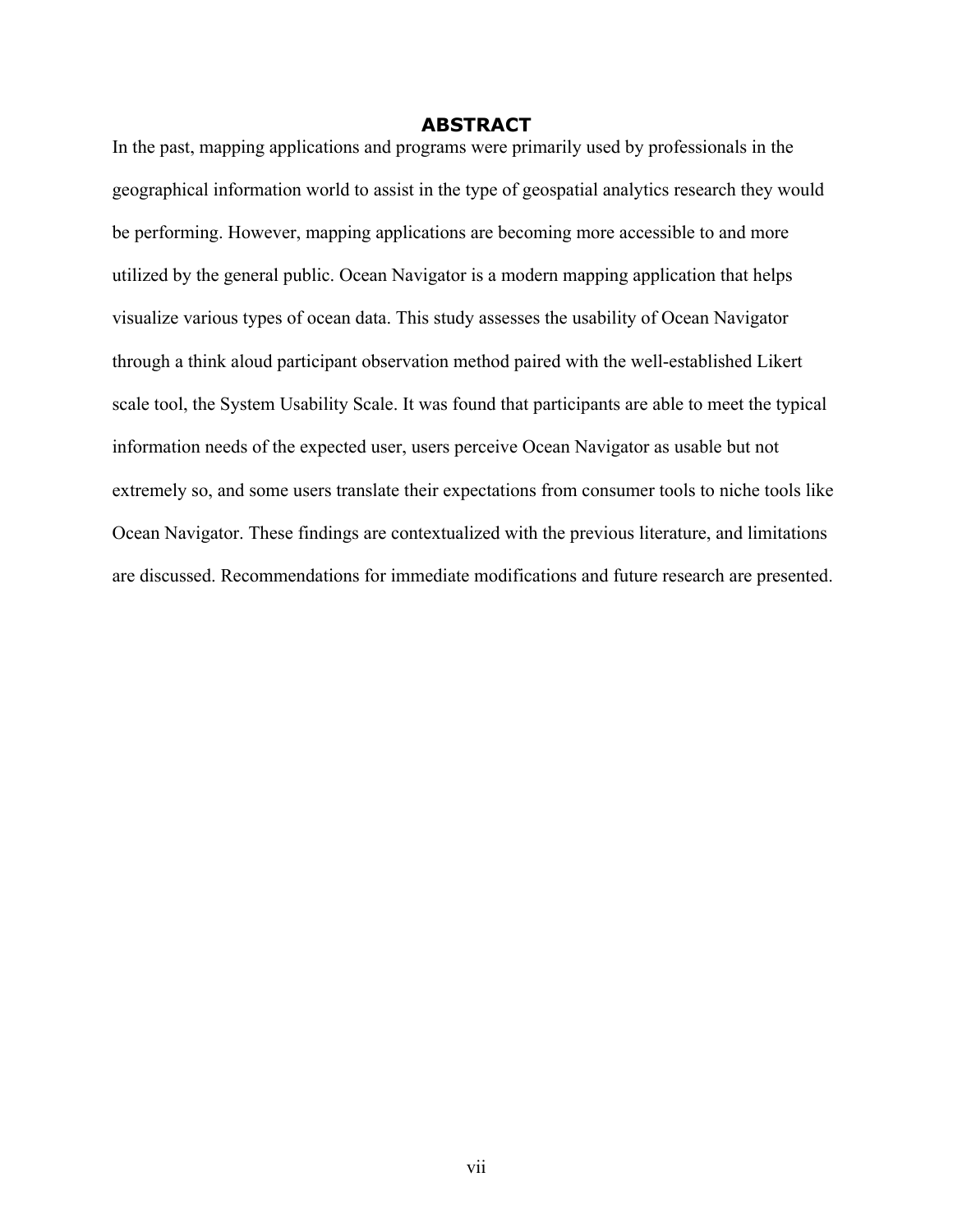# **LIST OF ABBREVIATIONS USED**

SUS System Usability Scale

UCD User-centered design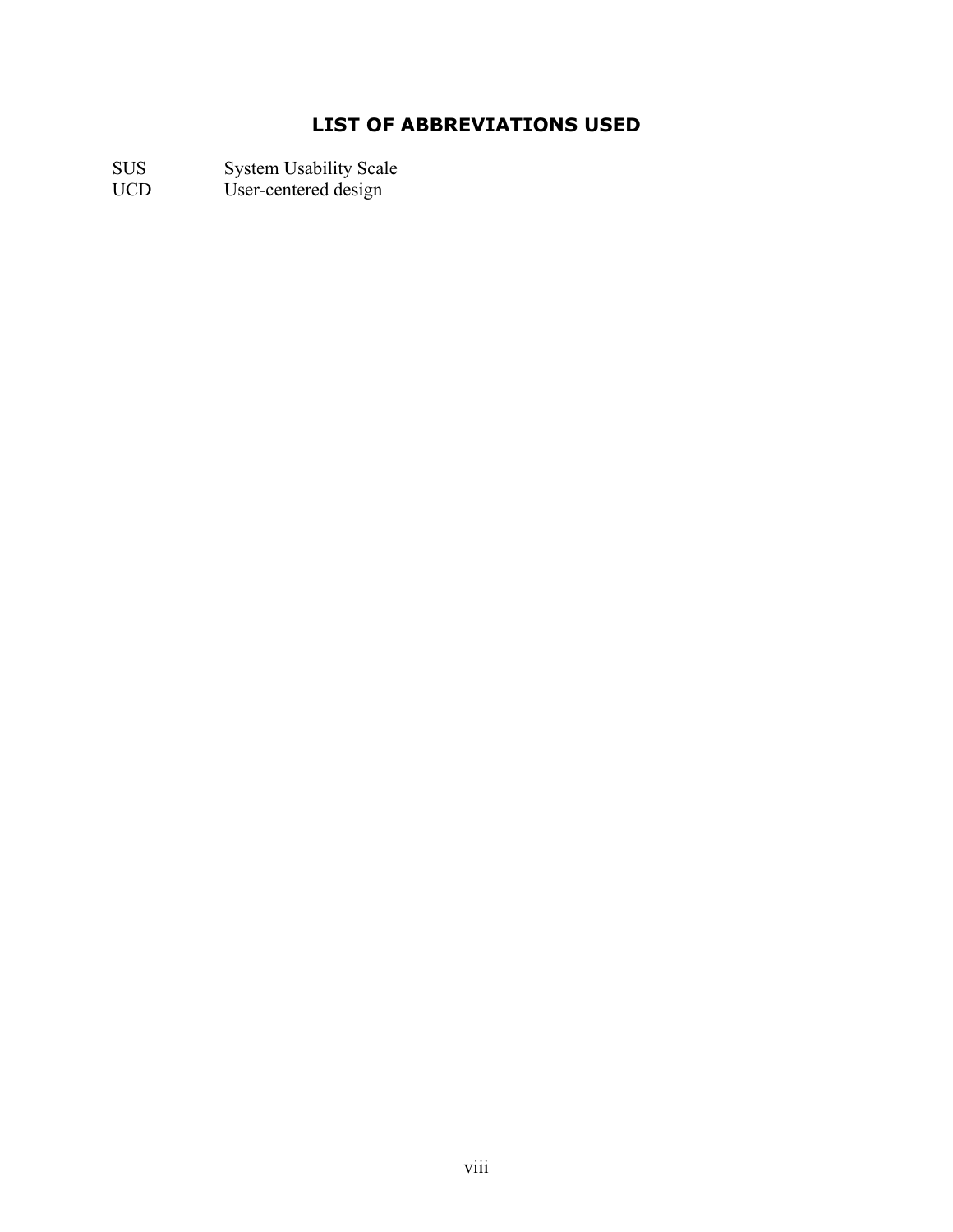### **ACKNOWLEDGEMENTS**

Mike Smit (my co-supervisor): thank you for taking me on as a thesis student and believing in me when I didn't believe in myself.

Jennifer Grek Martin (my co-supervisor): thank you for being a source of consistency, positivity, and guidance.

Sandra Toze (member of my supervisory committee): thank you for supporting me in so many ways.

Sonja McLaughlin (my mom): thank you for helping in every way you could think of. Whether it was calling to make sure I was awake and working, proof reading something, helping me brainstorm, or so many other things, you have been a constant support through my entire degree (and life).

Steven McDonald and Elphege Bernard-Wesson (fellow thesis-writers): thank you for going through this with me. You both encouraged me when it felt like this was impossible, spent countless hours writing with me, and celebrated the small victories along the way. We did it guys, and I am so proud of us!

Samuel Bodapati (my fiancé): thank you for loving and supporting me through the worst of this. You've taken on more than your fair share of household tasks so that I could write for hours and hours and gone with me to the gym, to get food, or wherever I needed to go to take a break and get away from things.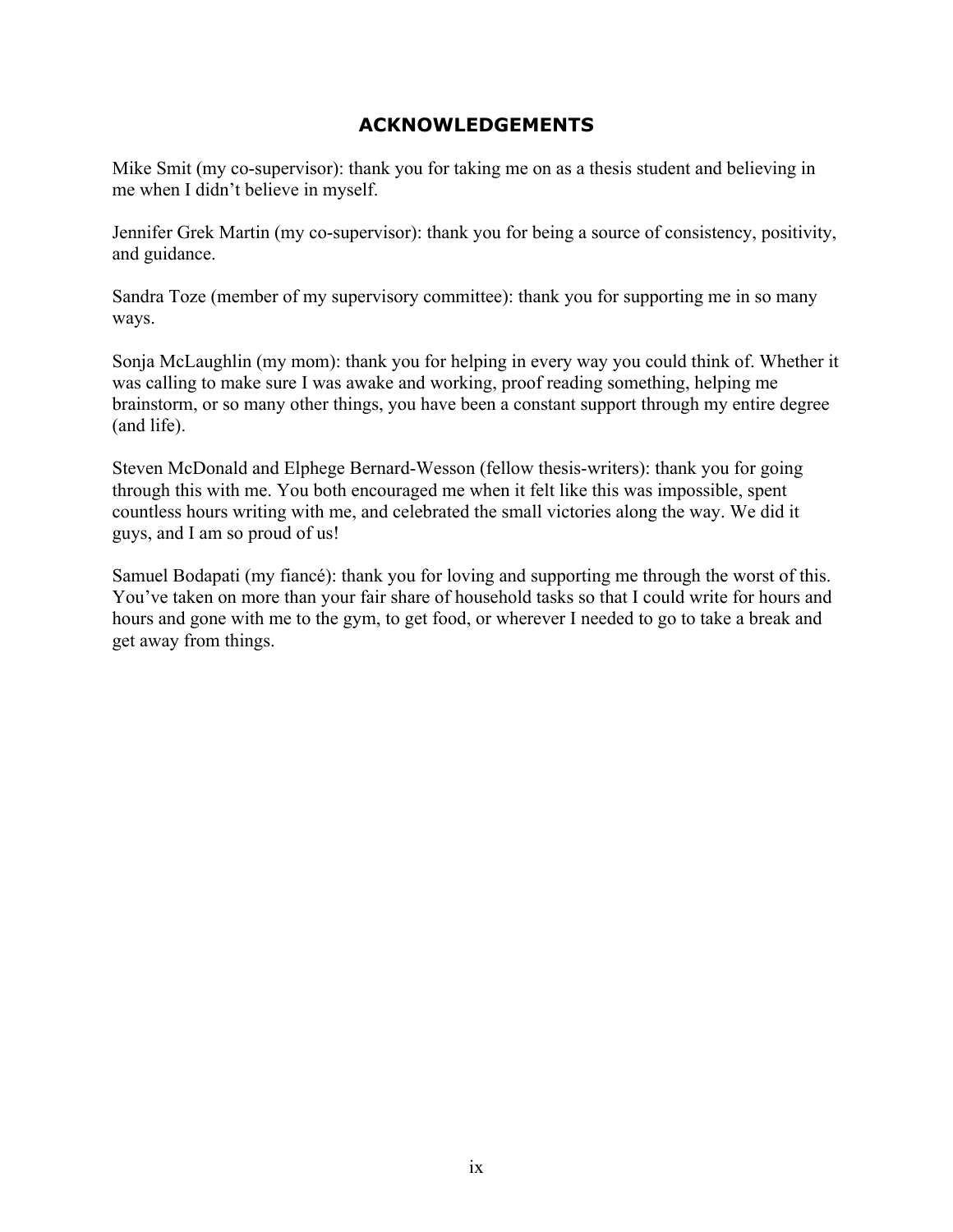#### **CHAPTER 1 INTRODUCTION**

#### **1.1 WEB-BASED MAPPING APPLICATIONS**

Given today's prevalent use of technology, web-based maps and map applications are ubiquitous in western society. With over 5,000,000,000 installs from the Google Play store alone (Maps - Navigate & Explore, 2019), Google Maps is never further away than our pockets or handbags. However, in the past, mapping applications and programs were primarily used by professionals in the geographical information world to assist in the type of geospatial analytics research they would be performing.

Until recently the process of accurate map-making was long, complex and expensive. It required considerable skill in the use of photogrammetric techniques, expensive equipment for observation and analysis and substantial investment in large-format printing. Today, however, almost all of these constraints have been removed (Goodchild, 2009, p. 86).

More and more, these types of programs are being used by the general public, or by researchers whose area of expertise is not geographical information systems. Google Maps is a very broad tool that allows many basic functions to be performed but tools exist now that are more specific. These specific tools allow for more in depth analysis and discovery.

Ocean Navigator (http://navigator.oceansdata.ca/) is an open-source data map tool that aims to be a "modern, user-friendly, interactive online map, displaying scientific ocean data gathered from various models around the world" (Ocean Navigator, n.d.). Ocean models are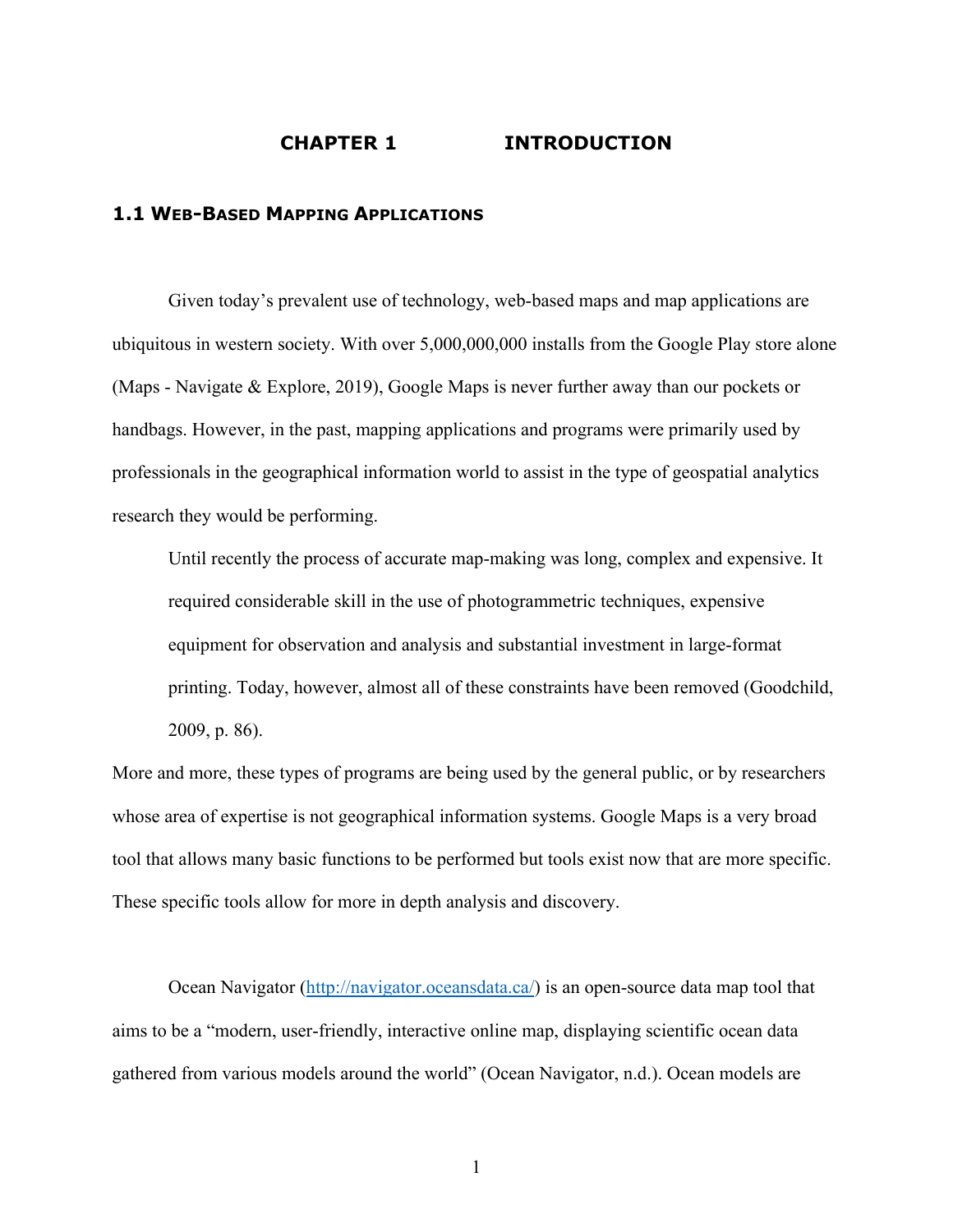theoretical representations of the ocean, using mathematics to understand the ocean and understanding how that mathematics relates to the real world. Ocean Navigator is designed to enable the discovery and accessibility of over 40 terabytes of ocean data from ocean prediction systems (Ocean Navigator, n.d.). Ocean prediction systems use ocean models to produce forecasts and/or hindcasts of ocean behavior. Ocean Navigator can display several different variables from several different datasets; for example, the Global Ice Ocean Prediction System (GIOPS) daily dataset can provide ice concentration, ice volume, meridional wind, salinity, sea surface height (free surface), sea water velocity, sea water east velocity, sea water north velocity, sea water X velocity, sea water Y velocity, water temperature, wind, and zonal wind (Ocean Navigator, n.d.).

Although the tool was developed by scientists, it is designed for any user, from expert researchers, to laypersons interested in oceans. Ocean Navigator is designed to be simpler and less expensive than traditional map analytics tools like ArcGIS. This is important because it allows scientists who are not specialists in geography to perform analysis they previously would have needed to consult geography experts to perform.

Ocean Navigator is unique because it allows you to visualize four-dimensional data. Four-dimensional data in this context refers to not only representing X (east-west) and Y (northsouth) values, but also representing depth and time. It does this through various visualizations such as diagrams, plots, and profiles.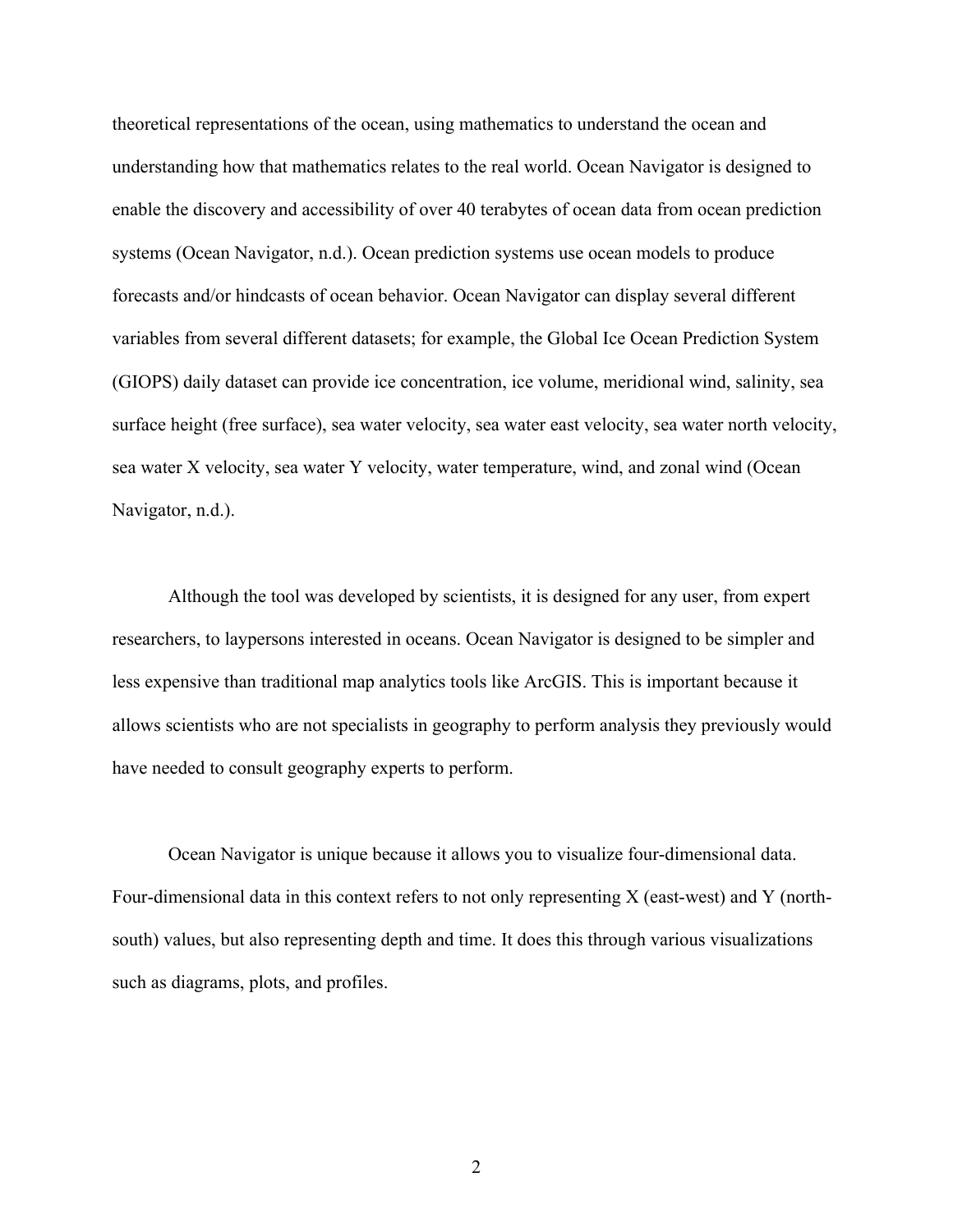Ocean Navigator was created by experts at Fisheries and Oceans Canada (Ocean Navigator, n.d.) who are likely to have more expertise than the intended users of the application. This means that it is especially important to think about the users' needs since they will likely be different than those of the creators. Therein lies the significance of user-centered design (UCD), which involves focusing the design and development process on the users' needs by involving them along the way (Stone et al., 2005). UCD adds value to applications in many ways, which were summarized by Kramers (2008) as follows:

1. A reduction in the effect of poor and inaccurate assumptions – informed decision making

- 2. Balance of business and user requirements
- 3. Developers do not have to evaluate their own designs
- 4. An increase in user satisfaction and product effectiveness

5. The right product is produced, for the right reasons, for the right users (p. 106) Ideally, good UCD involves evaluation with users at all levels of design and development (Stone et al., 2005). Users should be involved early in the design process to help determine the requirements for the system, during prototyping to test designs and options, before release of the system to identify minor required tweaks, after the release to identify problems to be addressed in the next version of the system, etcetera (Stone et al., 2005). However, lack of resources and knowledge regarding how to implement this are barriers impacting this involvement (Nivala, Sarjakoski & Sarjakoski, 2007). Integrating user feedback into web mapping application design is very important (Newman et al., 2010) and users say that they would like to give more feedback (Roth, 2015).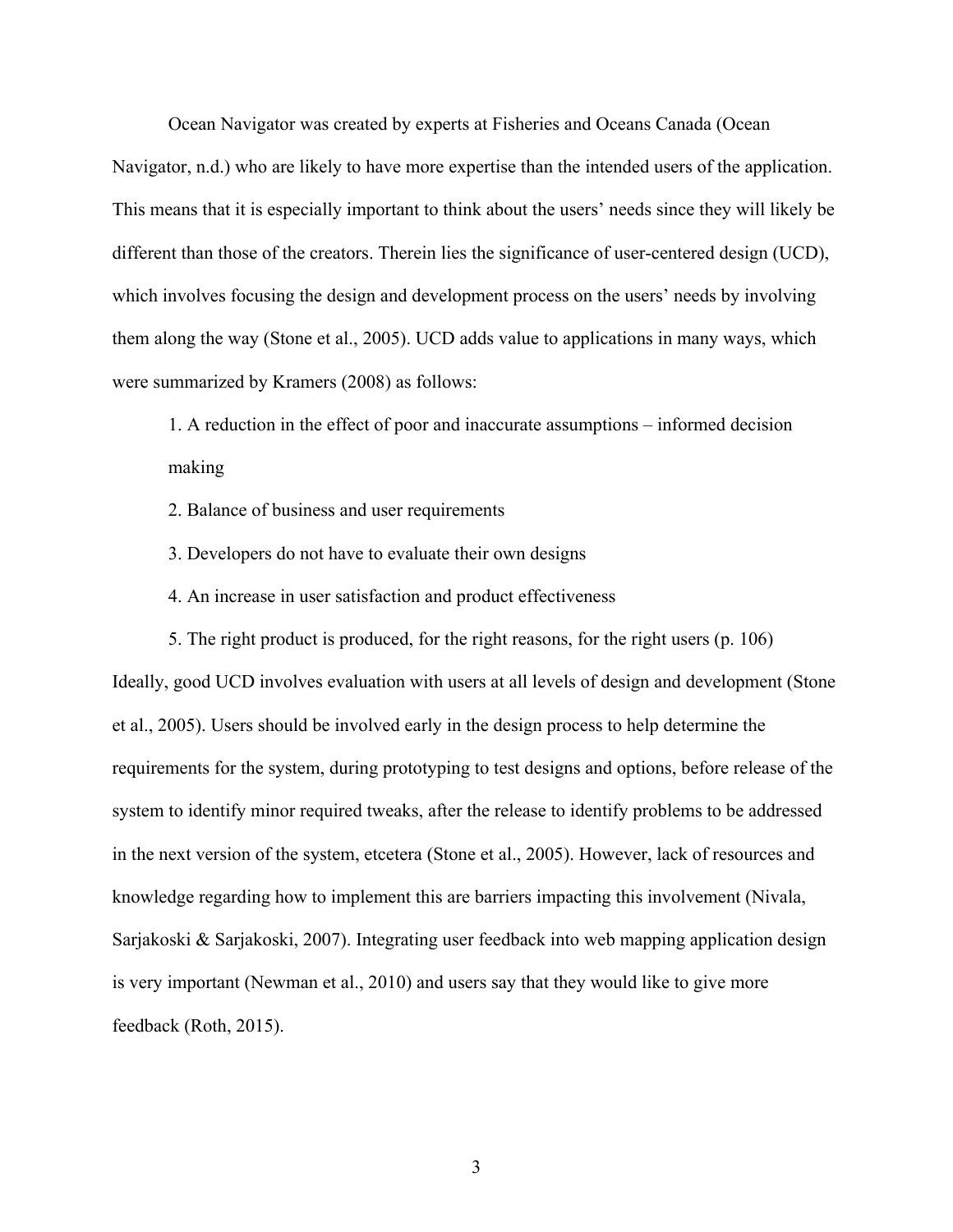It is important to keep in mind that participants may have preconceived ideas from working with popular consumer tools that have some aspects that are similar to Ocean Navigator. For example, participants' expectations for Ocean Navigator could be affected by their ideas of how a mapping platform "should" look and work. As such, usability testing is integral to addressing these preconceived notions about a system.

Usability testing is a method of evaluating how users interact with the interface of a digital environment to identify issues users face in completing specific tasks with ease. It is also intended to identify areas for improvement by testing how satisfied the user is with navigating the digital environment. Identifying whether a tool is easy to use or not is something usability testing can help with. Since the goal of Ocean Navigator is to provide access to data, that data needs to be accessible with ease. Both the ability to carry out tasks and the users' perceptions of the ease with which they carry out those tasks will affect how readily users are willing to subsequently use this tool. Since such tools are designed to be used, usability testing is an important part of their development.

My study examined how participants ( $n = 7$ ) approached and completed several complicated tasks using Ocean Navigator via a think aloud participant observation method paired with the well-established Likert scale tool, the System Usability Scale. Thereafter, I analyzed this data to determine where Ocean Navigator's usability can be optimized.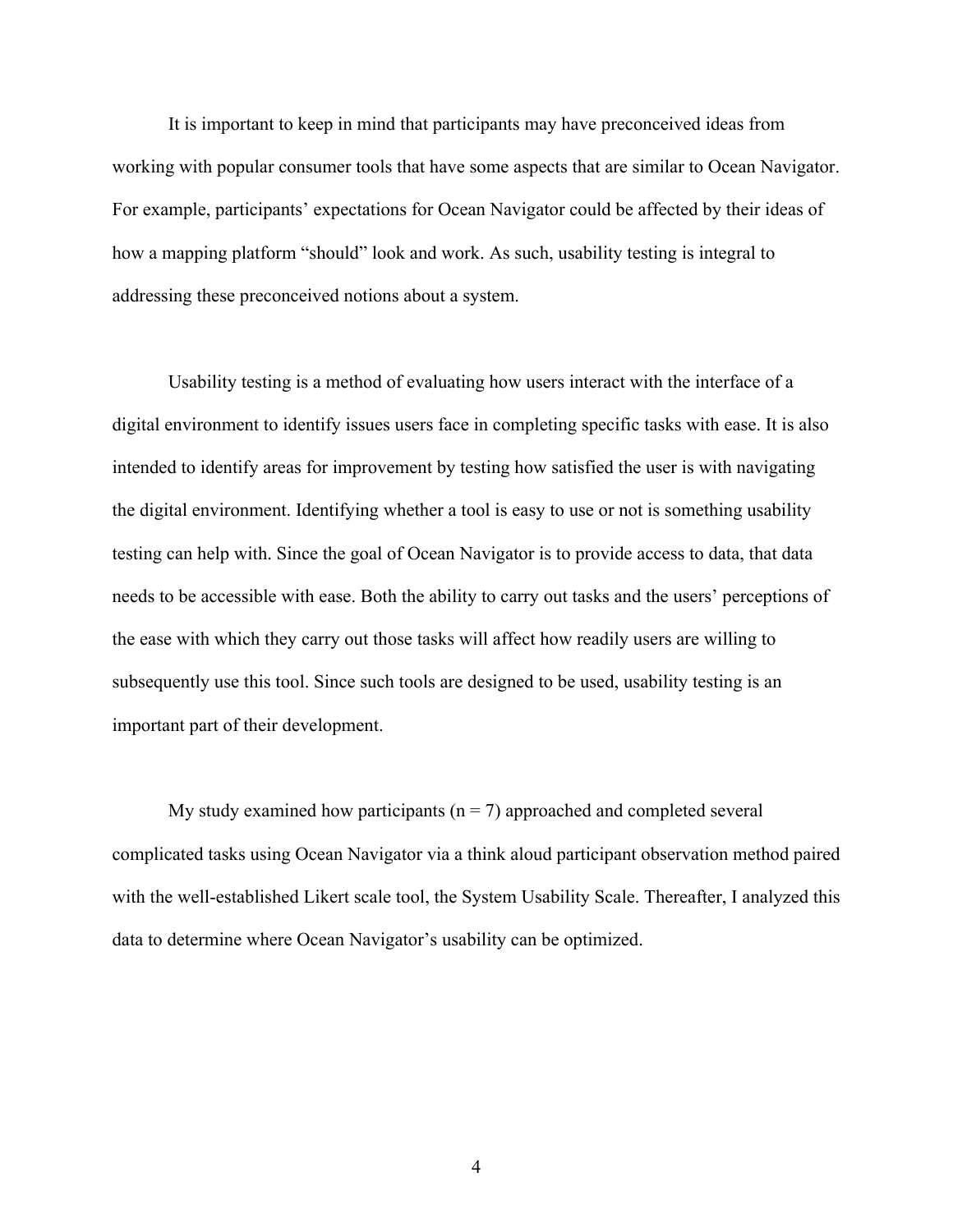#### **1.2 OVERVIEW**

In the next chapter, I describe related literature including usability guidelines related to Ocean Navigator, and usability evaluation techniques that will be used in this research. In chapter three, the methodology will be explained, focusing on a description of the participants, a list of materials, a description of the procedure, and an explanation of the data cleaning. Chapter four is where the results will be presented, organized by their relevance to the research questions. In chapter five, the findings will be contextualized using the previous literature discussed in chapter two, limitations will be discussed, and summaries of recommendations for immediate implication and recommendations for future research are presented.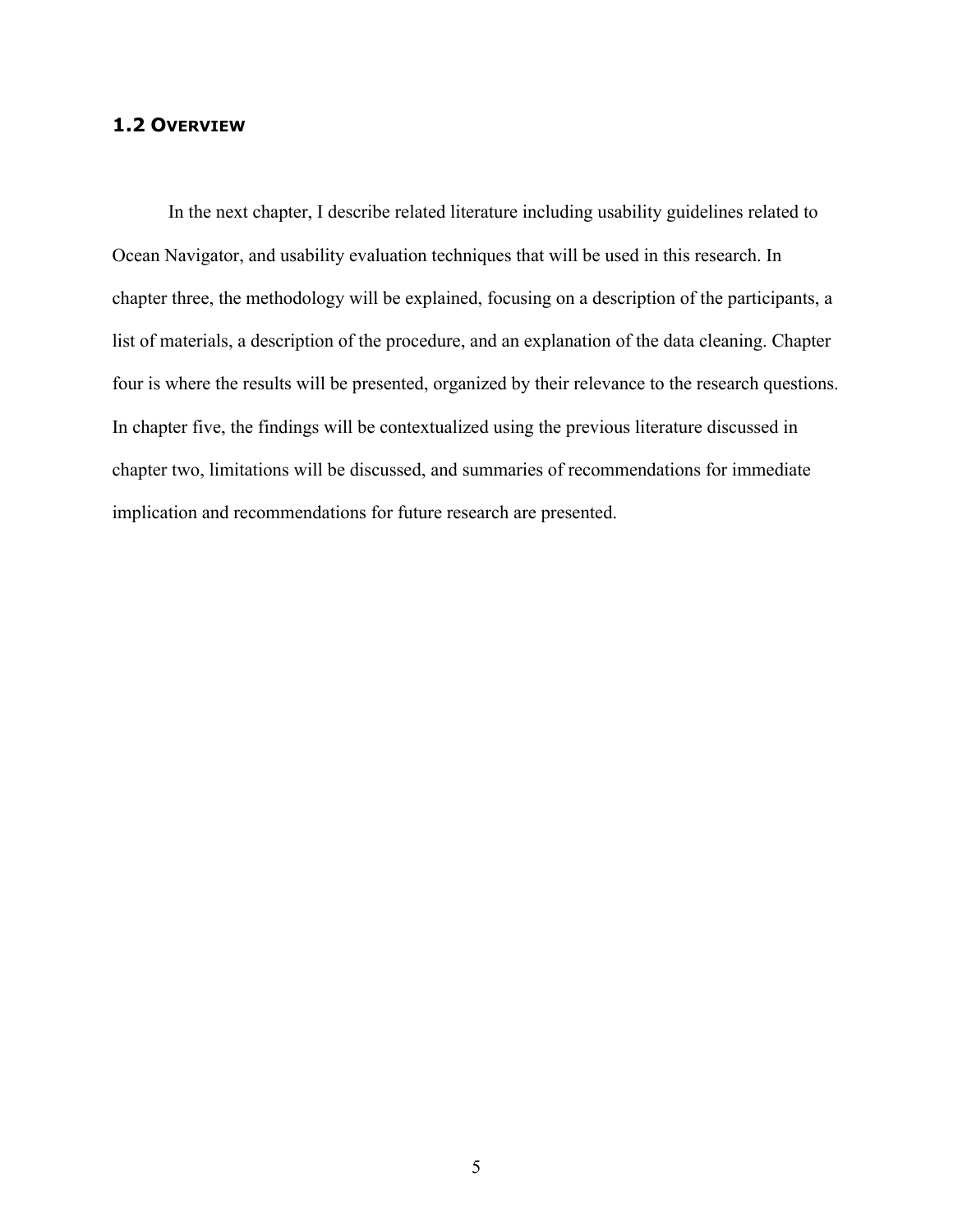#### **CHAPTER 2 LITERATURE REVIEW**

There are three topics that will be covered in this literature review. It begins with general usability guidelines, moves on to mapping application specific usability guidelines, and concludes with usability evaluation techniques related to those used in the research presented in this paper. There are numerous usability guidelines for all kinds of applications, therefore I will include only those that likely pertain to Ocean Navigator.

#### **2.1 GENERAL USABILITY GUIDELINES**

The value of usability guidelines is dependent upon who is applying them (Johnson, 2014). They are important but not rigid (Bailey et al., 2006). Applying usability guidelines requires difficult decision-making and prioritization on the part of designers (Johnson, 2014). Sometimes designers will have to decide between two conflicting guidelines, prioritizing the needs of the users for whom they are designing (Bailey et al., 2006). Before thinking about specific usability guidelines there is one parameter that should be maintained: "Don't make me think" (Krug, 2014, p. 44). That is, users should be able to easily understand how to achieve their goals. They shouldn't have to think about the user interface.

One aspect that is of particular importance when considering how to develop a userfriendly system is vocabulary. Specifically, vocabulary should fit the task (Johnson, 2014). This kind of focused vocabulary can come up in interviews with and observations of typical users. Hennig et al. (2016) indicate that when presenting information, technical jargon should be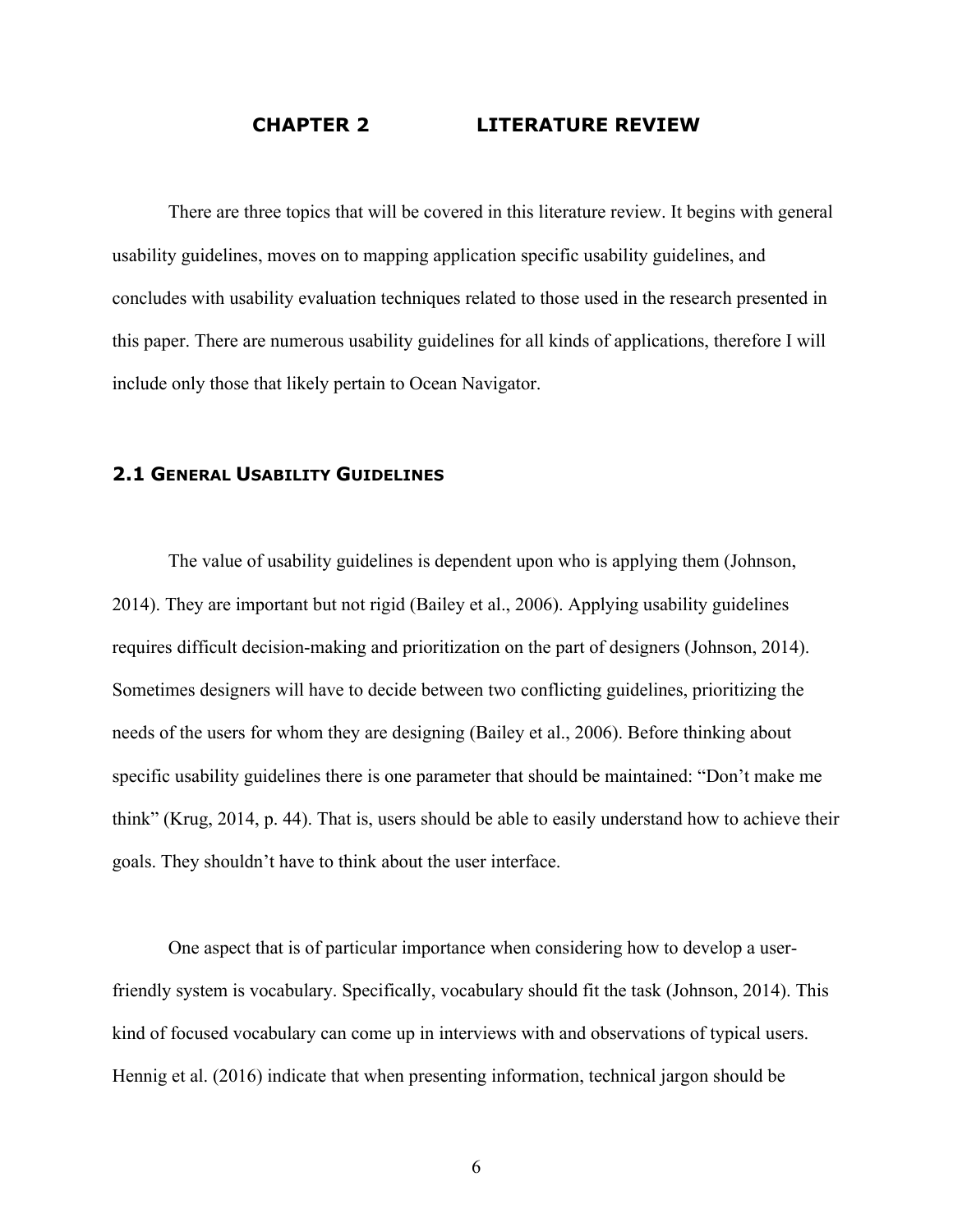avoided as much as possible. Jargon is defined as "the technical terminology or characteristic idiom of a special activity or group" (Merriam-Webster, n.d.). An example of jargon is the word stat. "This is a term, is usually used in a medical context, that means immediately" (Nordquist, 2020), whereas in a mathematical context, stat is short for statistic.

Accordingly, vocabulary should be familiar to the user to facilitate feature-driven reading as opposed to context-driven reading (Johnson, 2014). Feature-driven reading is a bottom-up process "which stipulates that reading begins with the perception of basic features, such as letters, and ends with comprehension" (Brumberger, 2004, p.16). Context-driven reading is a top-down process "which stipulates that readers map information onto a foundation of prior knowledge as they read" (Brumberger, 2004, p.16). Context-driven reading can occur when the brain encounters something it does not recognize, like jargon, and it is much less likely to become automatic in the way feature-driven reading does, leading to lower comprehension. Panchaud and Hurni (2018) found that there was some confusion around the language used within the interface they were testing and suggest that defining main vocabulary early on and having it accessible through some kind of reference tool usable throughout the application could solve this problem.

Moreover, vocabulary should be consistent (Johnson, 2014). "Never use different terms for the same concept, or the same term for different concepts. Even terms that are ambiguous in the real world should mean only one thing in the system" (Johnson, 2014, p. 293). Such guidelines surrounding vocabulary are important to consider while assessing the usability of Ocean Navigator. While vocabulary, and as such text, is one method of conveying information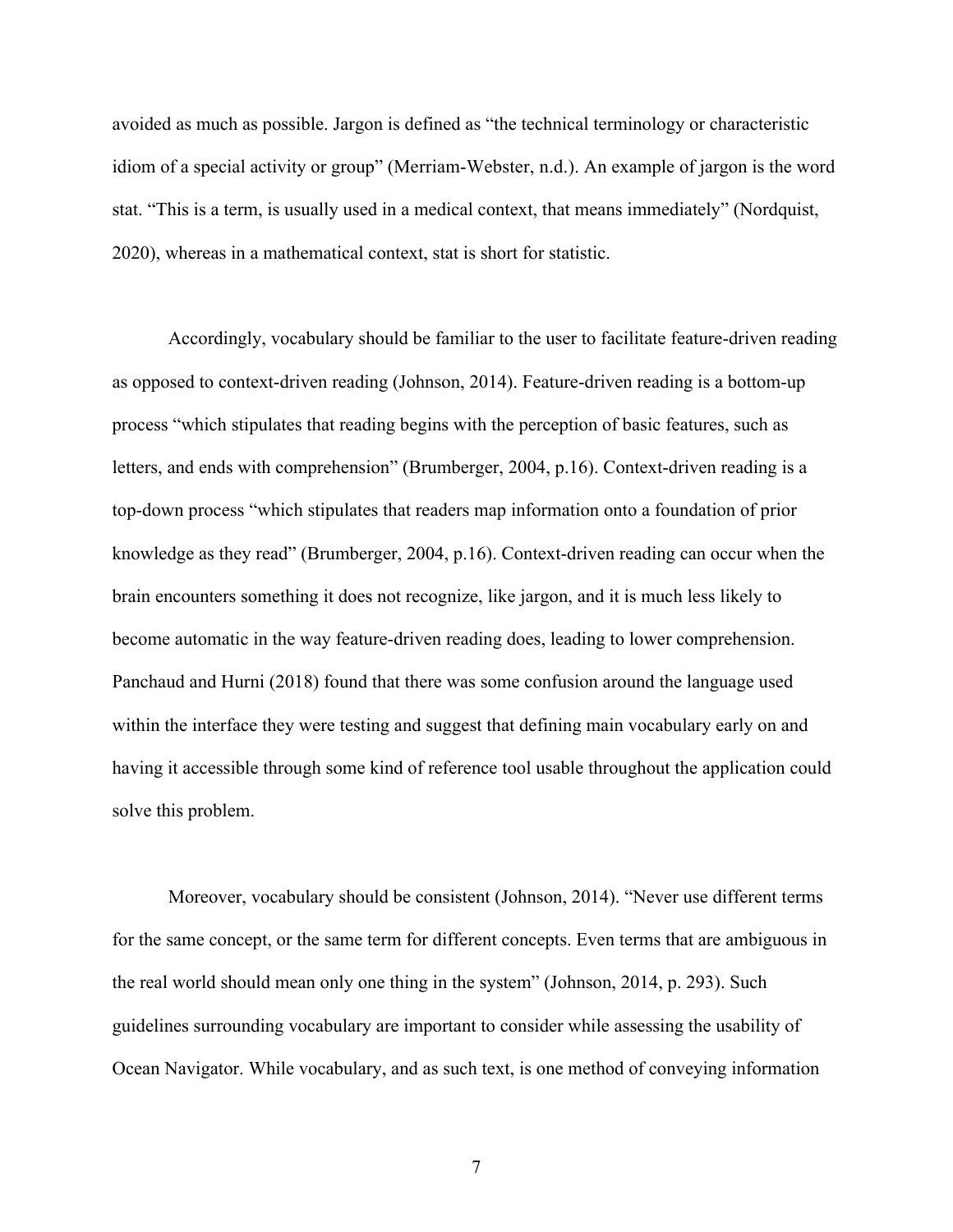efficiently, it may not be sufficient in effectively communicating large amounts of information. With tutorials, for example, users tend not to use them if they are text heavy (Hennig et al., 2016). In such cases, illustrations with concise textual enhancers can be helpful to users (Resch & Zimmer, 2013).

Nevertheless, when text is the only option (e.g. data entry labels, or captions), it is imperative to determine an optimal balance between communicating the necessary information while avoiding the use of superfluous text (Resch & Zimmer, 2013). Sometimes it can be beneficial to use groupings with generic terms which, when clicked, reveal terms below them in a hierarchical fashion, although it is important to limit how many levels are included in order to maintain clarity (Resch & Zimmer, 2013). This kind of visual hierarchy helps people distinguish between what is related to their goals and what is not, helping them to find what they are looking for faster (Johnson, 2014). Specifically, a visual hierarchy:

1. Breaks the information into distinct sections and breaks large sections into subsections. 2. Labels each section and subsection prominently and in such a way as to clearly identify its content.

3. Presents the sections and subsections as a hierarchy, with higher-level sections presented more strongly than lower-level ones. (Johnson, 2014, p.84)

As Ocean Navigator attempts to convey a great deal of information, it will be important to consider how its information is presented. Although a great deal of the information is presented in map form, if some sections of the system are text-heavy, it might be wise for developers to implement the strategies previously discussed.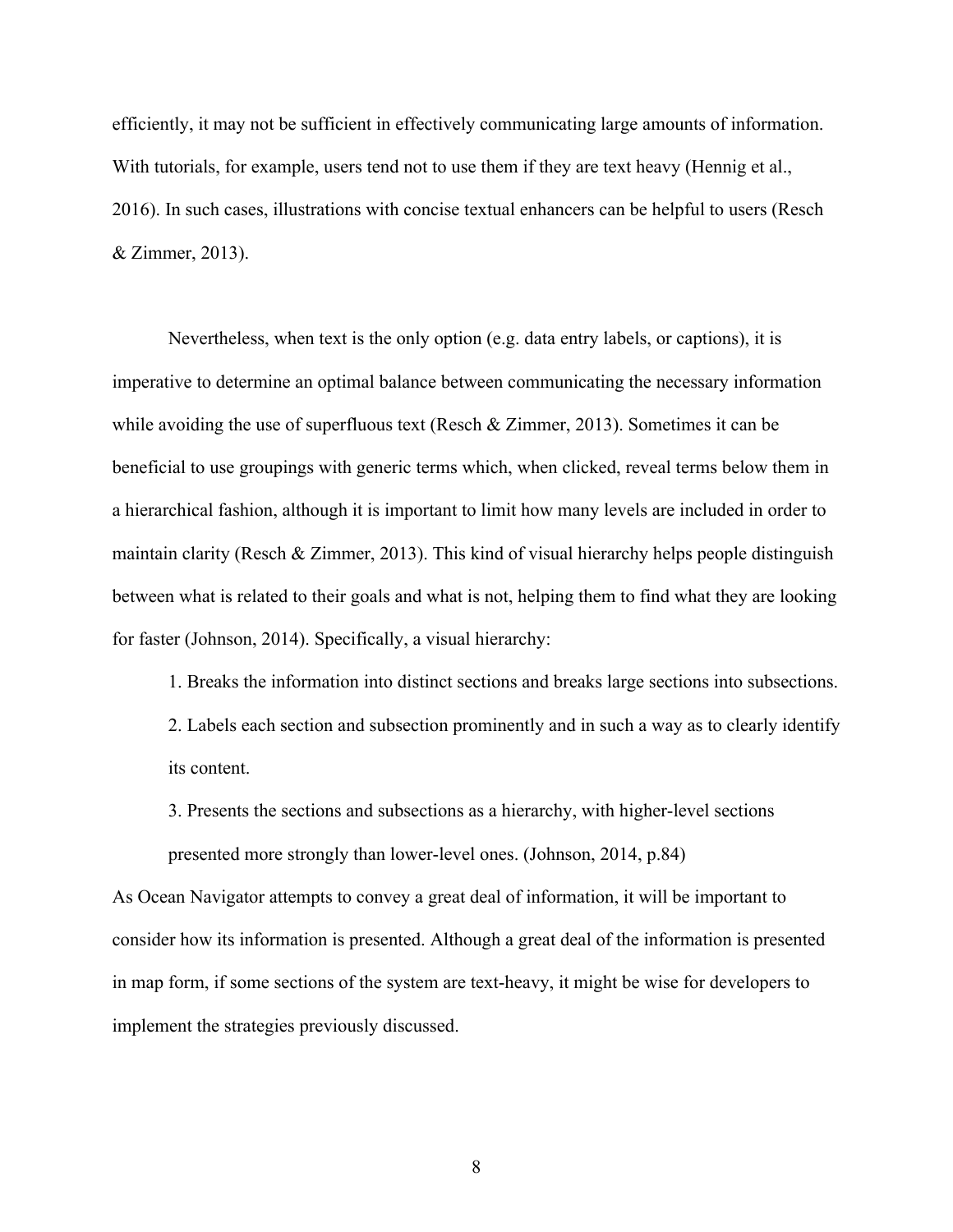Sometimes, text really is the best way to present information; for example with data entry labels, or captions. The guidelines surrounding vocabulary discussed earlier in this section are important to keep in mind in this case, as well as other guidelines specifically for data labels. Consistency is important here as well, since inconsistent labels can slow user performance by 10 to 25 percent (Mahajan & Shneiderman, 1997). Inconsistencies include using one label on one page and a synonym on another page when the function is the same, variant capitalization between uses of the same label, using a spelled-out label sometimes and an abbreviation other times, spelling errors, etc. (Mahajan & Shneiderman, 1997). Data entry labels should be clear and concise and consistent in order to assist user comprehension of the data entry (Smith & Mosier, 1986). These should be distinct from, but close to, the data entry field; this can be achieved through visual cues, for example by bolding the label (Galitz, 2007). The data label should either be to the left of and horizontally aligned with the data entry field, or above and left aligned with the data entry field (Galitz, 2007).

There are further guidelines about data entry fields apart from their relationship to their data label. Users should only have to enter data once since having to re-enter data increases the risk of errors (Smith & Mosier, 1986). It can be beneficial to include a search history as it has been shown to increase productivity (Resch & Zimmer, 2013). This way if a user needs to change or delete a data entry they would have access to previously entered data. Format restrictions in data entry fields should be stated explicitly in advance as this leads to fewer errors and trials (Bargas-Avila et al., 2011). An example of the restriction does not improve or impede users (Bargas-Avila et al., 2011).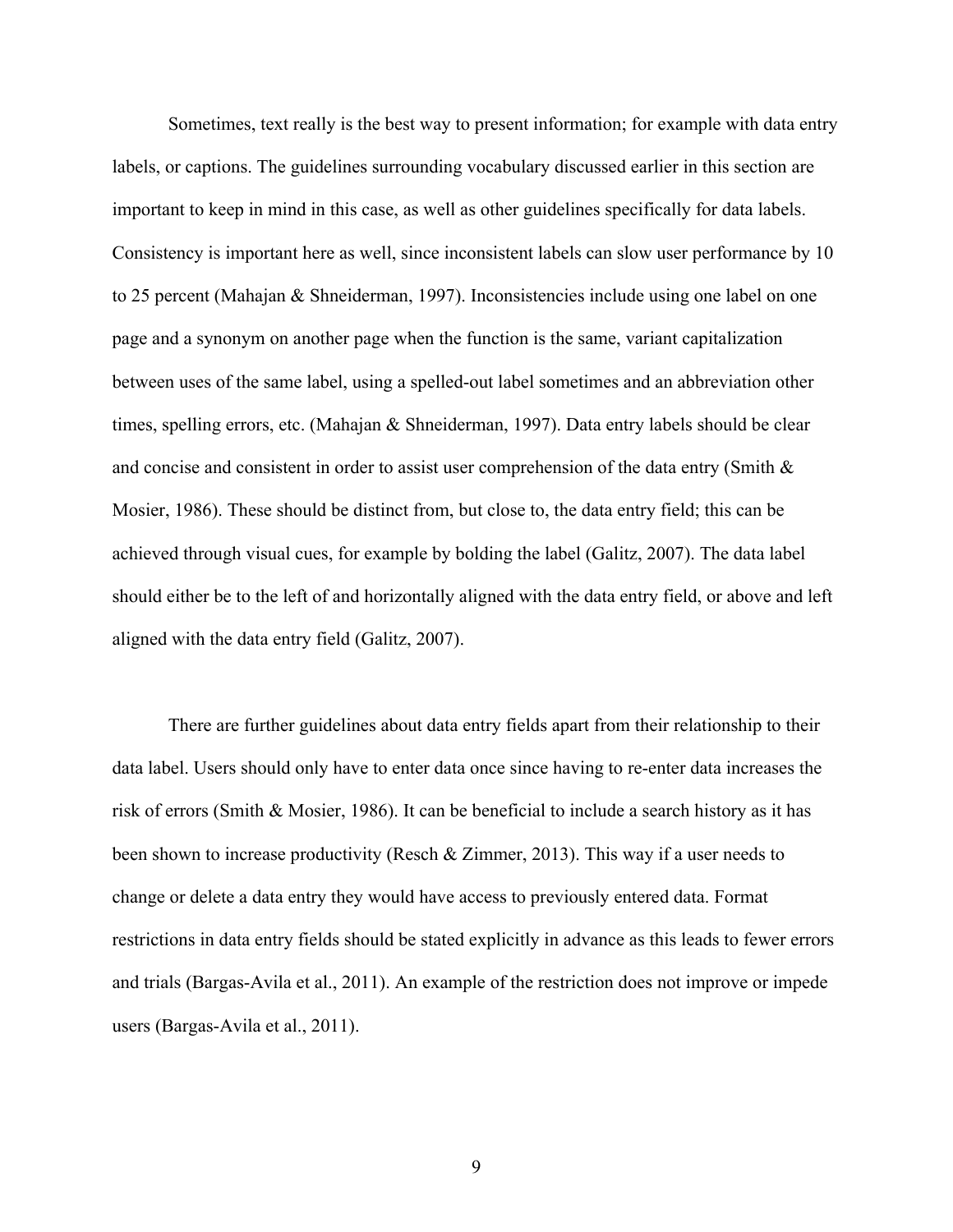A common data entry field that can and should have restrictions is a date entry field. How users should enter dates depends on what is important the system: accuracy or speed. When accuracy more important, a drop-down menu is best where a user selects the date, month, and year from three separate drop-down menus (Bargas-Avila et al., 2011). However, when speed is more important, an input field is best where the formatting requirements are to the left or within the input field (Bargas-Avila et al., 2011). When choosing the dropdown option for selecting dates or another kind of menu selection, there are some guidelines that should be applied. One is that unavailable options should be grayed out but remain in view (Li, 2017). Removing them removes spatial consistency which can make things more difficult to learn. Adding a description of why the option is unavailable when it is moused over can be helpful. Another important guideline is to avoid very long dropdowns (Li, 2017). Long menus mean the user cannot see all their options at once, and that steering the mouse can become difficult. An additional guideline to not use dropdown menus when typing would likely be faster (Li, 2017). Another guideline is to keep the menu title visible when the dropdown is open (Li, 2017). This helps users remember what they are doing and stay on task. Additionally, it is important to support keyboard input for navigation within a dropdown menu (Li, 2017). This includes up and down arrows to move through the list and typing a letter which brings you to options in the list that start with that letter.

Dropdown menus are one example of a control in a system. A control is defined as an object in a window or dialog box. They include push buttons, scroll bars, pull-down menus, radio buttons etc. There are three things that should be obvious about a control in a system: what it is for, how it is used, and when it has been used (Stone, 2005). If a control has a label, like many buttons do for example, that label should be consistent across the interface (Mahajan &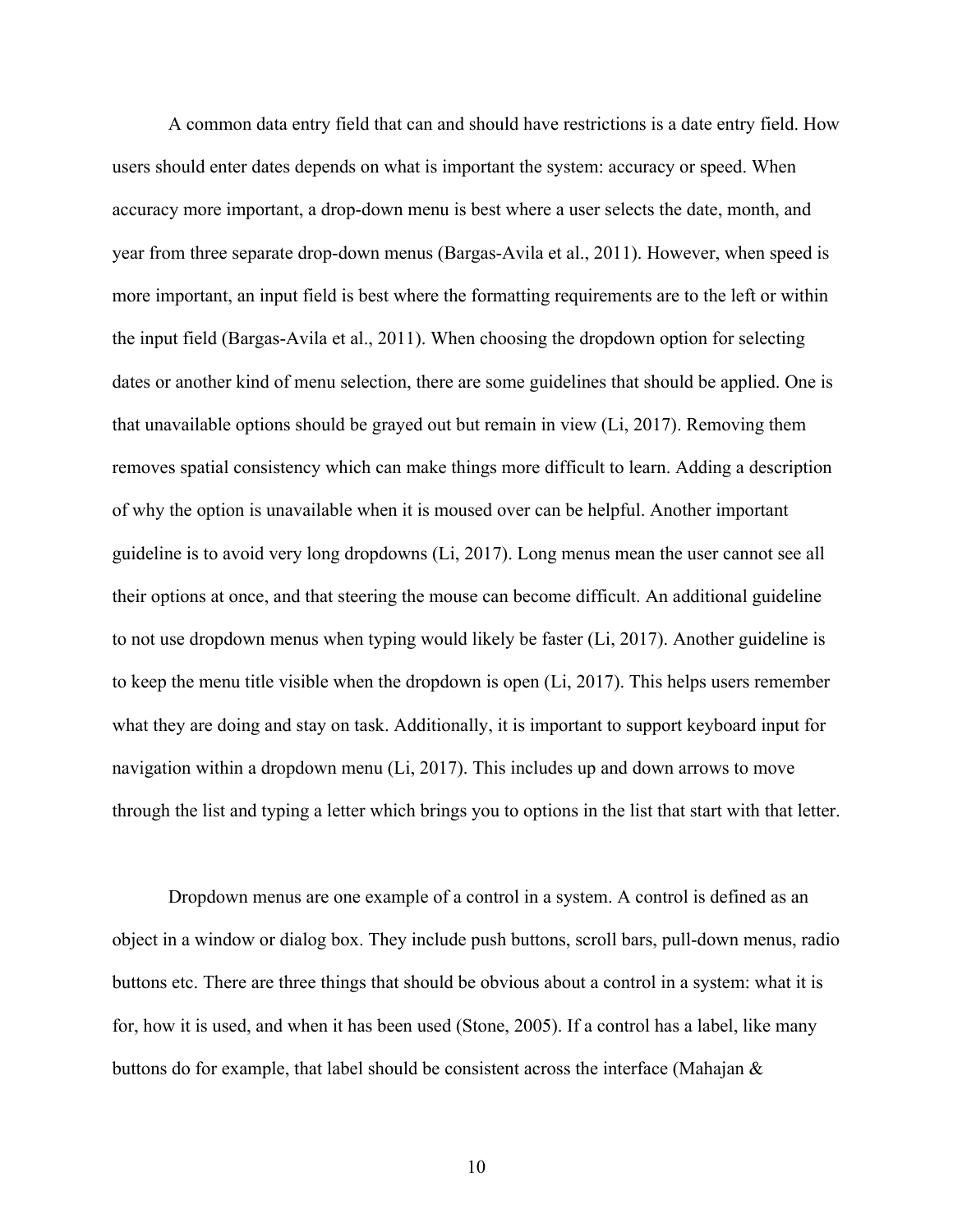Shneiderman, 1997). Synonyms should not be used to label two controls that perform the same function. Providing feedback like status information when a control is used helps support the user's progress toward their goal and helps them understand what is happening (Johnson, 2014).

Another type of feedback is error messages. First and foremost, error messages should show very obviously that an error has occurred; lack of error messages is a huge issue (Nielsen, 2001). They should be readable by a non-expert human and explain precisely what error has occurred (Nielsen, 2001). Error messages placed near where the error occurred work best; error messages placed directly to the right of where the error occurred are rated as the most satisfying and intuitive (Seckler et al., 2012). A simple message that no results have been found is unsatisfactory to most users and if possible, a list of suggested alternatives is preferred (Resch & Zimmer, 2013). "Established wisdom holds that good error messages are polite, precise, and constructive. The Web brings a few new guidelines: Make error messages clearly visible, reduce the work required to fix the problem, and educate users along the way" (Nielsen, 2001). Polite error messages shift the blame from the user to the system. While a system's performance dominates a users' assessment of a that system, apologetic statements make users feel more positive about their interactions (Tzeng, 2004). Apart from error messages, other types of feedback include busy indicators and progress indicators (Johnson, 2014).

When designing an interface that involves pointing and clicking, there are two laws to keep in mind. The first is Fitts' law which says that you can point to a target faster if the target is large and close to your starting point (Fitts, 1954). The second is the Steering law which says that if there are constraints in the pathway from the starting point to the target, you can point to a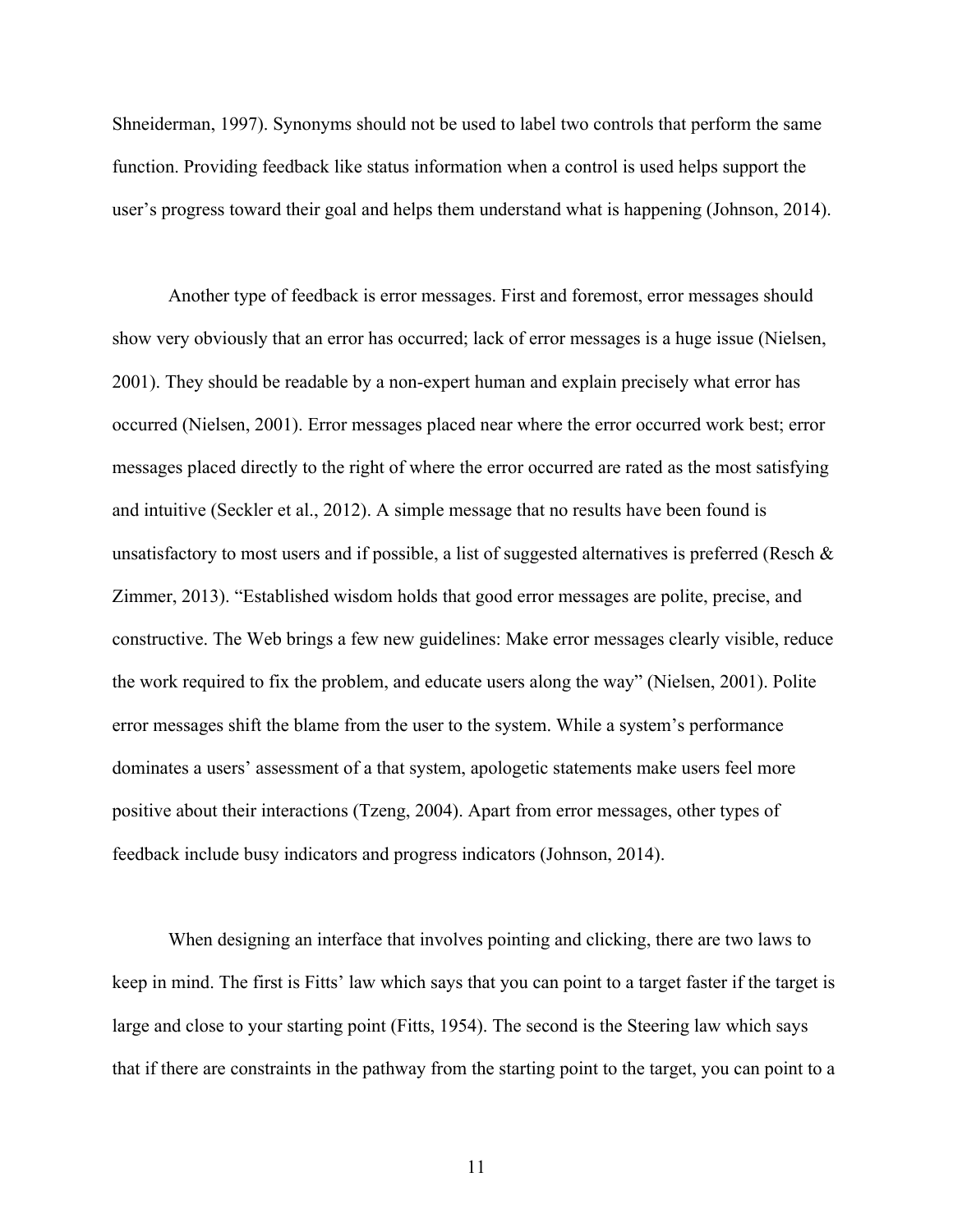target faster if the pathway is wider (Accot & Zhai, 1997). This section covered general usability guidelines that can be applicable to most online systems.

To sum up, several aspects of application usability may inform how well Ocean Navigator works for the general user. There are guidelines surrounding many aspects including vocabulary, large amounts of text, data entry fields, etc. Now I will turn to guidelines that are more specific to mapping applications.

#### **2.2 MAP APPLICATION USABILITY GUIDELINES**

The usability of mapping applications has tool-specific guidelines that may apply to webbased mapping applications like Ocean Navigator. Some researchers have investigated the functions and elements within a map application, and user preference regarding both. Hennig et al. (2016) found that participants indicated a preference toward a structure with no nested control elements. They also found that only relevant functions should be displayed in order to reduce information overload, and the most important functions should be accessible without scrolling or clicking a button first. Participants also indicated that including map tools within the map decreases readability and makes the map more confusing. Positioning these tools in a toolbar resolves this issue quite simply. Resch and Zimmer (2013) concluded that pop-up windows should be avoided at all costs, as many users indicate that they close them as soon as they pop up and most of the time before they have even completely loaded. Additionally, advertisements should be kept to a minimum and interactive advertisement should be avoided completely. These general guidelines for mapping applications can increase usability, but more specific functions like zoom have their own specific guidelines.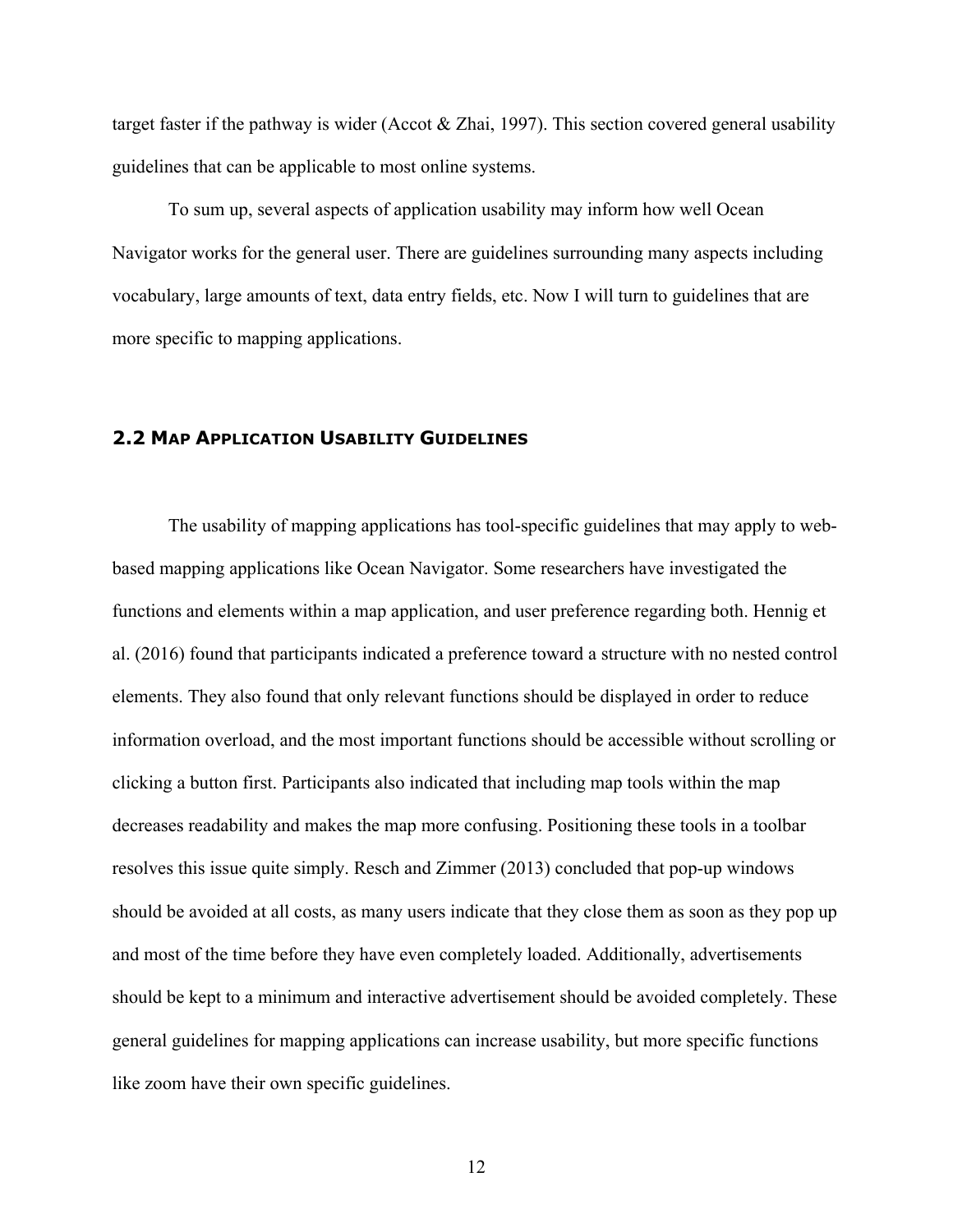You, Chen, Liu and Lin investigated what users prefer with regards to the zoom function in a map. Results from this research indicated three main findings: (1) an original center zoom design, one where "the center of the map remains the same as before a zoom" (You et al., p.18), is more effective than a re-center zoom design, one which "uses a user-selected point as its new center to re-frame the zoomed section" (You et al., p.18); (2) an original-center zoom design was better associated with the meaning of the zoom icon, a magnifying glass, than a re-center zoom design; and (3) "a re-center zoom design is preferred to an original-center zoom design in the compatibility of movement directions between the map and user's mental cognition" (You et al., p.24). Resch and Zimmer (2013), who investigated web-based geo-portals, discovered some user preferences as well. They found that in the map itself, participants indicated a preference to zooming by double clicking instead of choosing from a list of zoom levels. Participants also indicated a preference to a drag-and-drop technique for panning as opposed to navigation buttons on the edges of the map expressing that they found the buttons made the task of navigating difficult and tedious.

These guidelines apply broadly to most mapping applications, but there are some guidelines specifically for applications that utilize bivariate data. Ocean Navigator gives users the opportunity to visualize two variables on the same map. There are some aspects of usability to consider with this. Choosing the right symbols for variables is important, especially with bivariate maps (Olson, 1981). Some symbol pairings lead to a perception of two related datasets, some pairings lead to a perception of two distinct datasets, and some allow the map reader to perceive both depending on the task at hand (Nelson, 2000). An example of a symbol is a line. Different line styles have an effect on how people perceive information presented to them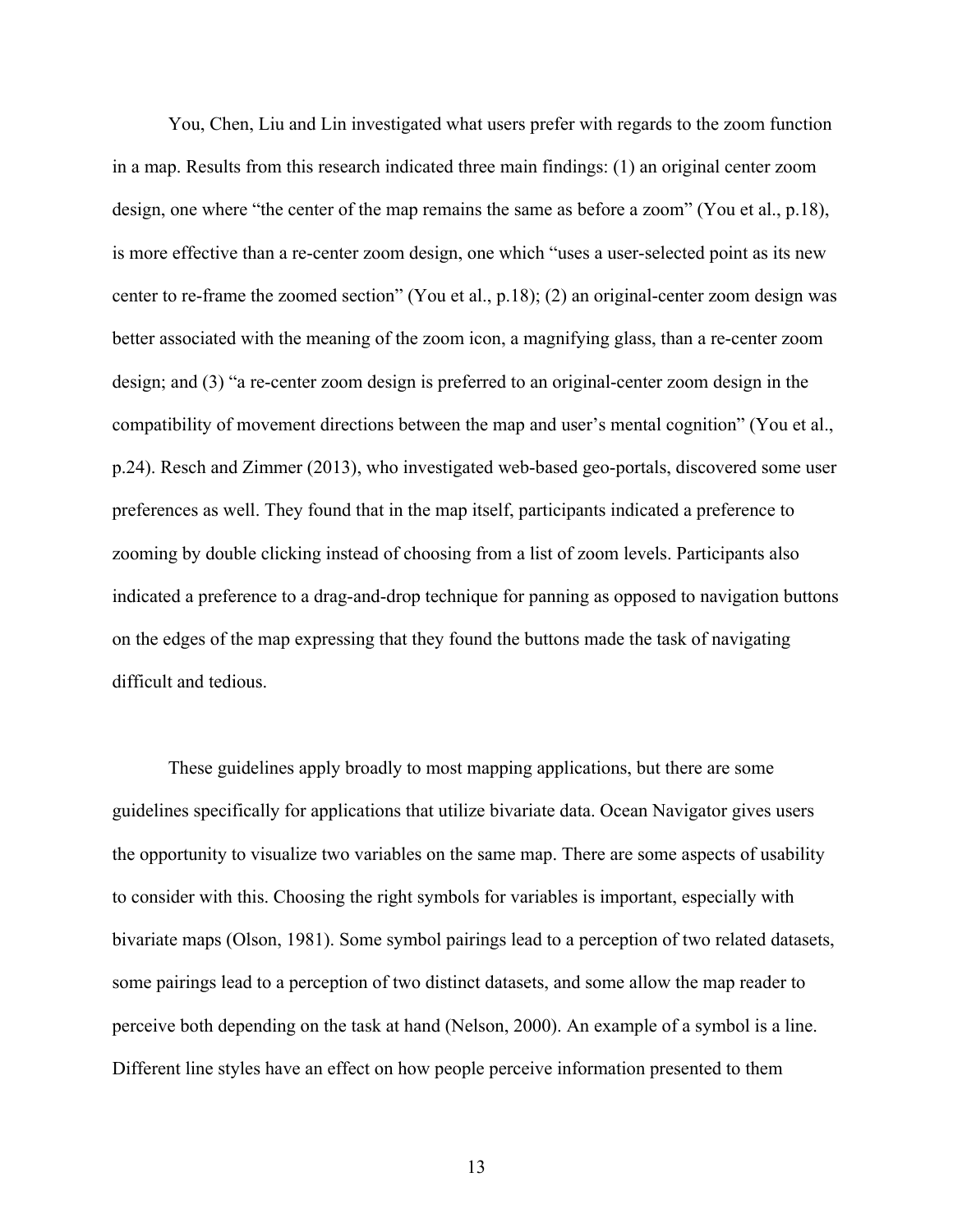through a map (Kubíček et al., 2017). Previous research found that people can understand lines with different colours and sizes more quickly than lines with different lightness/darkness and shape (Kubíček et al., 2017). It is easier for people to understand a correlation when two variables are on separate maps, but both ways can get the information across (Olson, 1981). Explanatory notes and a noticeable and clear legend can make things even more comprehensible (Olson, 1981).

To sum up, several aspects of application usability may inform how well Ocean Navigator works for the general user. There are general usability guidelines that will be important to consider. There are also guidelines that are more specific to mapping applications. Before discussing the results, however, it is important to understand how usability can be evaluated.

#### **2.3 USABILITY EVALUATION**

Usability is the degree that a typical user can make use of a system to achieve their needs (Stone et al., 2005). Following guidelines can have a tremendously positive impact on usability. Evaluating usability is key in ensuring the guidelines applied have the effect they were intended to. There are many different ways to assess usability including qualitative and quantitative methods. This paper focuses on a qualitative speak-aloud participant observation method, and the well-known quantitative assessment tool: The System Usability Scale (SUS).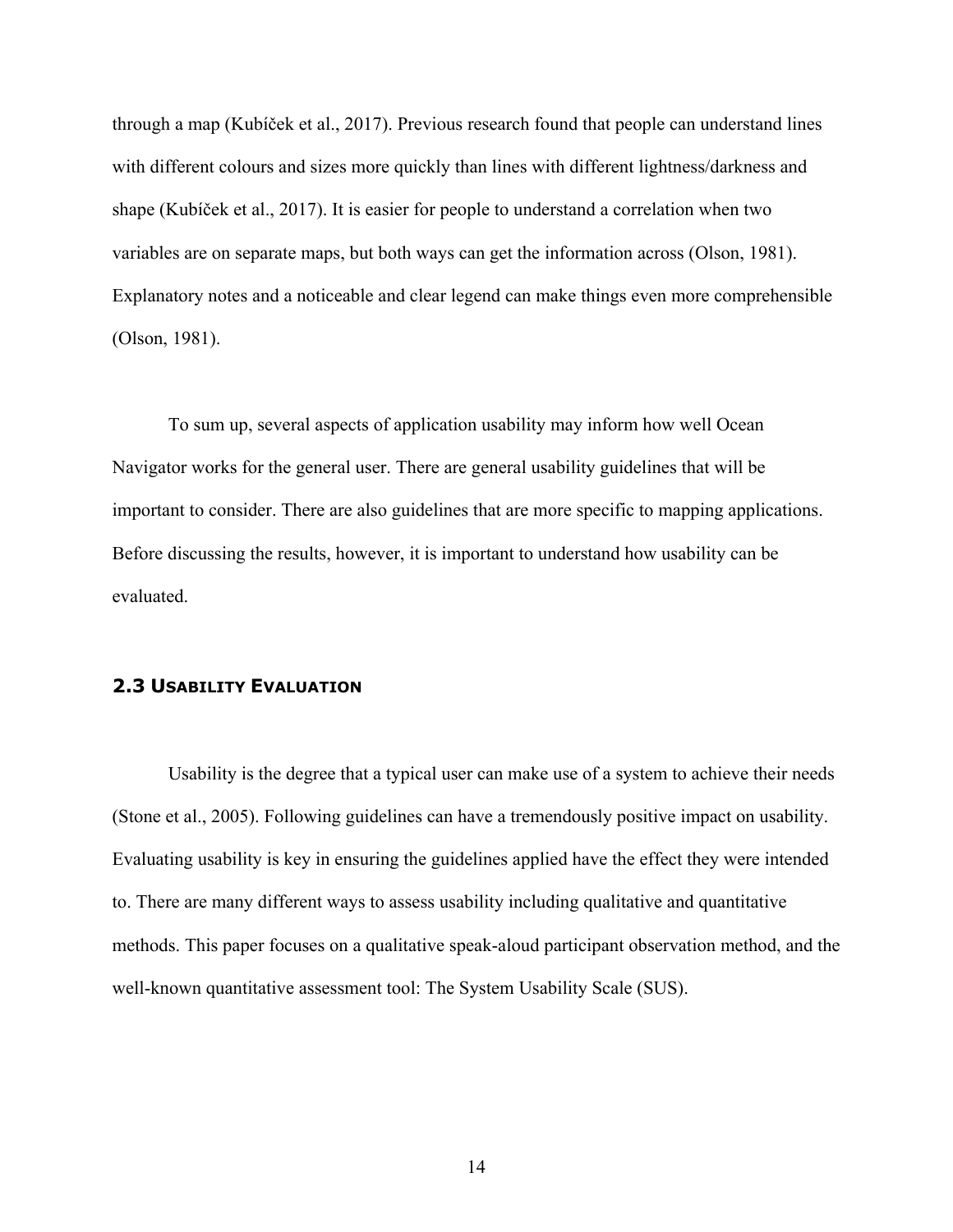Krug (2010, p. 41) defines usability testing practically as "watching people try to use what you're creating/designing/building (or something you've already created/designed/built), with the intention of (a) making it easier for people to use or (b) proving that it is easy to use." Actually watching users try to navigate a digital environment is different from other tests, such as surveys. Researchers can make in situ observations instead of asking a user for their interpretation of their experience. This can lead to drawing more objective conclusions. His book, *Rocket Surgery Made Easy* (Krug, 2010), describes a usability testing method that involves giving participants a series of tasks, asking them to describe out loud their thoughts while attempting those tasks, and recording audio and screen capture of the entire process. This method is widely used to study the usability of web-based applications (Williams & Foster, 2011; Sonsteby & DeJonghe, 2013; Oakley & Daudert, 2016).

A theoretical model that is of particular utility when examining usability is the mental model. That is, a model in a person's mind that represents their understanding of how something works; it helps them to predict the results of their actions (Norman, 2013). When a person is presented with a new situation, they need to create a new mental model to help understand that situation (Norman, 2013). When a new situation resembles a situation a person has encountered previously, they might try to approach the situation in a similar way; this is called knowledge transfer (Wikström, 2017). The user takes what they know and uses that to define their expectations and understanding of something unknown. This can lead to the problem of overgeneralizing which is when a previous mental model causes a person to choose the wrong action because it worked on a previous system (Johnson, 2014). Since Ocean Navigator is a new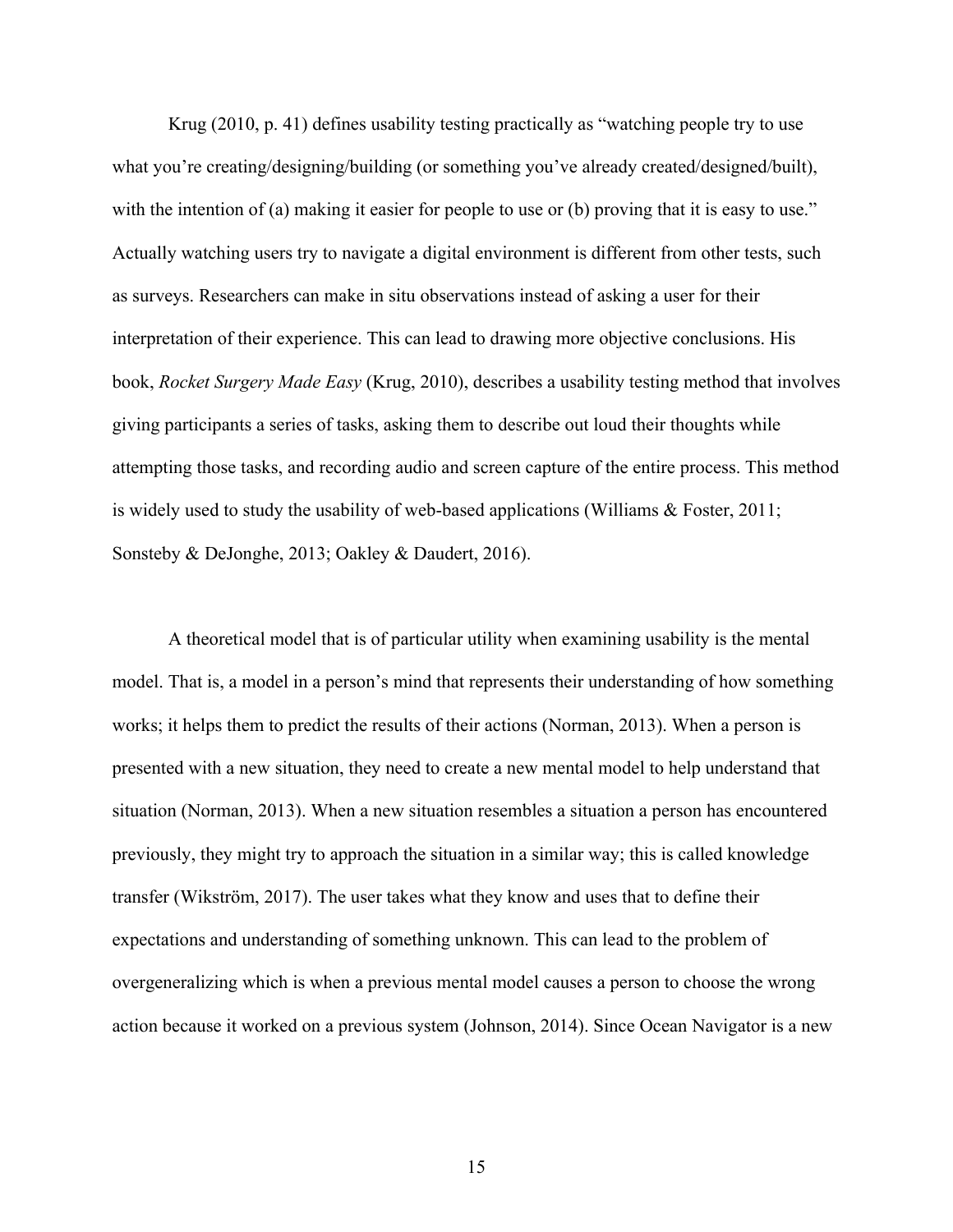system to most users, it will be interesting to see what previous mental models they apply in attempts to navigate it.

The SUS is a tool that can be used to evaluate the usability of many different types of applications (Bangor, Kortum, & Miller, 2009) including applications like Ocean Navigator. It is a freely available ten-item, Likert-scale survey that helps quantify the inherently qualitative study of usability (Brooke, 1996). It yields a score between zero and 100 (Brooke, 1996). A 100 point scale can be intuitive since it allows for relative comparisons (Bangor, Kortum, & Miller, 2009), but the SUS does not translate well to a percentage score (Brooke, 2013). In a 2009 study (Bangor, Kortum, & Miller), an adjective rating scale was added at the end of the SUS that allowed participants to rate the usability of an application from "worst imaginable" to "best imaginable" (Figure 1).



Figure 1 A comparison of the adjective ratings, acceptability scores, and school grading scales, in relation to the average SUS score. Source: (Bangor, Kortum, & Miller, 2009, p. 121)

These adjective ratings can help people understand the numerical score the SUS produces. The SUS is considered to be reliable and valid, but it is not considered to be a diagnostic tool (Sauro, 2011). It was created to be a quick and easy way to determine people's satisfaction with an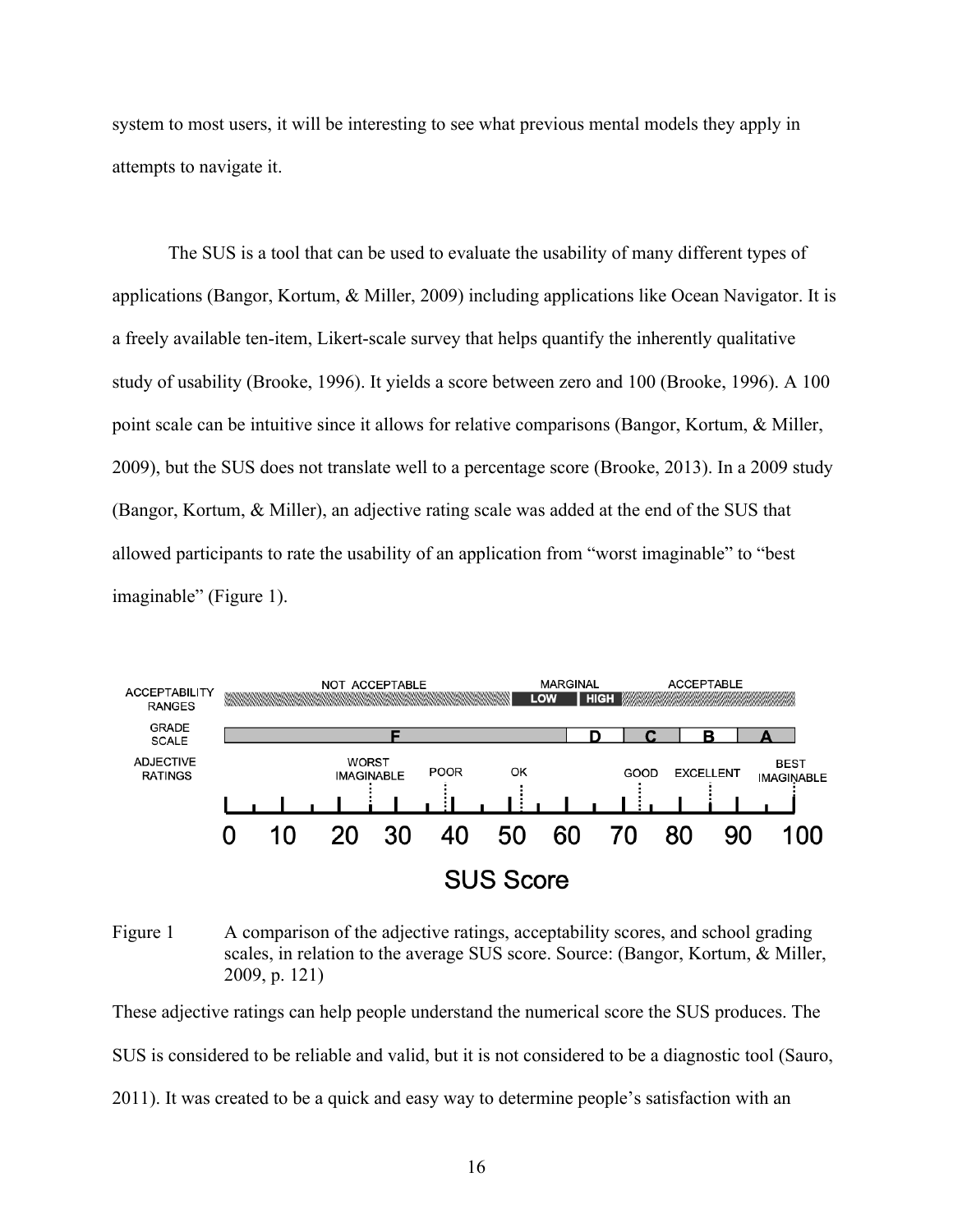application, and over the years it has proved to be able to do just that (Brooke, 2013). Therefore, I asked participants to complete tasks on Ocean Navigator while thinking aloud and to fill out the SUS so I could answer the following questions:

1. Are participants able to use Ocean Navigator to meet typical information needs of the expected users? How does the completion of tasks by novice users compare to that of an expert user?

2. Do people perceive Ocean Navigator as usable? How?

3. Do users translate their expectations from consumer tools to niche tools like Ocean Navigator?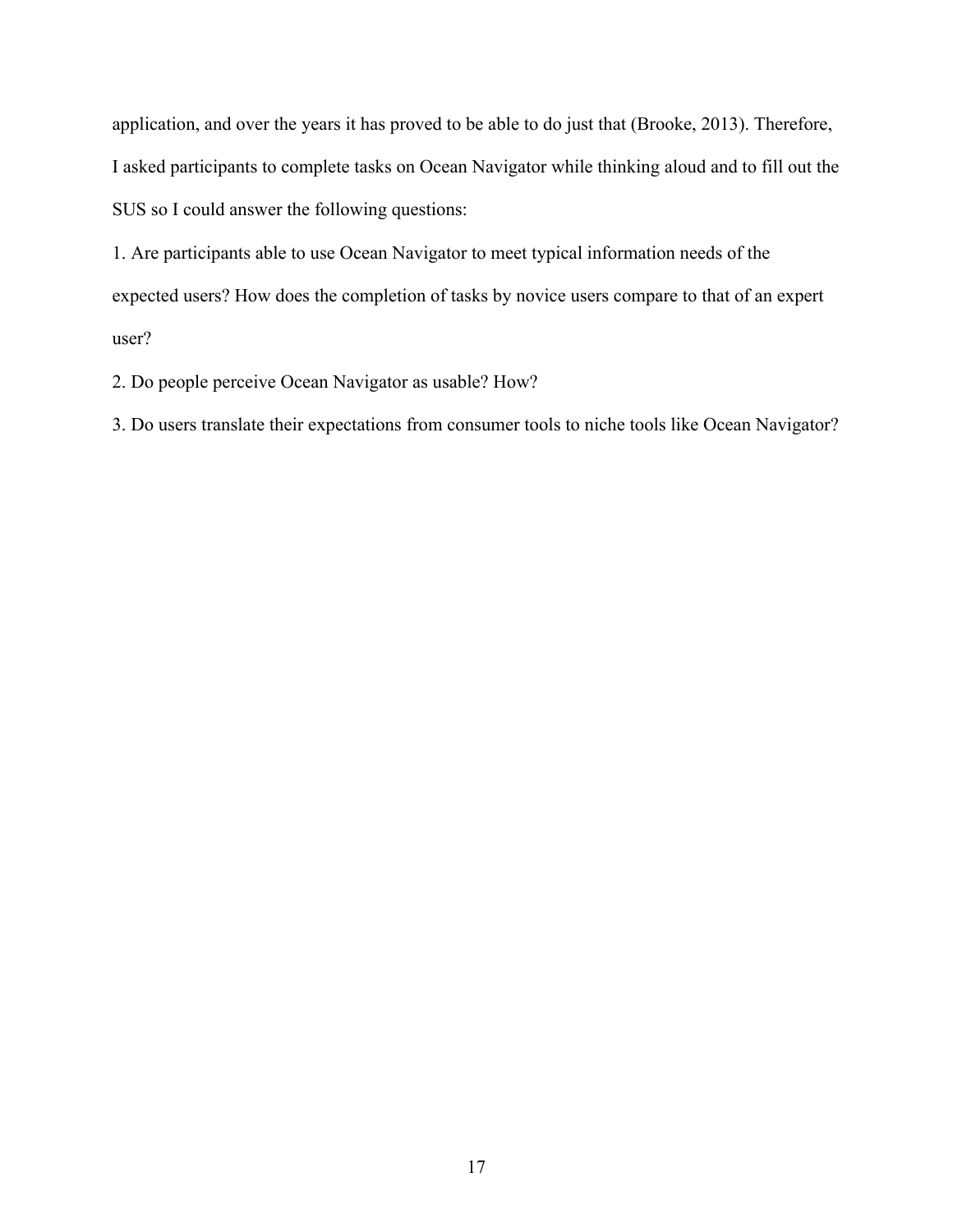#### **CHAPTER 3 METHODOLOGY**

A mixed-method research design was employed in order to provide a holistic representation of the usability of Ocean Navigator. Both qualitative and quantitative data were collected. Quantitatively, a descriptive research design was employed using a survey. In this study, descriptive research means that this data helped describe the phenomenon being studied. This portion of the data helped to answer the "what" aspect rather than the "why". This data was collected through the Systems Usability Scale (Brooke, 1996) (SUS) (see Appendix E), a widely used series of Likert scale questions that attempt to quantify the usability of a software system. A study by Bangor, Kortum, and Miller (2008) calls the SUS "a highly robust and versatile tool for usability professionals" (p. 547) that "can be used to positively supplement a usability testing and evaluation program" (p. 590). SUS ratings were completed by participants after finishing the tasks described in the following paragraph.

Qualitatively, a phenomenological research design employed a speak-aloud method of interview. This portion of the data helped to answer the "why" aspect for the "what" that was identified in the quantitative. This data was collected through a participant observation method explained thoroughly in the book *Rocket Surgery Made Easy* (Krug, 2010). In this method the user is given a series of tasks (Appendix D) and asked to describe out loud their thought process as they complete those tasks. Screen capture and audio recording were collected. After the interviews were transcribed, they were analyzed using content analysis. Content analysis involves familiarizing oneself with the data you are analyzing, generating codes from ideas that emerged through that familiarization, searching for themes among the codes, reviewing themes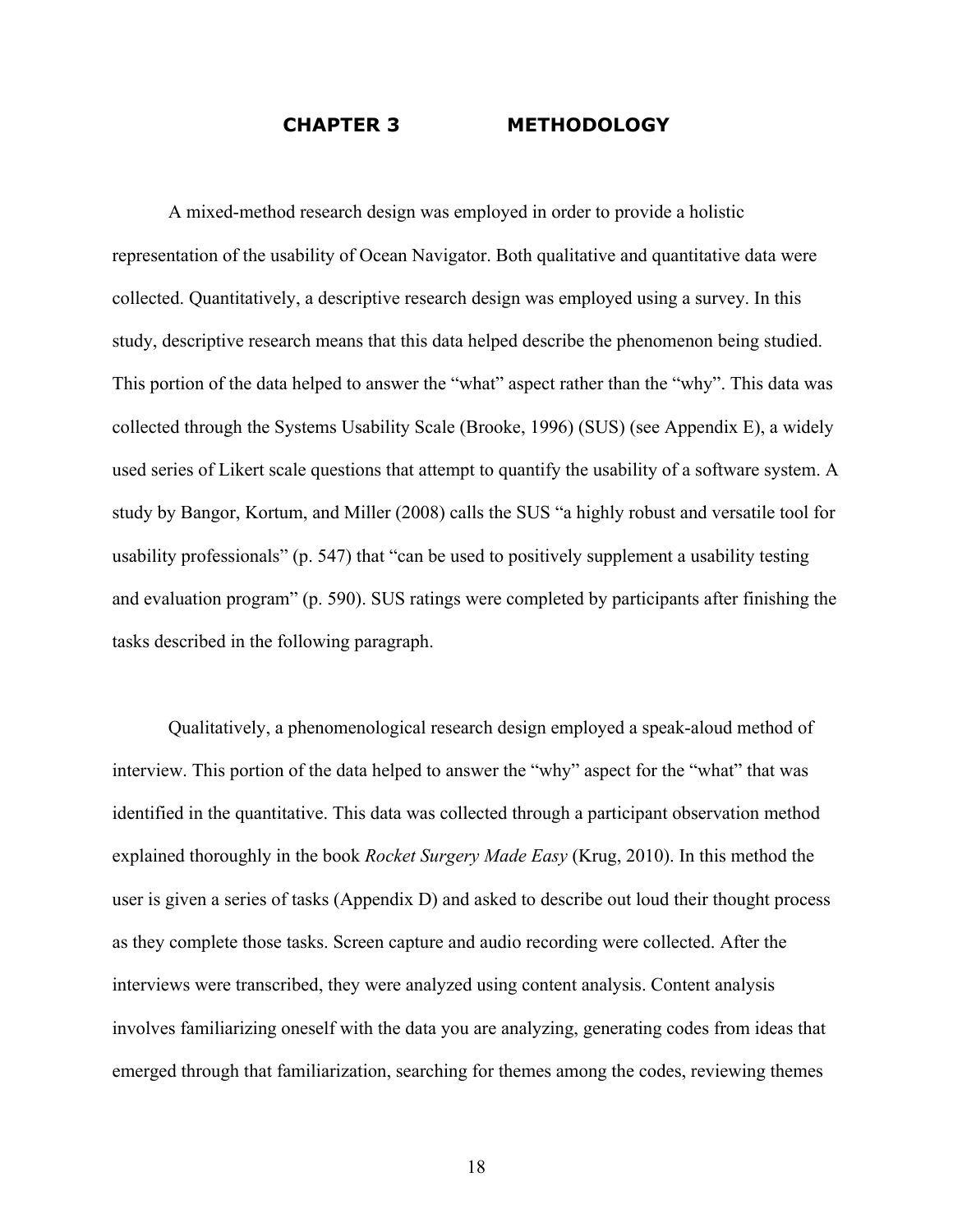to help the data tell a story, defining and naming themes, and performing final analysis and producing a report (Braun & Clarke, 2006). Atlas.ti software was used to assist in the storage and creation of thematic codes. Screen capture was used to determine if tasks were completed correctly. This method is widely used to study the usability of web-based applications (Williams & Foster, 2011; Sonsteby & DeJonghe, 2013; Oakley & Daudert, 2016).

The qualitative data was used to explain and give further meaning to the results of the quantitative data. The SUS will produce a single score for each participant. The qualitative data will give us a better idea of that that score really means both for participants individually, and for the group as a whole once the scores have been averaged. Mixed methods can be beneficial when researching new areas because of this ability of quantitative data to describe a phenomenon, and then qualitative data to help give meaning to that description. The qualitative data was collected first to ensure that participants had experience with the system when they were rating it, and didn't base the rating on first impressions

Cognitive fatigue is a state that can occur after extended involvement with cognitively challenging tasks (Meijman, 1991). Acute cognitive fatigue can lead to decreased motivation (Ackerman & American Psychological Association, 2011). Despite fatigue impacting motivation, research has shown that it does not impact SUS ratings by participants (Robertson & Kortum, 2017). This decline in motivation could however be more apparent in the qualitative data.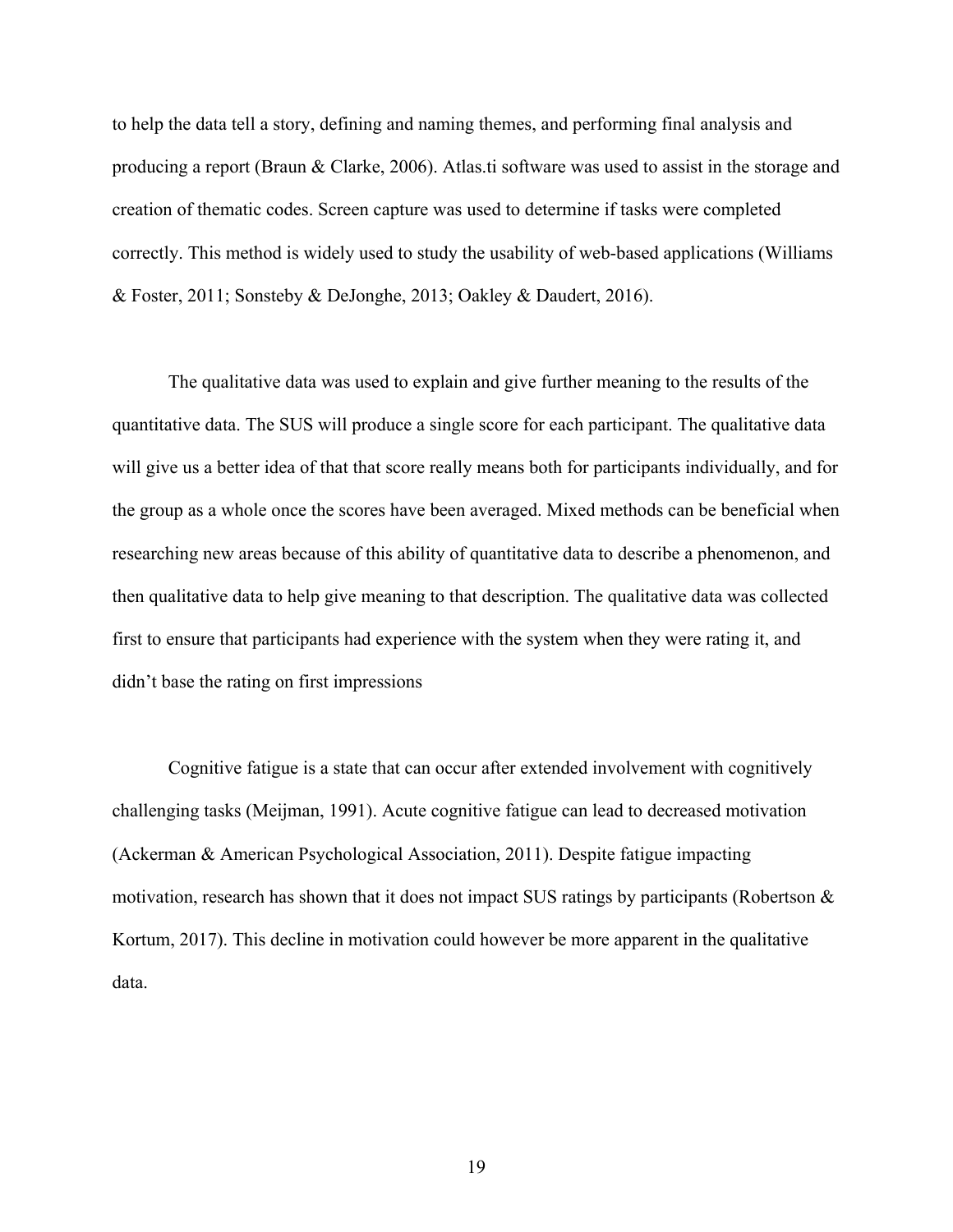#### **3.1 PARTICIPANTS**

Ocean researchers from across Canada gathered together for Marine Environmental Observation Prediction and Response (MEOPAR) Network's Annual Training Meeting and Annual Scientific Meeting in Victoria, BC, Canada, in June of 2019. Volunteers recruited from the conference attendees who partook in the speak-aloud participant observation method, as well as the SUS method, were considered 'first stream participants'. All students and postdoctoral fellows attending the conference were invited, but response was lower than anticipated. These participants were chosen because they were new to Ocean Navigator but had familiarity with the language and concepts that would be presented. There were eight participants in total in the first stream. They included different types of users such as graduate students and post docs. As an incentive, ten dollars was offered as either cash or a donation to an ocean-related charity. Second stream participants were recruited vigorously through email. Students from multiple schools with oceans programs, members of the Marine Environmental Observation Prediction and Response Network, members of Fisheries and Oceans Canada, etc. were contacted for recruitment purposes. They participated remotely through Opinio, a web-based survey software. There were two participants in total in the second stream. They partook in solely the SUS method and no screen or audio recording was collected. This is partially because we were expecting at least 30 participants in this section, and partially because asking people to download and use screen recoding software is unreasonable considering the amount of support they would require. Since this is one of the first studies of this type on a tool like Ocean Navigator, we kept our study design to a small sample, exploratory assessment of the system to see what areas deserve more attention and to get an initial sense of user reaction to this tool.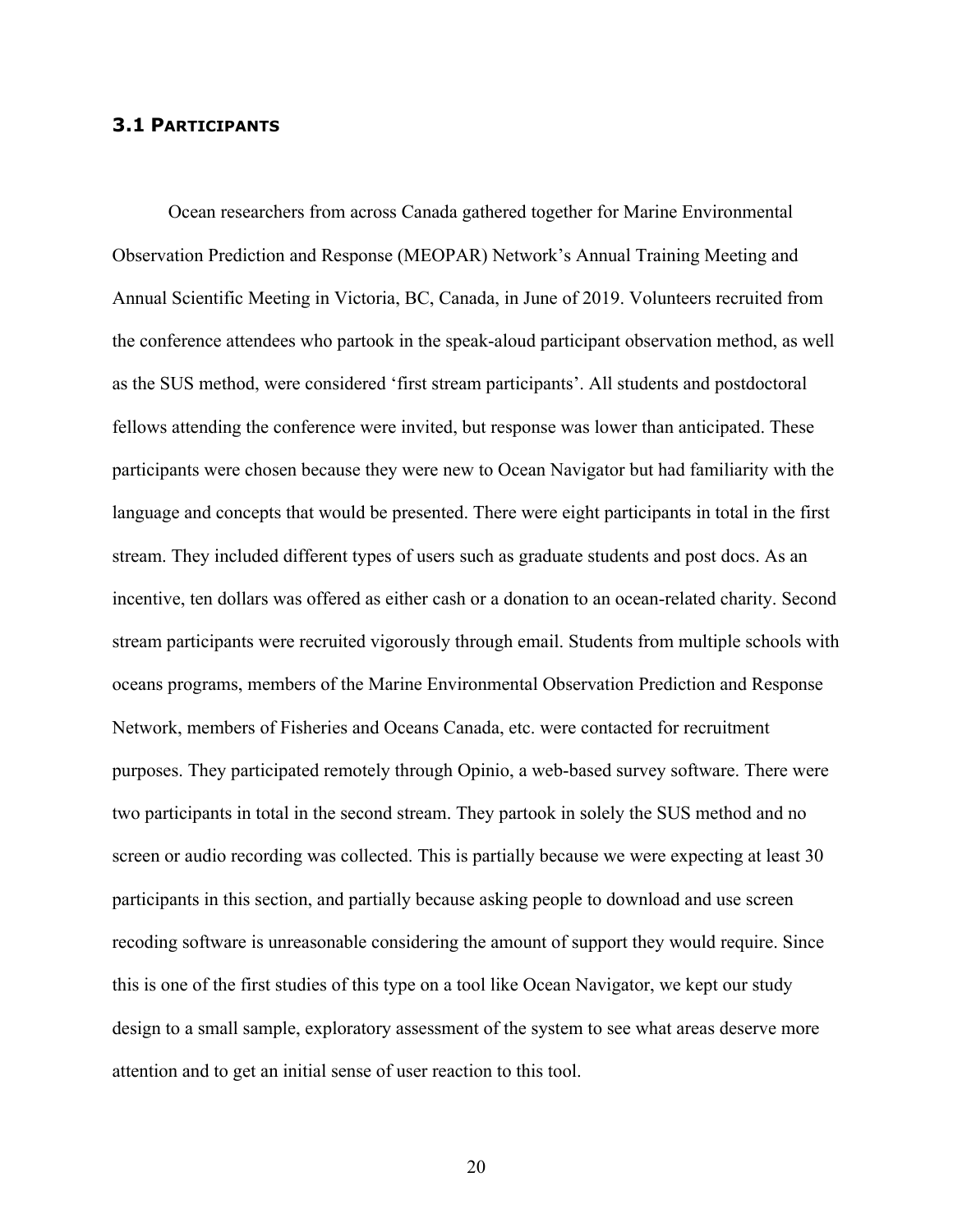#### **3.2 MATERIALS**

Materials necessary for testing with first stream participants were a script which was adapted from *Rocket Surgery Made Easy* (Krug, 2010) (see Appendix A), a consent form (see Appendix B), recruitment emails (see Appendix C), task descriptions which were provided by Fisheries and Oceans Canada, then reviewed, simplified, and clarified by the research team (see Appendix D), SUS Likert scales (see Appendix E), incentive (\$10.00), and a computer with screen capturing and sound recording software. Materials necessary for testing with second stream participants were an Opinio survey administered online which included a consent page (see Appendix B) and the SUS Likert scales (see Appendix E). Recruitment emails (see Appendix C), and task descriptions (see Appendix D) were also used.

#### **3.3 PROCEDURE**

First stream participation took place in a room at the Delta Hotels by Marriott Victoria Ocean Pointe Resort in Victoria BC. I read a script (see Appendix A) instructing participants through the process. The process included briefing participants to the purpose of the study, signing a consent form (see Appendix B), acclimation to the site, completion of tasks (see Appendix D), completion of SUS (see Appendix E), and debriefing. Screen recordings and sound recordings were captured, using Panopto, showing what the participant was doing and saying during the tasks. The laptop used was a laptop from our research lab, with Windows 7 installed and running the Google Chrome web browser. An external mouse was attached to avoid concerns of unfamiliarity with a laptop trackpads. Second stream participation took place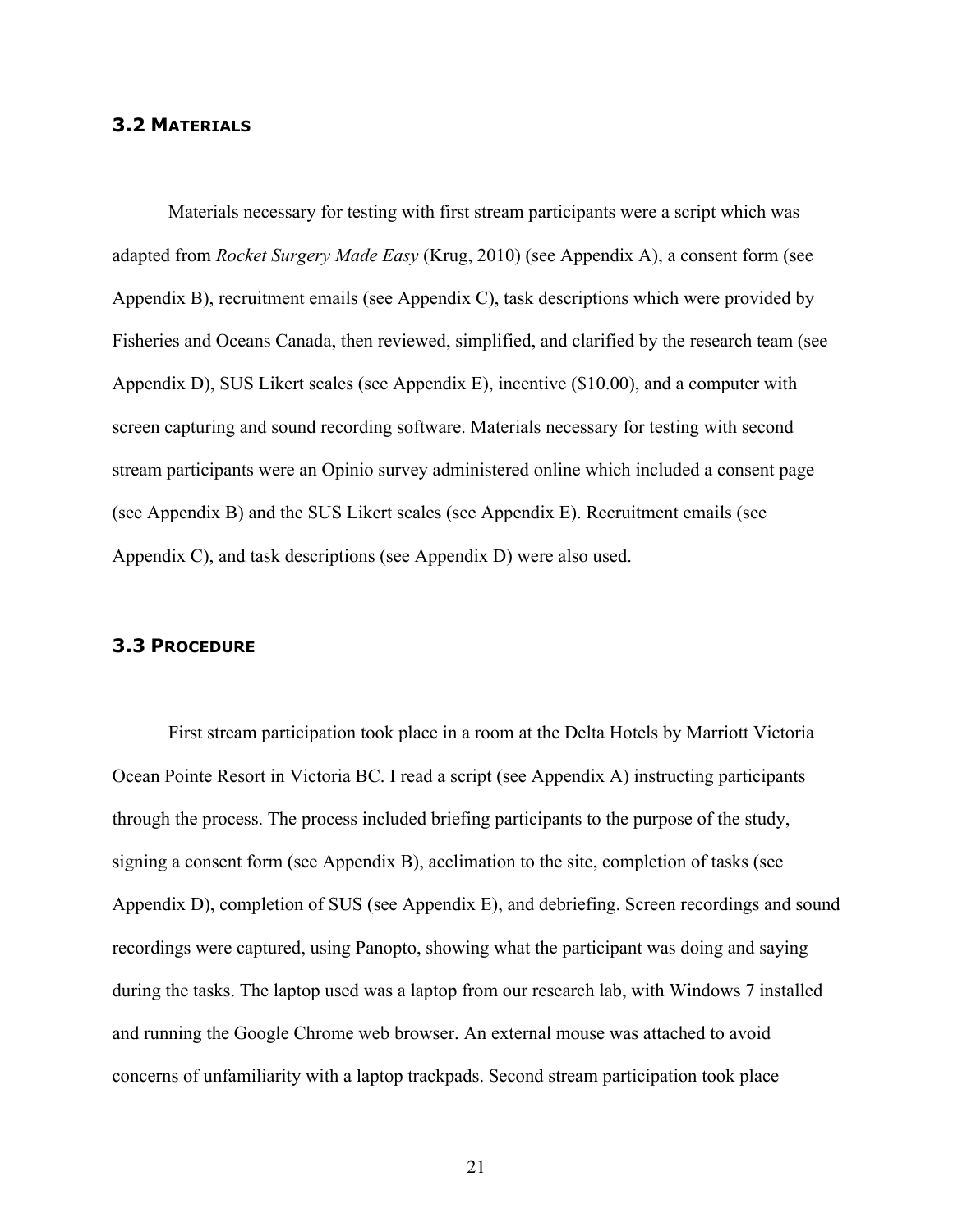remotely through an Opino survey distributed by email. These participants were asked to familiarize themselves with Ocean Navigator with the suggestion of completing the tasks (Appendix D) and completed the SUS rating scales (Appendix E).

The audio recordings were transcribed and then organized by task. I was striving for verbatim transcription because pauses and hesitations are significant, and quotations appearing in the thesis are similarly verbatim. Following this transcription and superficial organization, I followed Braun & Clarke's (2006) method and preliminary categories were identified from themes that emerged while transcribing to help in coding the data. The categories included comparison, suggestion, emotions, and task status. Subcategories were then identified as appropriate. For example, the category emotions included such subcategories as frustration, satisfaction, confusion, etc. Following the development of a list of categories, or codes (See Appendix F), the transcriptions were divided into phrases, sentences, and sections of text which were coded individually. The initial codes were then applied to the data. While applying the initial codes, new codes were discovered (see Appendix G). After the first round of coding the data, codes were added and renamed as necessary (see Appendix H) producing a second list of codes and subcodes (see Appendix I) which were applied to the data in round two of coding. Following this round, definitions (see Appendix J) were created that were as specific and concrete as possible. Again, as suggested by Braun and Clarke (2006) the codes were applied a final time in round three of coding using these revised definitions.

The coded data was then analysed with the research questions in mind. For the first research question, (Are participants able to use Ocean Navigator to meet typical information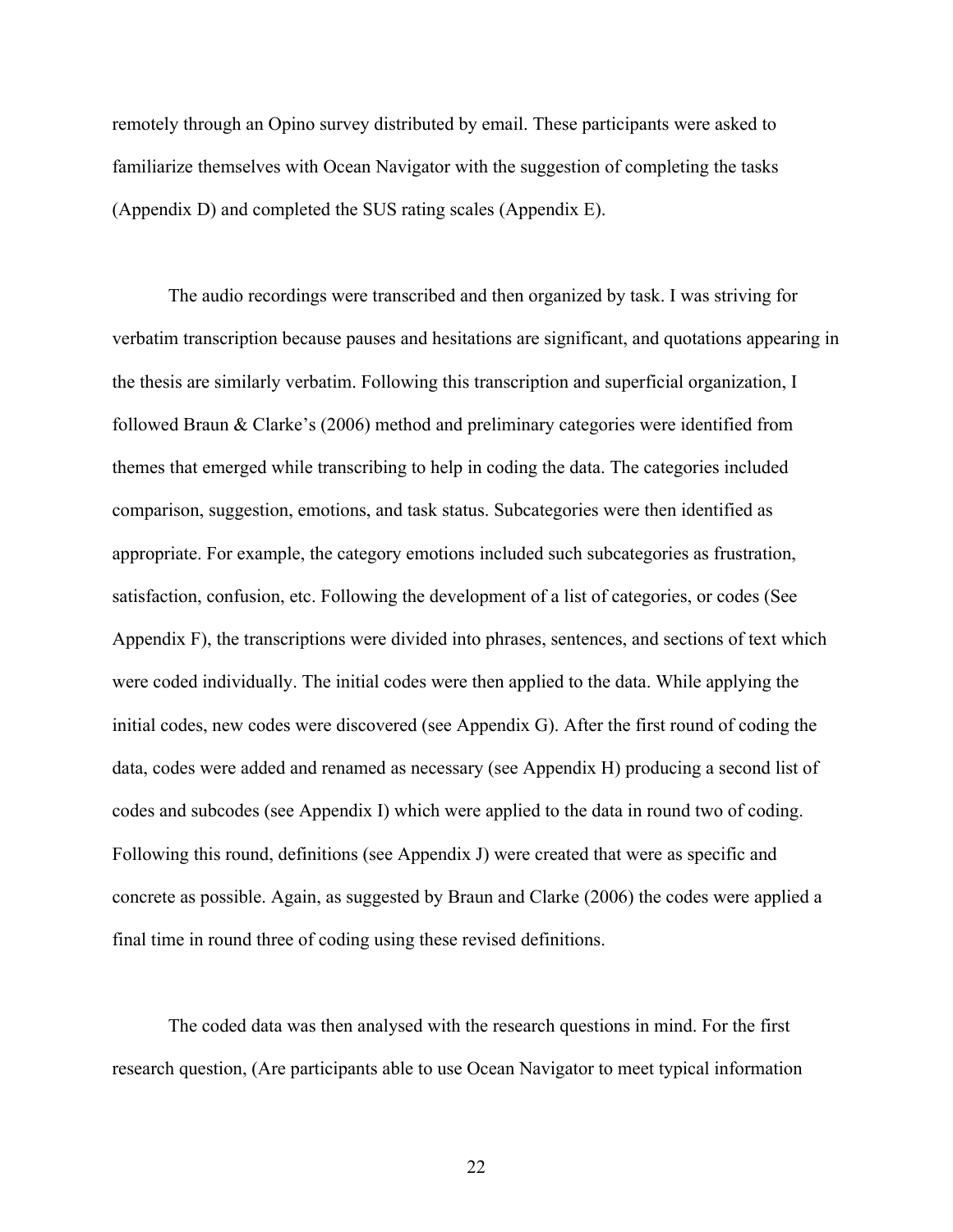needs of the expected users? How does the completion of tasks by novice users compare to that of an expert user?) I noted which tasks were incomplete and looked at codes that were applied in those cases. They also noted which tasks were complete, but participants struggled with, and looked at codes that were applied in those cases. In addition to the audio recording/screen capture of the participants, an audio recording/screen capture of one of the developers of Ocean Navigator was collected as a baseline. The participants' performance was compared to that of the expert user.

The second research question (Do people perceive Ocean Navigator as usable? How?) was analyzed by looking at the SUS results. The SUS has an already established method of analysis that involves coming up with a score that represents the usability of the tool being examined. This method of analysis yields a single number representing a composite measure of the overall usability of the

…system being studied. Note that scores for individual items are not meaningful on their own. To calculate the SUS score, first sum the score contributions from each item. Each item's score contribution will range from 0 to 4. For items 1,3,5,7, and 9 the score contribution is the scale position minus 1. For items 2,4,6,8 and 10, the contribution is 5 minus the scale position. Multiply the sum of the scores by 2.5 to obtain the overall value of SU. SUS scores have a range of 0-100 (Brooke, 1996, p. 5)

The SUS score allowed us to utilize descriptive statistics, such as the mean SUS score. Qualitative data helped give nuance to the quantitative data collected in the SUS by looking at codes that were applied in relation to participant's perception of the usability of Ocean Navigator.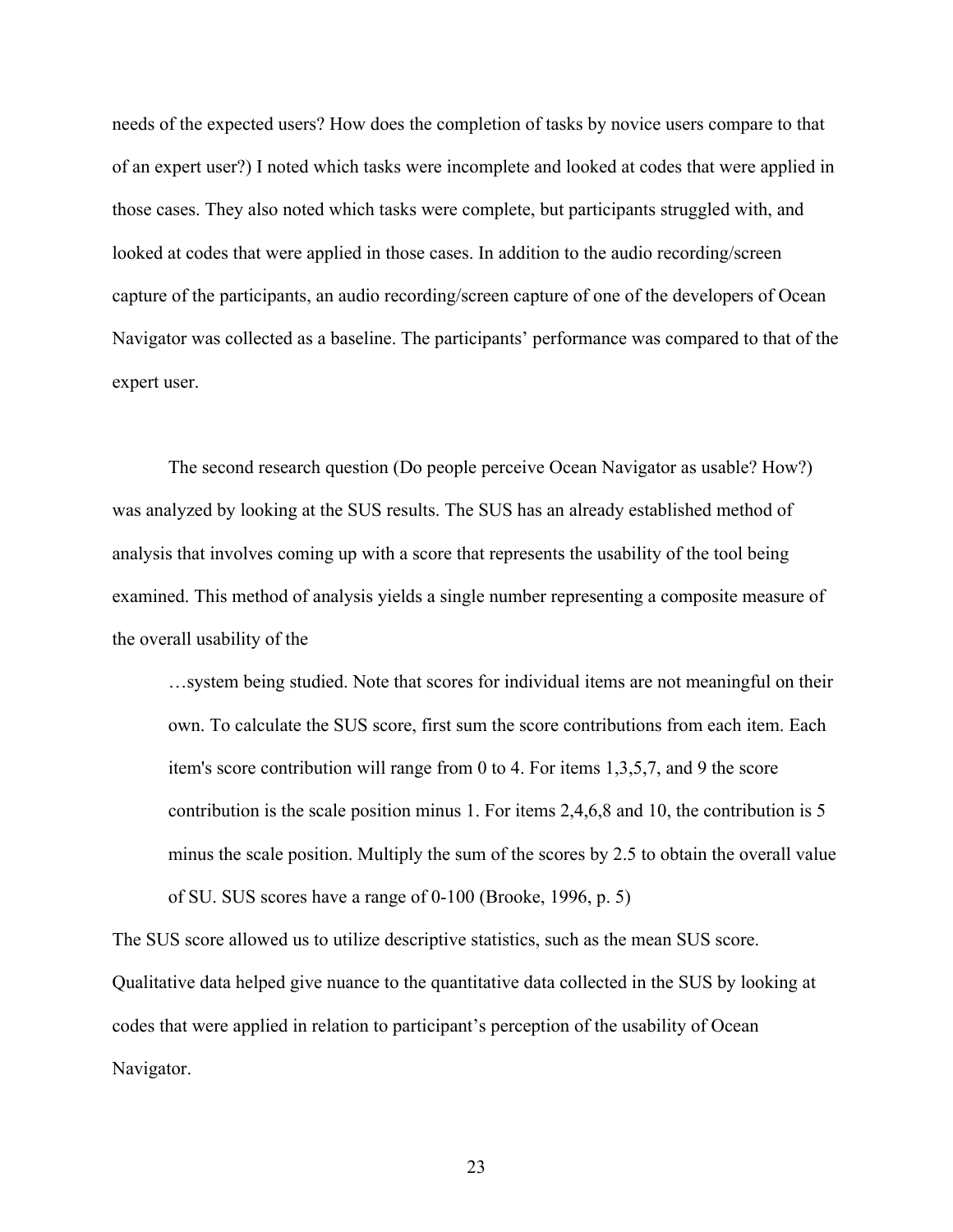Research question three (Do users translate their expectations from consumer tools to niche tools like Ocean Navigator?) was analysed by looking at when the code "COMPARISON" (Appendix J) was applied, which translates to when participants compared Ocean Navigator to another system. When it was applied, insight was gained by looking at what applications participants were referring to, when they referred to those applications, and whether they were saying something positive or negative about Ocean Navigator through the comparison.

#### **3.4 DATA CLEANING**

Eight participants completed the usability testing. However, one participant was excluded from analysis. Participant three's level of comprehension would make them an extreme outlier and thus they were removed from the analysis. They seemed to struggle with both English language comprehension and the kind of information presented on Ocean Navigator. They required substantially more guidance in completing tasks which would make it difficult to tell if the participant was having trouble with the usability of Ocean Navigator, or if the trouble was with language comprehension or the kind of information presented on Ocean Navigator. Additionally, it would be difficult to separate their understanding of the task from the guidance I provided so their responses might just reflect the guidance provided as opposed to the usability of Ocean Navigator. It was decided not to analyze the data gathered from the two second stream participants because response was so much lower than anticipated.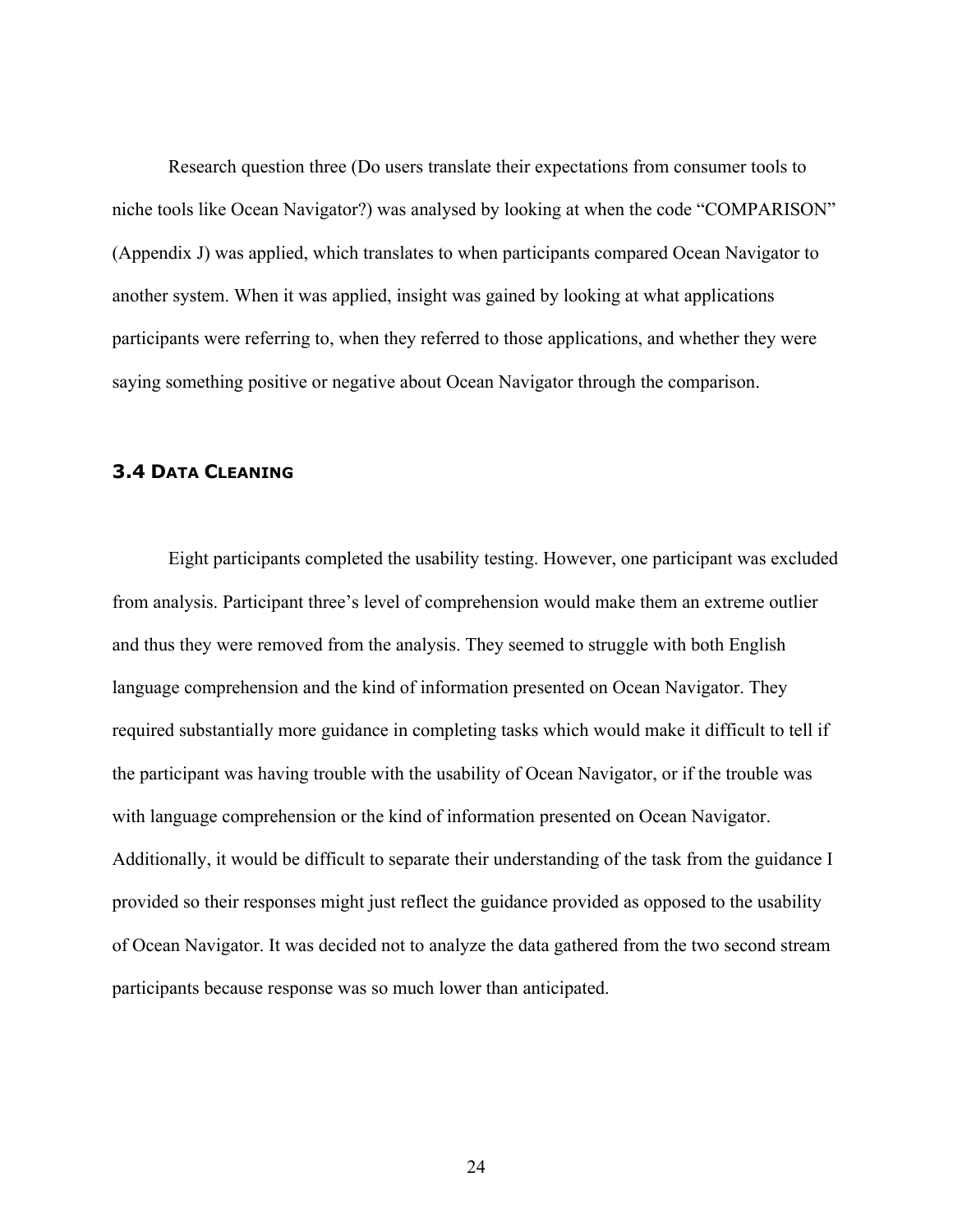Participant responses to all questions and tasks were used in determining whether participants had completed a task except for responses to Task 3a. Task 3a was omitted from this analysis because the expert user ignored the date requirement making it impossible to compare to the participants' performance. However, some qualitative analysis was still possible because participants still attempted or completed the task and gave valuable verbal feedback while doing so.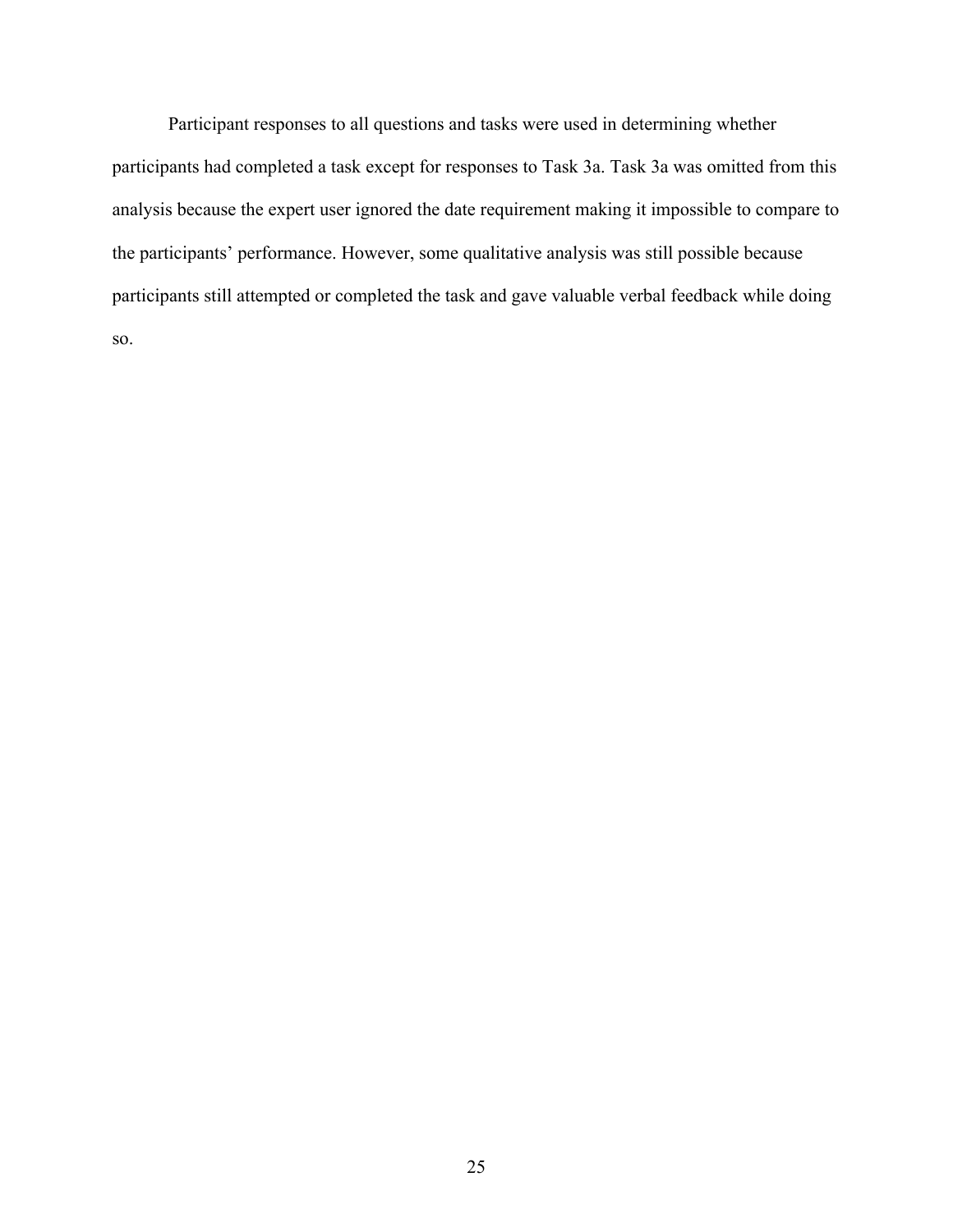#### **CHAPTER 4 RESULTS**

#### **4.1 DOES OCEAN NAVIGATOR MEET THE TYPICAL NEEDS OF THE USER?**

Participants are able to use Ocean Navigator to meet the typical information needs of the expected user. If participants were able to complete tasks, it was inferred that they were able to use Ocean Navigator. Five of the tasks, Tasks 1a,1d, 2a, 2b, and 2c, were completed by 100% of the participants. However, some aspects of the program do not provide a good user experience. Three of the tasks, Tasks 1b, 1c, and 3b, were completed by less than 100% of the participants. Some tasks were completed by 100% of participants, but some participants received assistance to complete them in order to keep the session progressing.

While all the participants completed Task 1d, there was some difficulty. Specifically, participants struggled with drawing a line and jargon. When asked to use the "draw a line" function and retrieve data from that line, participants struggled with ending their lines. Participant 7 said, *"I need to kill that how do I do that escape kill that I need to end this line how do I do it escape I don't know maybe double-click".* Participant 2 attempted to end the line by clicking once and then said, *"oh, double click?"* and successfully ended their line. Participant 5 similarly attempted to end the line by clicking once and then said, *"if I double-click? Okay".* and successfully ended their line. A further difficulty within Task 1d was that participants did not all know what a Hovmöller diagram was. A Hovmöller diagram is a mixture of a graph and a map that shows movement in static pictures (Hovmöller, 1949). The diagram shows the average of all the values in a single row of latitude or column of longitude and display those values on one axis, with time represented on the other axis. Dialogue with participant 6 was as follows: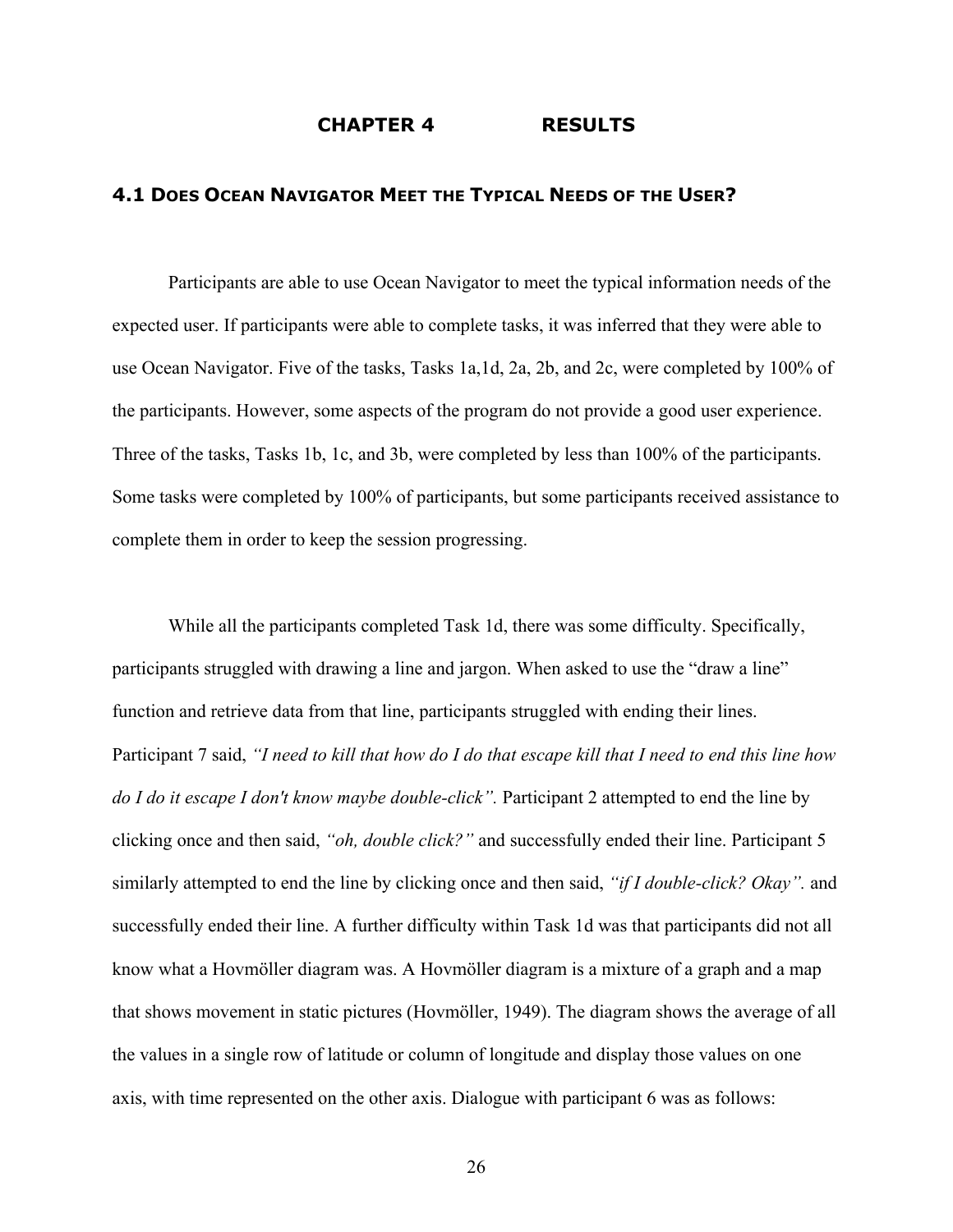Participant: "the intended audience for this is who"? Researcher: "ocean researchers [who] wanna look at data I guess" Participant: "so people who know what a Hovmöller diagram is" Researcher: "likely yeah probably you wouldn't be trying to make one if you didn't know what it was"

Participant: "just thinking like pretty it's jargon if we're not".

Participant 8 expressed their confusion as well saying, *"but I don't know what a Hovmöller diagram is".*

While Task 2 was completed by all participants, in many cases participants struggled with 2a and help was provided in order to keep the test progressing. Task 2 involved comparing data observed in situ to a predicted model using Class 4 metrics. Class 4 is a niche term used only by ocean modelers, and not the rest of the ocean research community. Dialogue with participant 7 during task 2a was as follows:

Researcher: "and I want you to look at this top bar"

Participant 7: "okay, oh Class 4 I'm supposed to pick right because you've told me that I'm making a Class 4 metric so I guess to 'visualize'<sup>1</sup> my feelings" Researcher: "mm-hmm"

Participant 7: "I guess because I'm not like familiar with the term Class 4".

Participant 6 also brought up the issue of not knowing what Class 4 meant saying, *"I feel like there's an assumption that you know what Class 4 is".* during their closing remarks. Participant 7

 $1$  The direct quote uses the word visualize but given the context it is likely the participant meant verbalize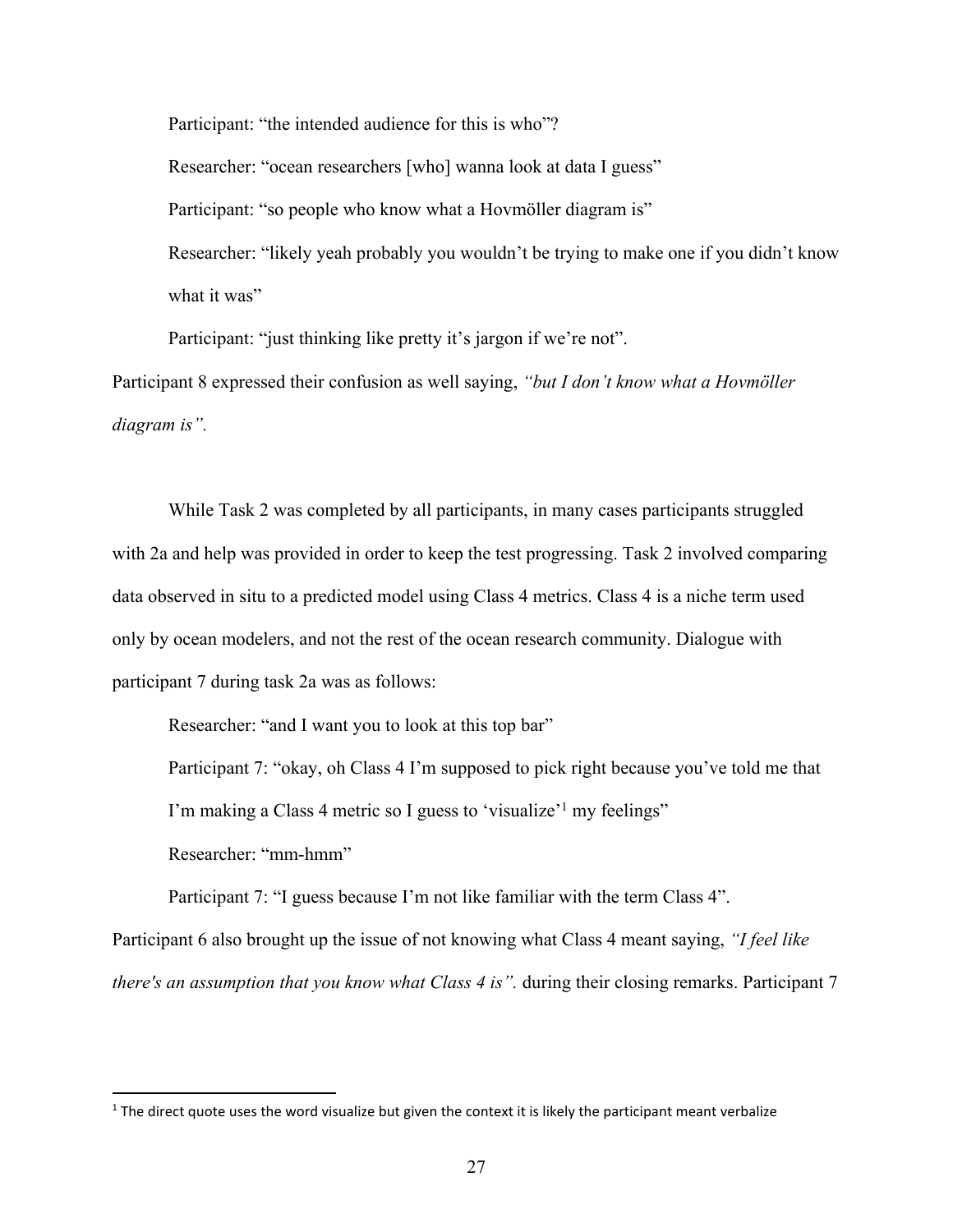said, *"I'm surprised that I, given my field of work, I'm not familiar with it but anyway okay".* Question 2a took participant 7 6.1 times as long as the expert (Table 1).

| <b>Tasks</b>   | P <sub>0</sub> 1 | P <sub>0</sub> 2 | P04 | P <sub>05</sub> | P <sub>06</sub> | P07 | P08 | Expert | Average |
|----------------|------------------|------------------|-----|-----------------|-----------------|-----|-----|--------|---------|
| 1a             | 2.3              | 5.2              | 2.0 | 4.5             | 5.4             | 3.2 | 3.2 |        | 3.7     |
| 1b             | 2.6              | 2.7              | 2.1 | 3.2             | 2.0             | 4.7 | 2.1 |        | 2.8     |
| 1c             | 4.7              | 2.0              | 1.5 | 3.6             | 1.8             | 1.9 | 1.3 |        | 2.4     |
| 1d             | 4.7              | 6.1              | 4.4 | 4.8             | 4.4             | 4.5 | 5.4 |        | 4.9     |
| 2a             | 3.4              | 7.4              | 3.9 | 4.2             | 2.0             | 6.1 | 4.6 |        | 4.5     |
| 2 <sub>b</sub> | 0.4              | 2.2              | 0.4 | 0.4             | 0.3             | 1.1 | 0.6 |        | 0.8     |
| 2c             | 1.0              | 1.5              | 1.2 | 1.0             | 0.8             | 1.5 | 0.8 |        | 1.1     |
| 3a             | 3.1              | 2.4              | 0.9 | 1.0             | 1.5             | 2.4 | 1.9 |        | 1.9     |
| 3 <sub>b</sub> | $- -$            | 12.2             | 1.4 | 1.0             | 2.2             | 0.8 | 2.6 |        | 3.4     |
| Average        | 2.8              | 4.6              | 2.0 | 2.6             | 2.3             | 2.9 | 2.5 |        | 2.8     |

Table 1: Time (ratio) participants took to complete tasks relative to an expert user.

However, participant 7 completed tasks 2b and 2c with times much more comparable to the expert, 1.1 and 1.5 times as long respectively. Participant 7 indicated that they felt they had completed 2c saying *"okay but I think I have successfully visually compared the temperature profiles as requested all right".* This difference in completion times for Task 2a and Tasks 2b and 2c was apparent in all participants. It took participants an average of 4.5 times as long as the expert to complete Task 2a. However, it took 0.8 and 1.1 times as long to complete Tasks 2b and 2c respectively (Table 1). Four participants (P4, P5, P7, and P8) needed help in order to find the Class 4 button in task 2a, but no participants needed help for tasks 2b and 2c. Tasks 2a and 2b/2c were similar so once participants figured out the Class 4 function in 2a, they were able to complete 2b and 2c much more quickly since they did not need the time to figure out the Class 4 function again.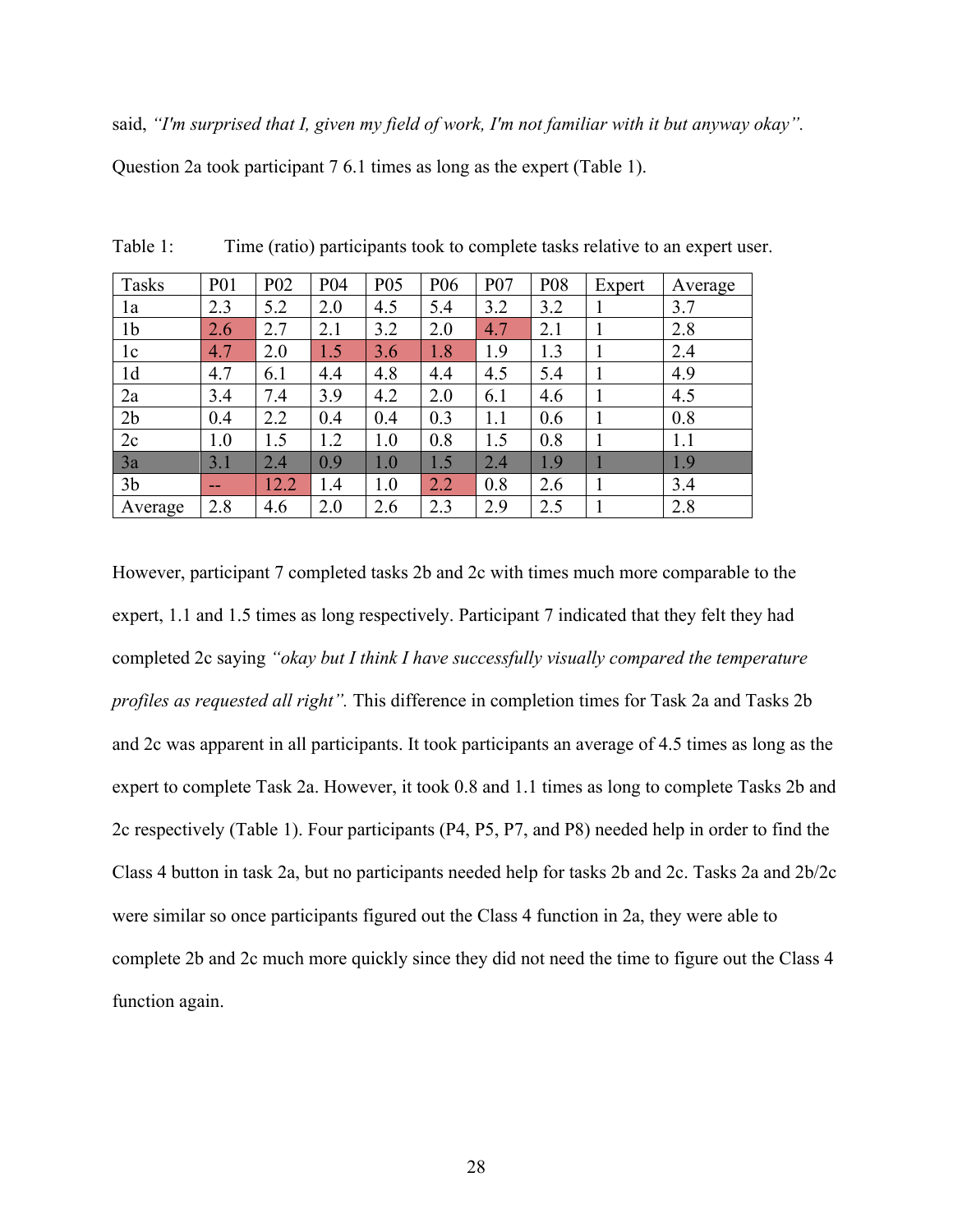One of the tasks that was completed by less than 100% of the participants was Task 1b. When asked to use a virtual mooring to access monthly average water temperature at the bottom of the Atlantic Ocean, participants struggled for a few reasons. Struggles faced by participants included difficulty finding the bottom option in the list of depths, difficulty entering dates, lack of error messages, and lack of memory in the system. There was a list of numerical depths that went deeper and deeper the further down the list you scrolled with the exception of the bottom option being at the top of the list. When struggling to find the bottom option, participant 7 said:

…so now I feel conflicted cuz I want the depth here and now I'm worried that the depth listings in this menu are not necessarily specific to my location right so how do I know what the bottom is besides trial and error?

After selecting a depth they estimated to be the bottom, participant 1 said, *"I'm still not a hundred percent sure if that's the bottom; I'm gonna try to pick one the depth of greater and see if it still generates a plot*". Participants also struggled with entering dates. Many attempted to type the date in instead of selecting it from the calendar, which took a long time to click through. Participant 7 verbalized this frustration saying, *"it would be nice if I could type this into so I don't have to click it all these many times"*. Participants also struggled with the lack of error messages. Participant 8 asked, *"Does it sort of freeze up like this sometimes or is there something I'm doing wrong"*? Participant 7 said, *"yeah I continue to be confused about this whether is this data available or is my internet slow".* Participant 2 was also not sure if the internet was to blame saying *"let's blame the wifi of the hotel"* while looking at a loading screen that never loaded. Another aspect participants expressed dissatisfaction with was that the system does not remember what you have previously typed. When entering coordinates, if you get one wrong and go back to change it, you have to enter all the coordinates again. Participant 7 voiced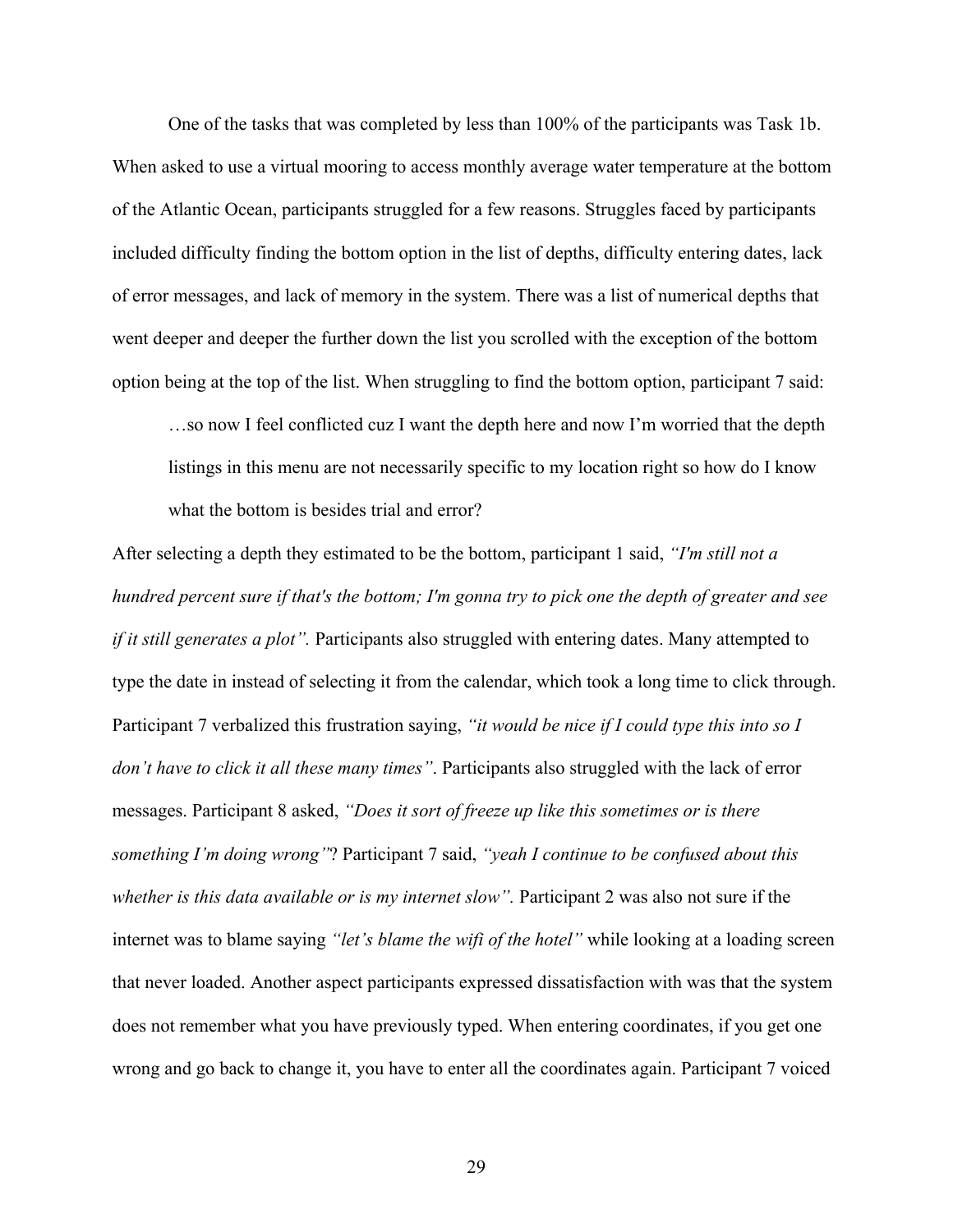their frustration saying, *"I want to enter the coordinates; I got to do this again, I feel frustrated… three five, maybe it could remember where I've searched before".*

Another task that was completed by less than 100% of the participants was Task 1c. When asked to create a map of a given area that showed two variables, most of the participants struggled. Only 3 of the 7 participants completed this task successfully (Table 1), and those 3 took approximately twice as long as the expert user. Up to that point all of the tasks they had seen visualized a single variable, but task 1c required using color to visualize the temperature, and arrows to visualize ocean current (or velocity). Participant 4 thought they were supposed to add a velocity contour and said, *"Average ocean current or water velocity would be an additional contour but which one, X or Y"*? Participant 5 created two maps, one showing temperature and one showing ocean current but did not know how to create one map showing both. They said, *"Okay so here I have temperature and water velocity I don't know, like, how can I combine both of them"?* Even participants who completed this task successfully in the end struggled to add a second variable. Participant 8 said, *"oh I need average surface temperature and average ocean current… so I'm not sure if temperature by default (mumbles) September 2018… I'm just not sure how to add second".*

Users prefer short term gain over long term benefit when learning to use a new tool. Task 3b was completed by less than 100% of participants, possibly for this reason. Task 3b asked participants to download an R script to generate a plot in R that they had just generated in Ocean Navigator. Three participants were unsuccessful. The participants who completed this task did so with times comparable to the expert (Table 1) which could suggest that it was not the difficulty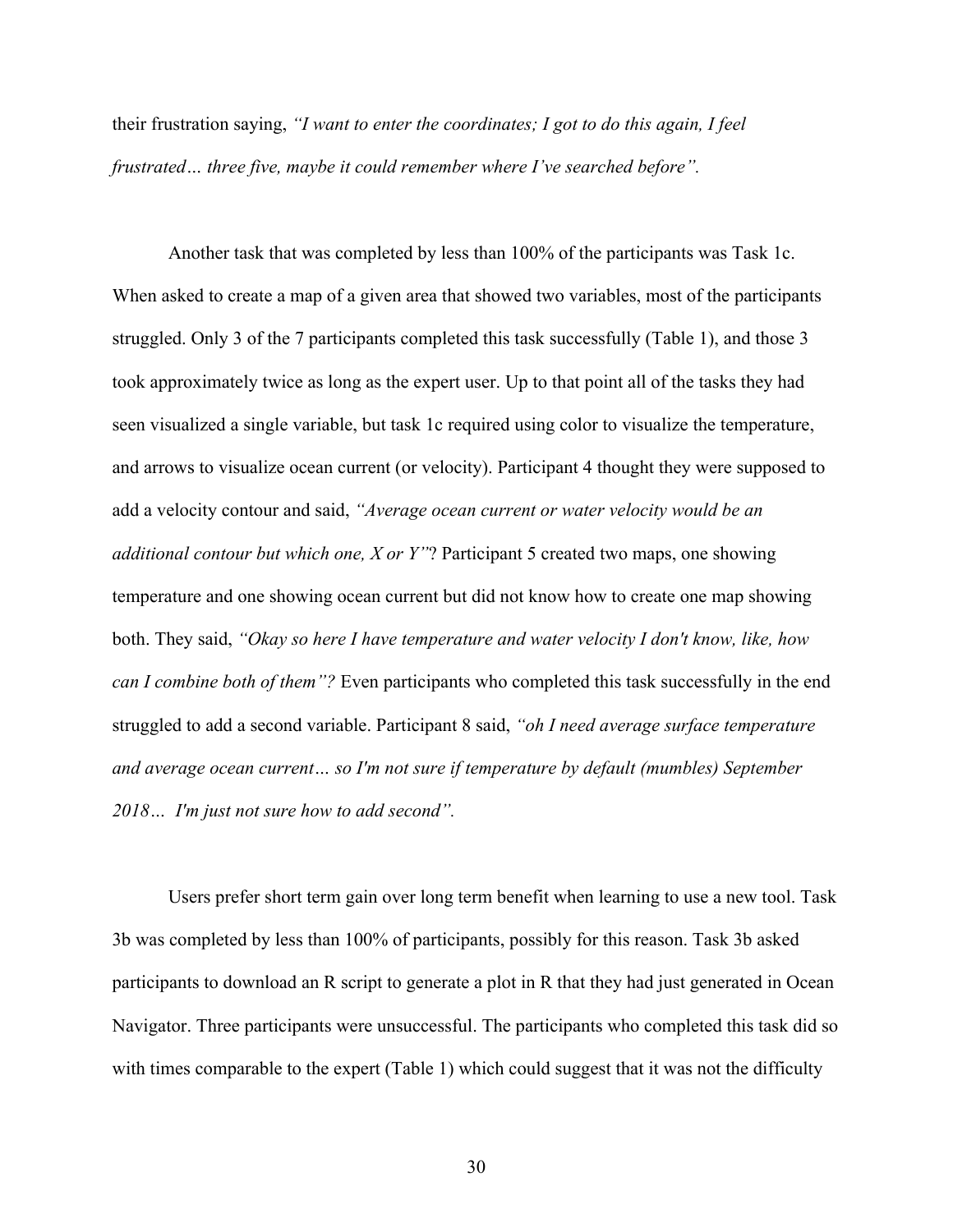of the task or the usability of Ocean Navigator that was the problem, but rather that participants wanted to be done and it was the last question. Participant 2 verbalized this feeling saying, *"And I just, no, I'm too lazy now to (laughter)"* and while the other two participants who were unsuccessful did not verbalize this feeling it was apparent in their non-verbal vocalizations and body language. Participant 1 even seemed to not notice the question saying, *"I think I'm just gonna call it a day"* after feeling unsuccessful with task 3a. The four other participants indicated satisfaction with task 3b. Participant 4 said, *"okay so I'm just saving that, and I think that is all"* and participant 6 said, *"okay cool so we've got an R file".*

Although task 3a was removed from the quantitative analysis, there were findings in the qualitative data. When asked to upload a CSV file to access data from the area defined in the CSV, participants struggled with clicking the right area to access data after uploading the CSV. Dialogue with participant 1 was as follows:

Researcher: "yeah you were clicking in the center which maybe it would be helpful to make that a clickable area as well because I find you have to click right on the line and that might not be the best way to do it"

Participant 1: "definitely did try clicking on the center and 'left'<sup>2</sup>-clicking on the center". Participant 1 also said *"I just didn't know that I need to do that to launch the screen"* when talking about clicking the area. Participant 4 suggested that it might be easier if the area were more obvious. Dialogue with them was as follows:

Participant 4: "I wonder if there can be like a bit more of a kind of like a highlighting or something on it"

 $2$  The direct quote uses the word left but, judging by what the participant did, it is likely they meant right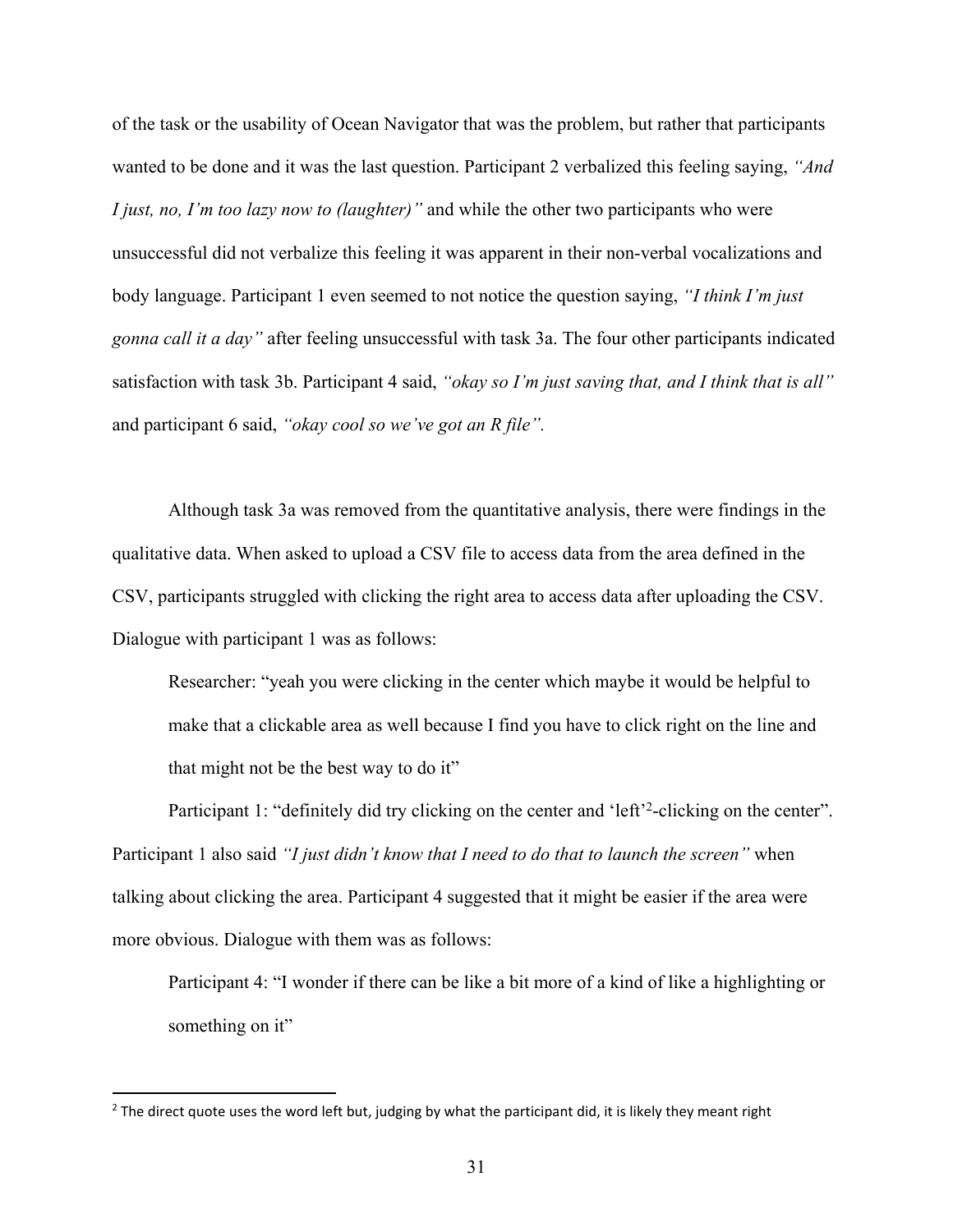Researcher: "yeah"

Participant 4: "just because it pops up for some things but then doesn't" when referring to a screen that displays data.

## **4.2 USERS' PERCEPTION OF OCEAN NAVIGATOR AS USABLE**

The SUS yields a single number representing a composite measure of the overall usability of the system being studied. With an average SUS score reported by participants was 72.69 with a standard deviation of 8.49 (Table 2), users perceive Ocean Navigator as usable, but not extremely so.

| Participant    | SUS score | average completion time |
|----------------|-----------|-------------------------|
|                |           | relative to expert      |
| P <sub>1</sub> | 75        | 2.8                     |
| P <sub>2</sub> | 85        | 4.6                     |
| P <sub>4</sub> | 67.5      | 2.0                     |
| P <sub>5</sub> | 60        | 2.6                     |
| P <sub>6</sub> | 81.25     | 2.3                     |
| P <sub>7</sub> | 70        | 2.9                     |
| P <sub>8</sub> | 70        | 2.5                     |
| average        | 72.68     | 2.8                     |

Table 2: Participant's SUS score and average completion time relative to an expert user.

This score means that Ocean Navigator is between "OK" and "GOOD" according to Bangor, Kortum, and Miller (2009), a group who researched interpreting SUS scores (see Figure 1 in section 2.3). There is a positive correlation of 0.58 between SUS scores and completion time relative to expert. While the sample size is too small to achieve statistical significance (p=.128), this means that the longer it took participants to complete the tasks, the higher they rated the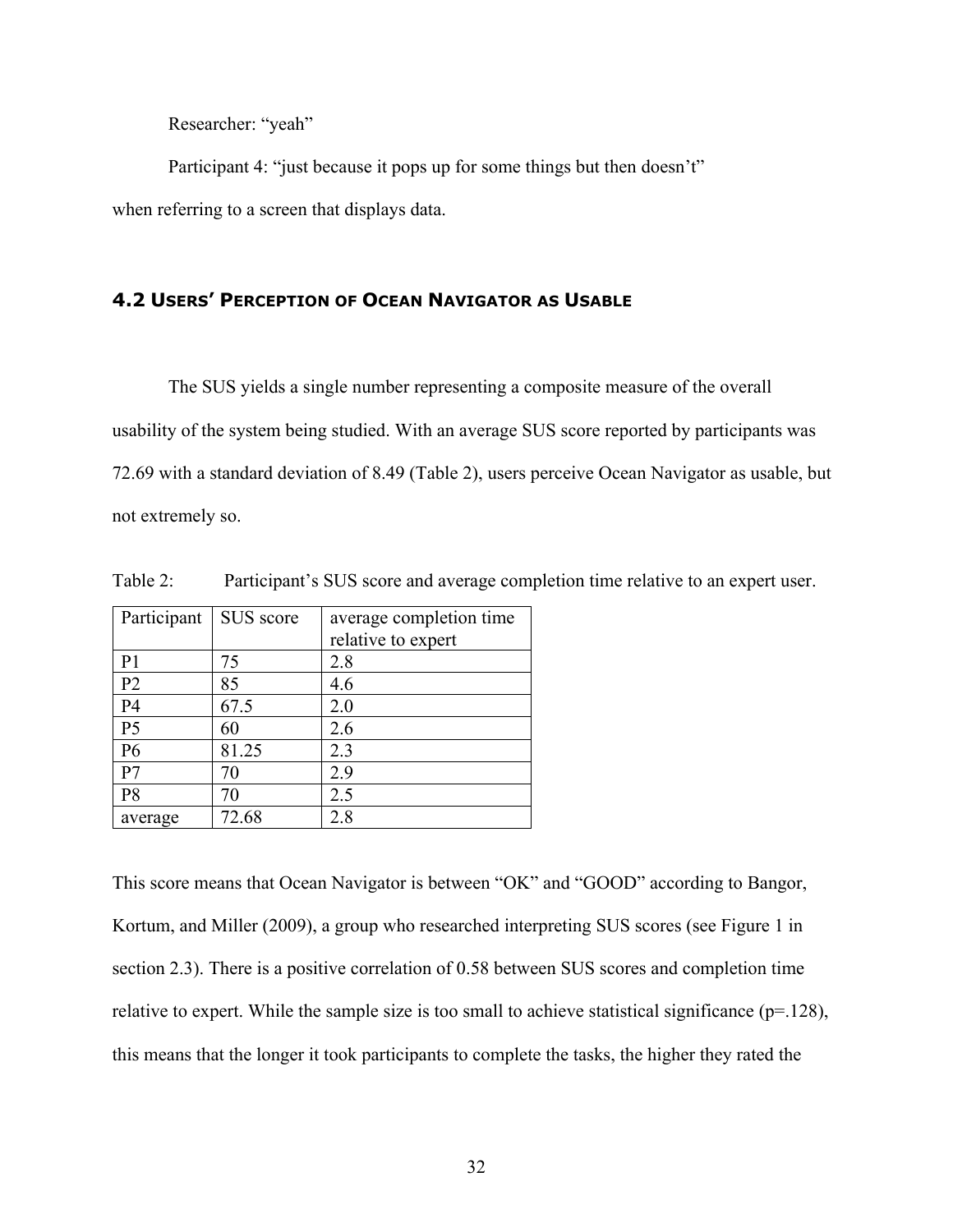system on the SUS. In addition to this quantitative view on the usability, dialogue throughout testing garnered some insight into usability as well.

Qualitative data about the dataset information, an aspect some participants felt did not provide good usability, adds nuance to the SUS score achieved by Ocean Navigator. Some participants did not notice that dataset information was available. Participant 1 said, *"maybe if there was a page where you could have a little bit of a description of the datasets, but I could always just Google that in a sidebar which is normally what I would do"*. Some participants clicked it and then closed the window quickly after noticing the length of it, including participant 7 who said, *"I guess I could read this thing but it's long and I don't want to read it all"*. Participant 7 seemed highly concerned with the source of data and had a lot of things to say about it including, *"but is is the monthly date is that really a different dataset or just a different averaging of the same dataset"*, *"so is this just a model or does it is it an assimilated model that has data with it I think because it doesn't say anything about data it's just a model"*, *"I know nothing about those observations like where did they come from what is their source so I would be curious about that"*, and

I want to know what climatology is that is that the world ocean atlas or like… and climatology over what time period yeah so I guess it would be nice to be able to like click on a information and get more information both about the observations and maybe it's impossible like it's unfeasible but ya know?

The dataset information was invisible to some participants and too much information for others.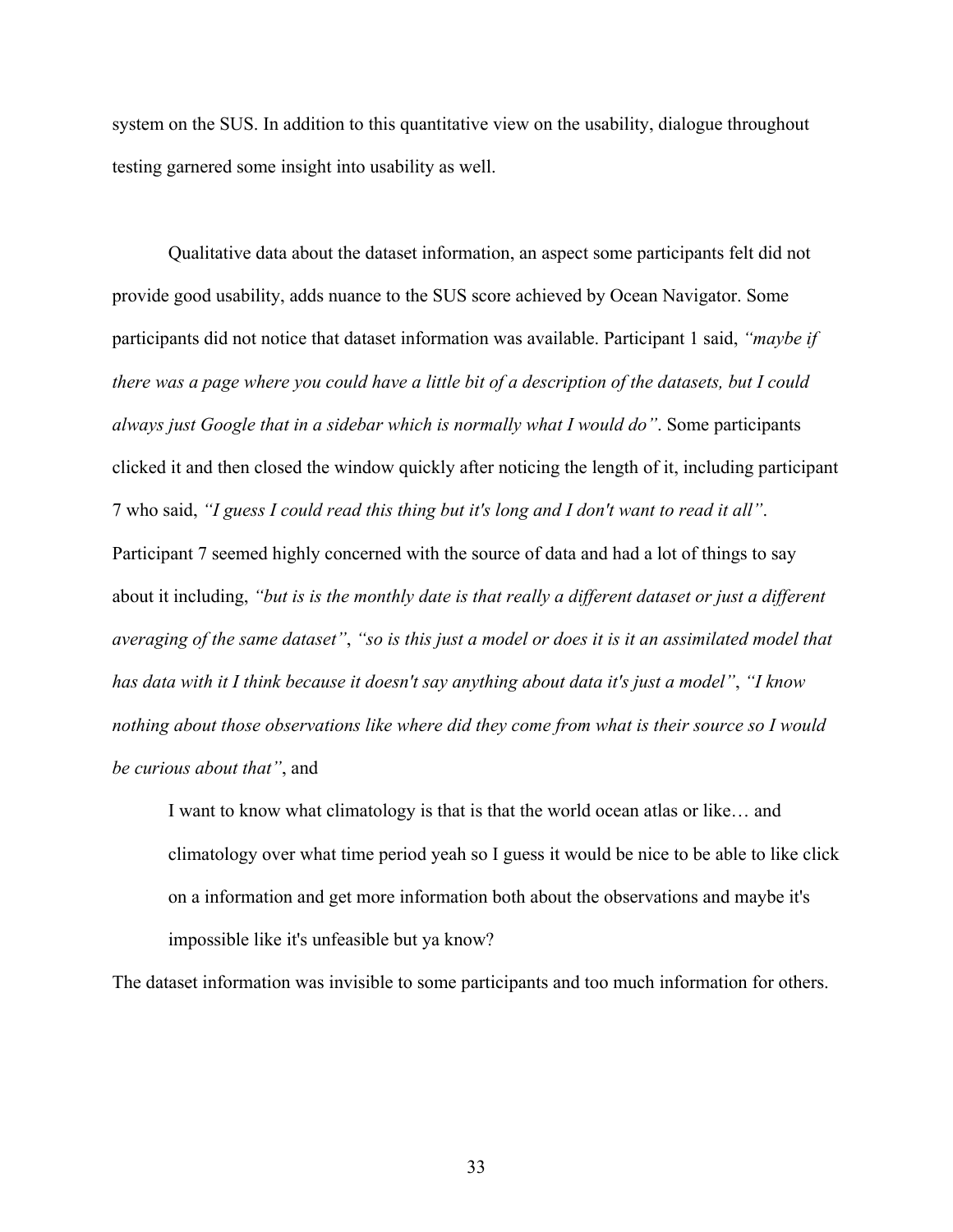Another aspect of usability that may have affected the SUS score was selecting start and end dates. Many participants struggled with the fact that the system will not let you select start and end dates that are incompatible with each other. Dialogue with participant 7 was as follows:

Researcher: "you didn't save the first one so it's not letting you go back further than that" Participant 7: "oh so I didn't actually select April 2016"?

Researcher: "yeah"

Participant 7: "okay so I wasn't aware of that yeah and so now I've got to click again, is there a better way to do this"?

Researcher: "uhh there could be"

Participant 7: "April 26"

Researcher: "you didn't select it"

Participant: "okay so now I feel frustrated".

Participant 2 noticed this issue as well and pointed that out saying, *"the end time is after start times, it could be something".* Participants found the process of selecting dates tedious even when they did know how to select them properly, making sure start and end dates were compatible. Participant 8 said *"there's probably an easier way to change this year"* while clicking through the years one by one. Participant 6 expressed frustration with the system for going through every date they had clicked through, loading each one, instead of going to their final selection. Dialogue with them was as follows:

Participant 6: "first of all, not efficient, B: this is also going to be extremely inefficient probably very very shortly because"

Researcher: "it's gonna jump through all the dates"

Participant6: "(laughter) it's gonna try to jump through all the dates".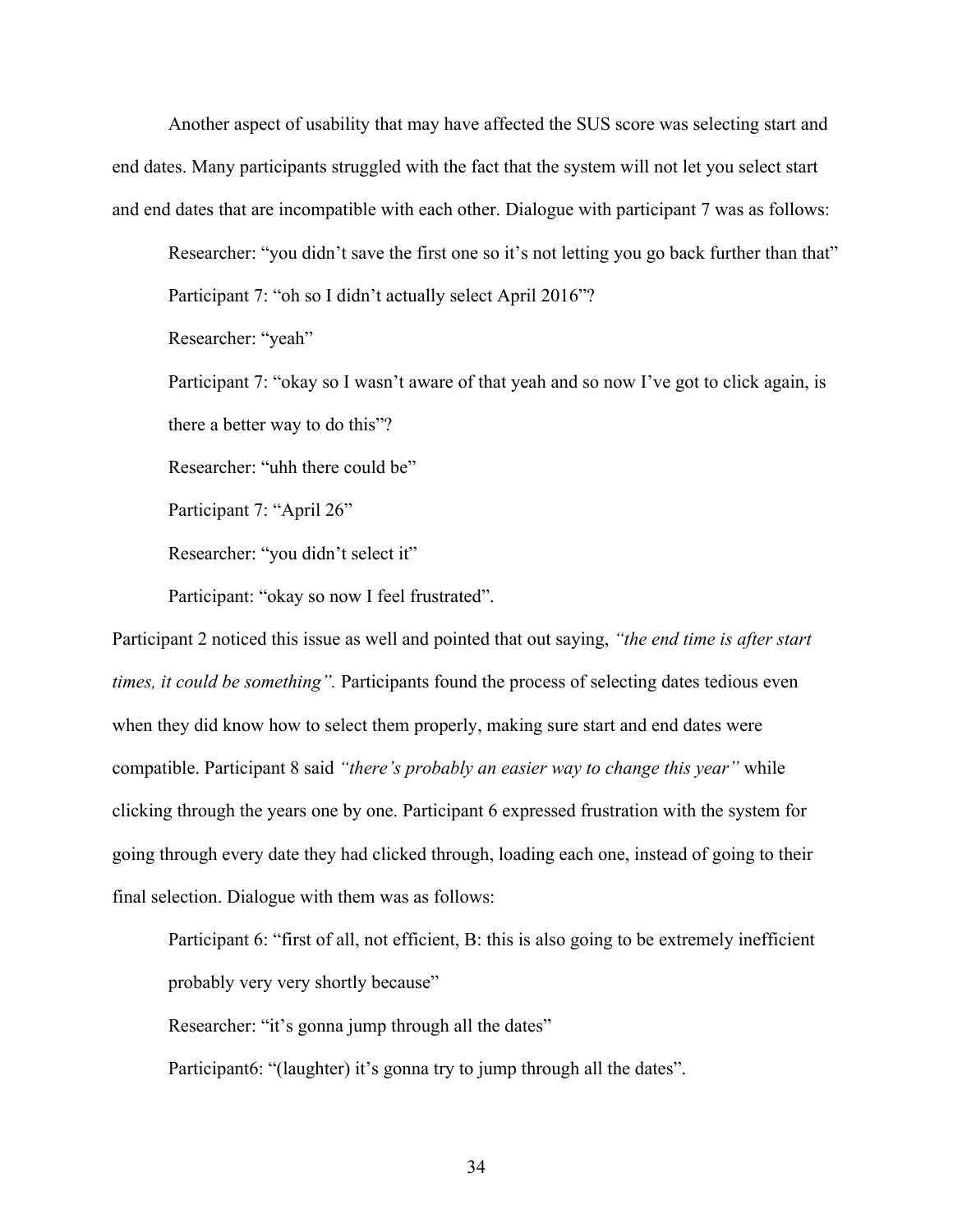They had wanted to change from two dates that were very far apart and clicked through many dates before arriving at their desired date. When they arrived at their desired date, Ocean Navigator loaded data for every date they had clicked through and did so at a slow pace.

How long tasks took to complete is another usability aspect that participants were not satisfied with. A few participants commented that they felt the tasks were taking a long time which decreased their perception of the usability of Ocean Navigator. Participant 2 blamed the system saying, *"and since I have to share my thoughts it's it's a little bit long but I understand it's a lot of data so maybe it's…".* Alternatively, three participants blamed themselves. Participant 8 said *"I thought it was easy to use again bearing in mind it took me a long time to do that but I'm not used to any similar system"* while answering the question "I thought the system was easy to use" from the SUS. Participant 4 and 1 expressed that they thought they were taking too long on the tasks saying, *"has it usually been taking this long"?* and *"I spent a little long on that"* respectively.

Adding a help page can increase usability, but a blank help page can leave participants feeling confused. Participants were upset that the help page on Ocean Navigator was blank. Participant 5 said, *"I don't have any help? Come on"* while trying to access the help page and brought it up again in their closing remarks saying, *"the help didn't work"*. Participant 2 said, *"maybe I could ask help? No (laughter) I won't"* while attempting to access the help page and participant 1 had a similar experience saying, *"there's a help button let's click that. Compare dataset help? But it doesn't say anything, okay, hmm"*.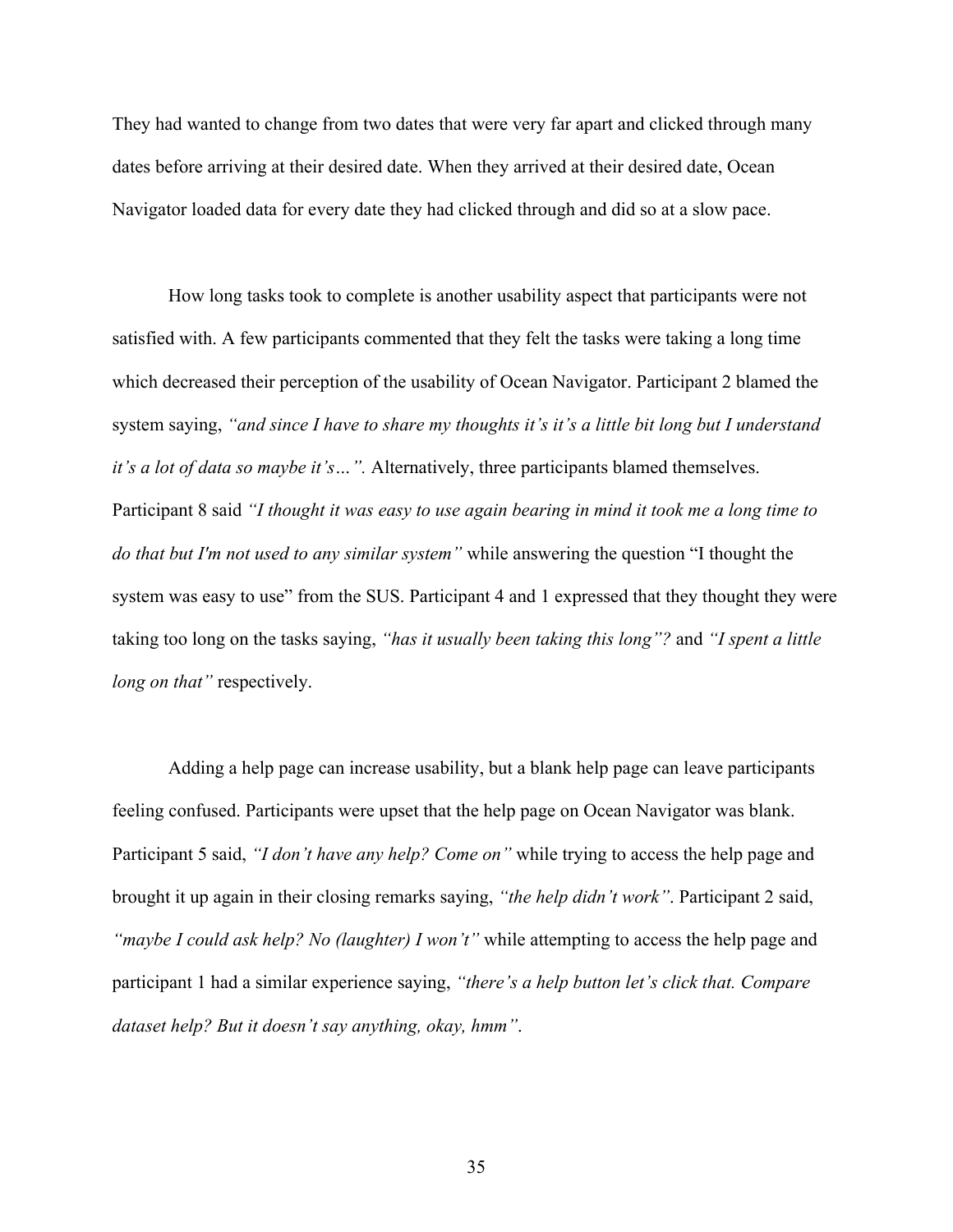When participants were completely stuck, I provided help in some cases which could have affected the participants' perception of the usability of Ocean Navigator. Six of the seven participants had to refresh the page at some point during the session. This solution was recommended by me so it's possible that participants would have been unsuccessful with some tasks had they not received that help. I provided assistance to one or more participants in tasks 1a, 1b, 1c, 1d, 2a, and 3a. Help provided was often suggesting the right way to do something to progress the task when the participant was not successful (see Appendix J for a full definition of the code "HELP: researcher provided").

# **4.3 SOME USERS TRANSLATE THEIR EXPECTATIONS FROM CONSUMER TOOLS TO NICHE TOOLS LIKE OCEAN NAVIGATOR**

Two participants referred to other systems while completing tasks on Ocean Navigator and together they referred a number of different application, websites, and/or tools including Adobe<sup>3</sup>, MATLAB, Python, and worldview.earthdata.nasa.gov. The references tended to highlight the positive aspects of the comparator program.

Participant 6 referred to Adobe when trying to explain his feelings about menu location on Ocean Navigator. Dialogue with them was as follows:

Participant 6: "but I feel like Adobe has trained me to look for menus a majority of menu systems like on one side and I know that it can move my Adobe around but I'm old-school Adobe before I could move it around so I've got them all on the same side always and that's

<sup>&</sup>lt;sup>3</sup> Adobe was mentioned generally, the specific Adobe product was not mentioned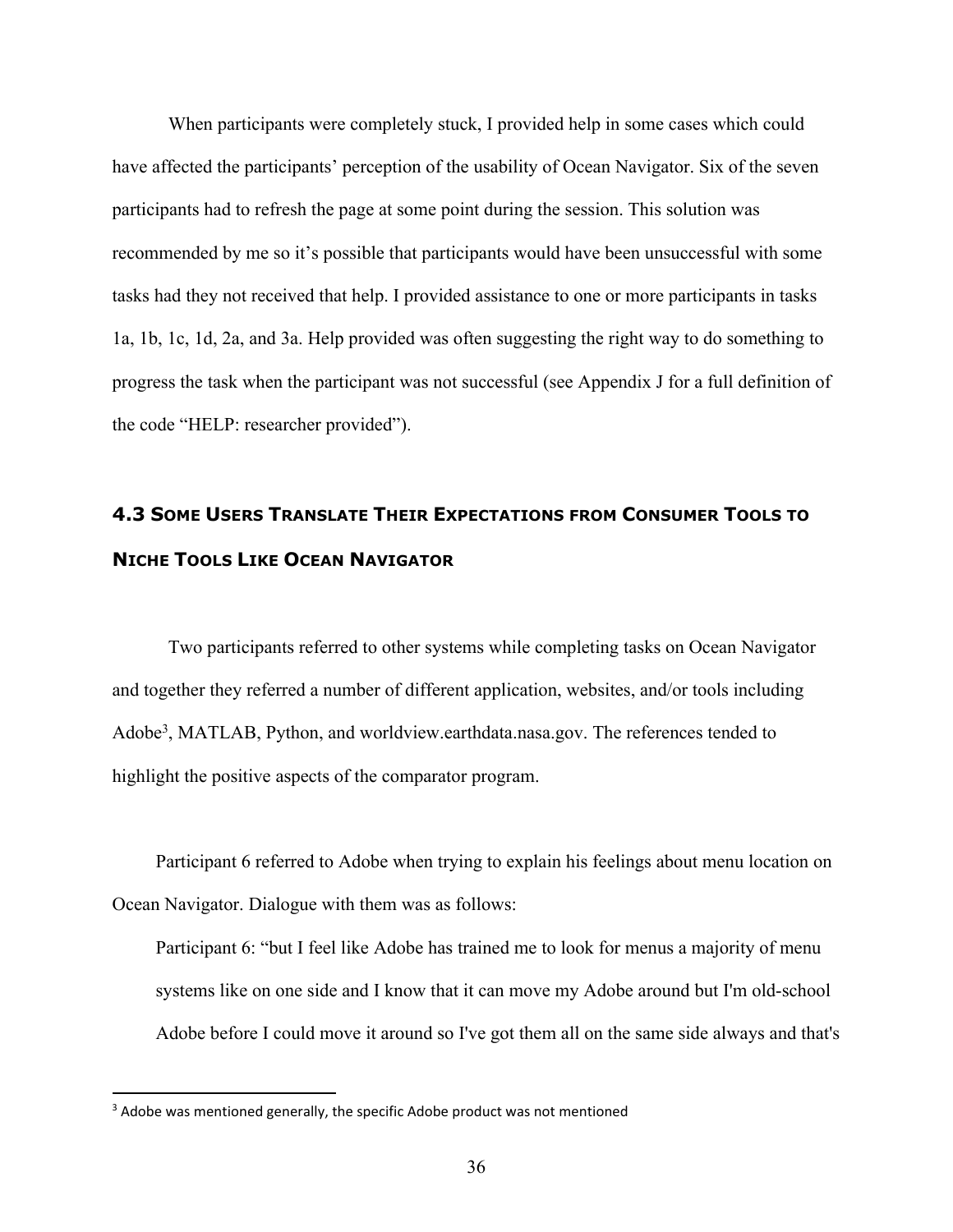just like a little like expanded collapsy thingy on that side and then like just the select few main tools are on one side but all my menu options that go like extra stuff that you can add"

Researcher: "so like if this collapsed and this collapsed and this collapsed and they were all on one side you think that would be easier"?

Participant 6: "for me"

Ocean Navigator has options along the left side of the screen and going across the top of the screen. Participant 6 would prefer all options to be in the same area instead, similar to Adobestyle applications, and to use collapsible options so there would be room for everything.

Other participants compared Ocean Navigator to MATLAB for how it handles error messages, creating diagrams, and exporting data. Participant 6 referred to MATLAB when discussing what they perceived to be a lack of error messages on Ocean Navigator. They said, *"least favorite features about old MATLAB inaccurate error messages, current MATLAB has much better error messages it's much less frustrating and hair pulling"* after expressing a desire for accurate error messages. Participant 7 also referred to MATLAB but in another context. In Task 1d, when creating their Hovmöller diagram, they said, *"if I was making this in MATLAB myself, I would then draw a contour where the ice concentration is or the ice concentration fraction is 0.15"*. They successfully completed the task but wanted to go further and were unsatisfied with their inability to do so. There is a way to get all of the raw data from Ocean Navigator, but this participant did not realize this despite their strong desire to do so. Participant 7 referred to both MATLAB and Python when discussing their desire to export the data. They said, *"I feel like I don't know I guess because I'm a quantitative person and I work with things*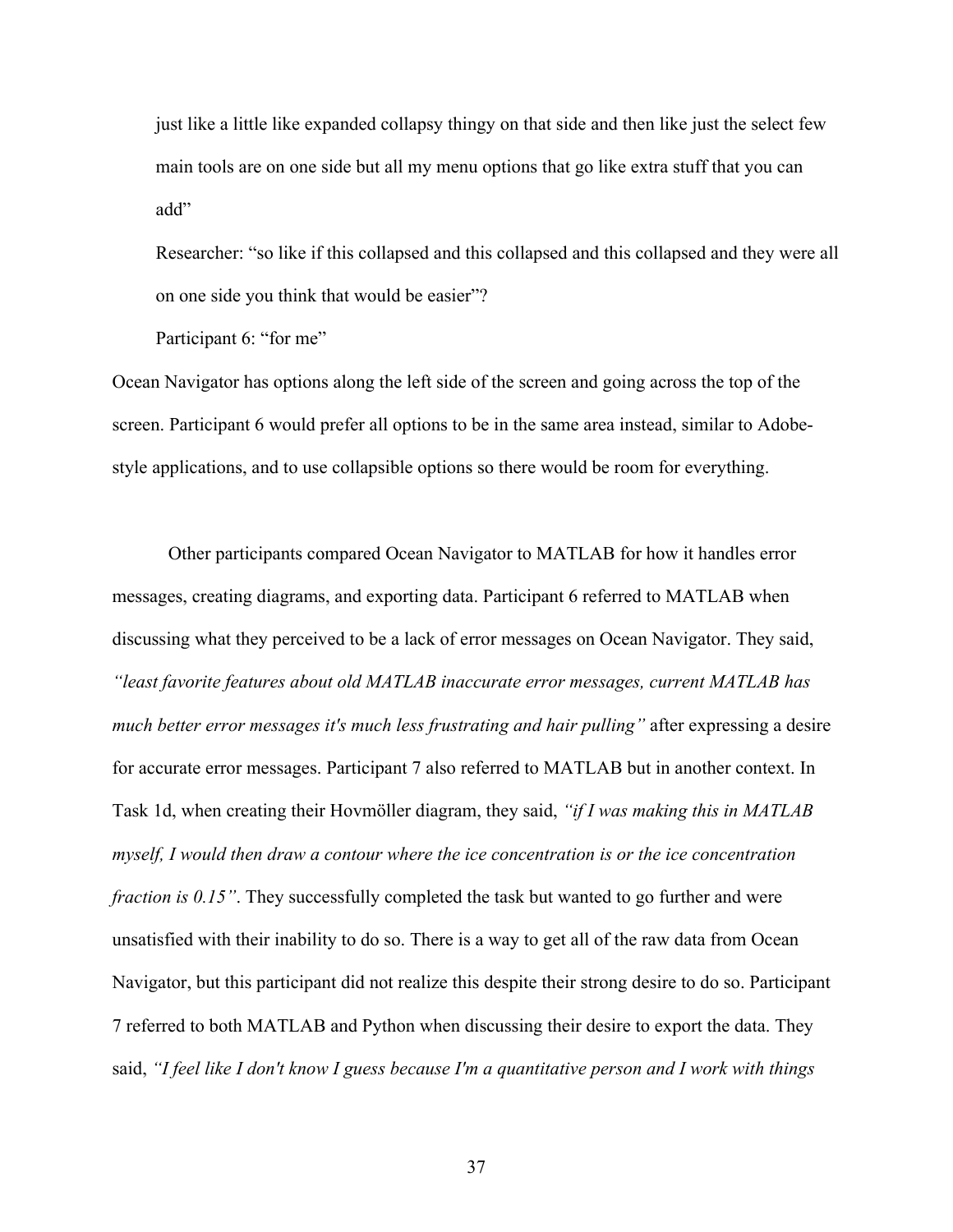*like MATLAB Python or whatever I want to be able to export that data as like numbers".* When asked to explain why participant 7 indicated that they would like to be able to do more with the numbers saying, *"…so that I can plot them myself, I can do a calculation or whatever".*

Finally, Participant 6 referred to a NASA's Worldview website

(worldview.earthdata.nasa.gov/) when talking about selecting dates. They said, *"date selecting is a lot easier"*. This website has arrows to click through dates, but you can also click and type in your date (Figure 2).



Figure 2 Screenshot of the date selection widget from worldview.earthdata.nasa.gov

Participant 6 also made a more general comparison saying, "*yeah I mean that's you can do it pretty easily it's not like it's that hard but I feel like these days we're so used to just like well of course it knows what I want to do I want the next thing right there I don't want to have to select"*. They brought this up while struggling to get a profile to pop up. Participants tended to make comparisons when they found other applications were doing something better than Ocean Navigator.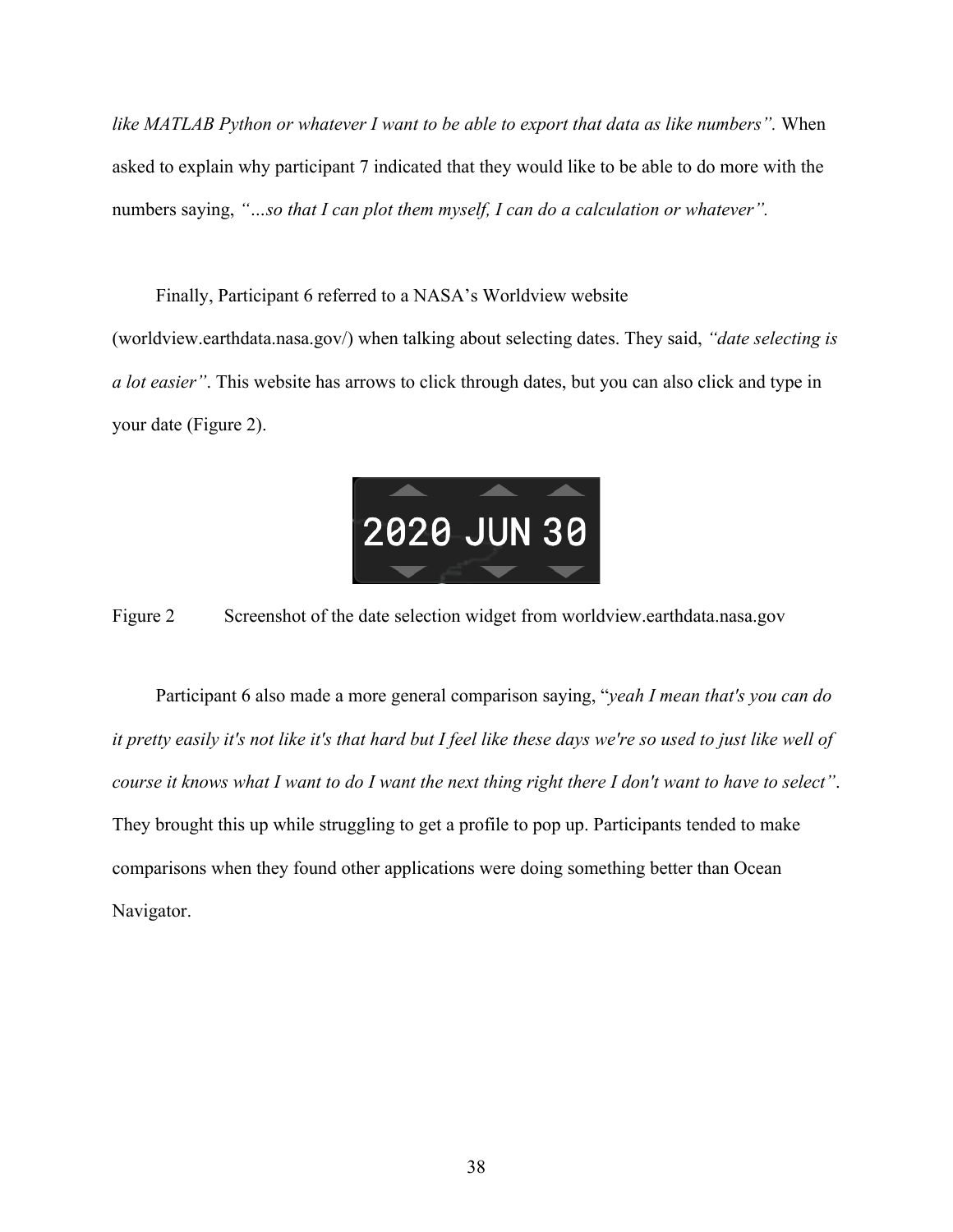#### **CHAPTER 5 DISCUSSION AND CONCLUSIONS**

Many things need to be taken into consideration to put the results in the previous section into the context of the research questions. Some findings were to be expected and make sense when considered with the previous literature in mind. Other findings contradict the previous literature. There are limitations to this methodology including my bias, unexpected events that occurred during the process of the speak-aloud participant observation, the limited sample of participants, etc. These findings add to the body of knowledge surrounding usability, but also bring up a lot of questions for future research.

## **5.1 FINDINGS**

#### 5.1.1 Does Ocean Navigator Meet the Typical Needs of the User?

The typical needs of the Ocean Navigator user would be to investigate and visualize ocean data. Users can obtain an overview of oceanographic data and launch further evaluations of ocean forecasting and comparison.

One of the ways to answer this question is to look for instances when participants did not know or understand something. One point of struggle was vocabulary. There were two tasks that involved terms participants did not know. These terms were "Hovmöller diagram" and "Class 4 metrics". Another term, "stick plot", was identified as jargon by Participant 8 while they were trying to figure out how to display virtual mooring data. They said,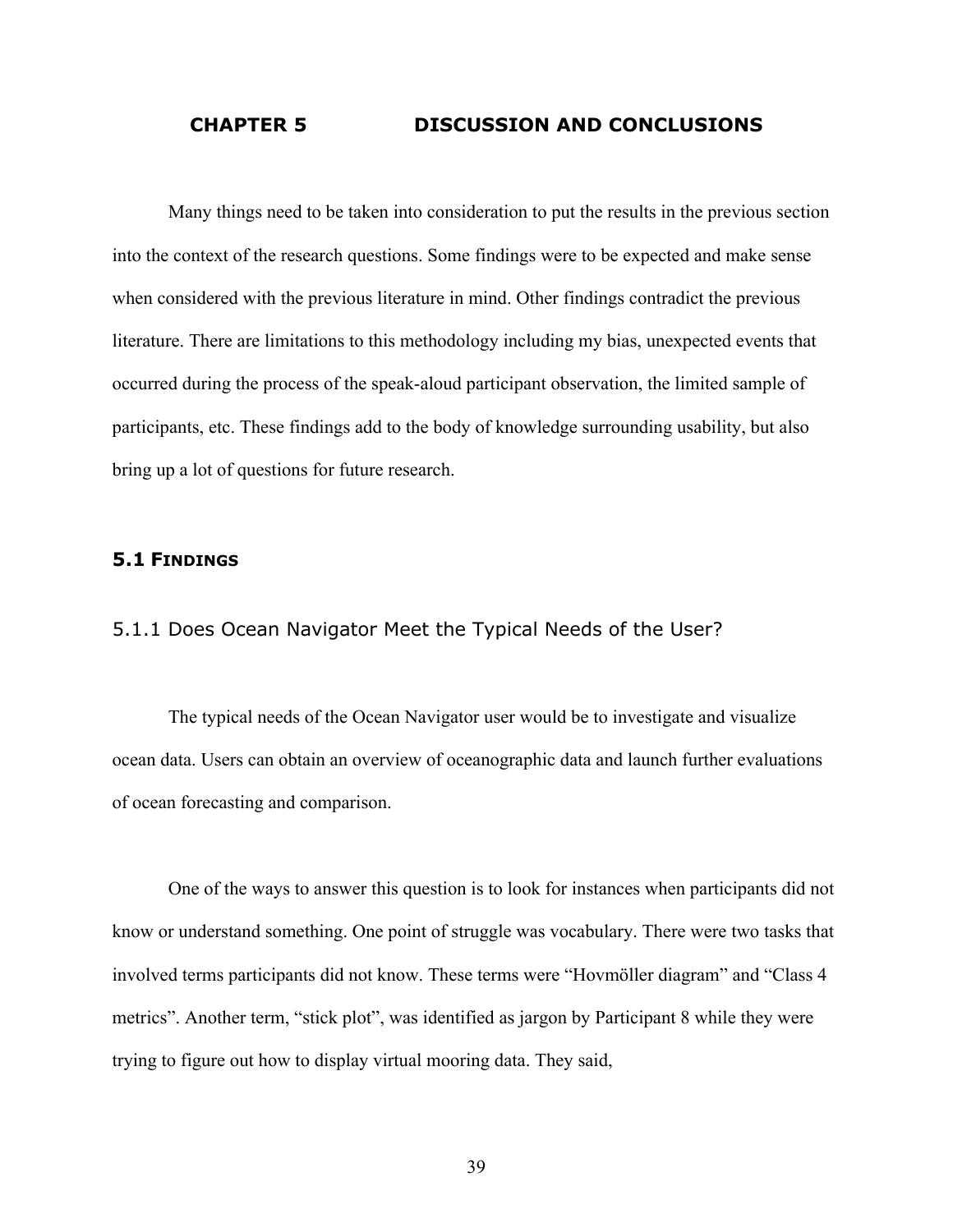[S]o, it looks like it should just be point data so I should be in the right place… This shouldn't matter but I'll just see what it gives me for options… I'm not sure what a stick plot is, I don't know so maybe bottom… I'll just go to the end of the month.

Since the task did not require a stick plot, the participant only mentioned it in passing and then moved on. However, had a task involved a stick plot, this suggests that there could have been issues. The tasks that did involve jargon though, did cause difficulty for some participants. For example it took participants an average of 4.5 times as long as the expert user to complete Task 2a, the task that first introduced the term "Class 4 metrics", but subsequent tasks that involved the term "Class 4 metrics" were completed with times almost identical to the expert user. This is consistent with the literature and there are some simple solutions that could mitigate this problem. One solution would be to use focused vocabulary that is more familiar to users which can be found by conducting interviews or observations with typical users (Johnson, 2014). This option would require significant effort and is a recommendation for future research. Panchaud and Hurni (2018) suggest defining main vocabulary early on and having it accessible through some kind of reference tool usable throughout. This solution would likely be easier to implement and is my recommendation for more immediate action.

Another usability problem area for participants was the dropdown menu for depth selection. Things to consider when creating dropdown menus include, graying out unavailable options, avoiding excessively long lists, keeping the menu title visible, supporting keyboard navigation, and avoiding dropdown menus completely if typing would be faster (Li, 2017). These guidelines for dropdown menus could also be useful in solving the problem that occurred with the depth selection dropdown menu. The depth selection menu was long and did not gray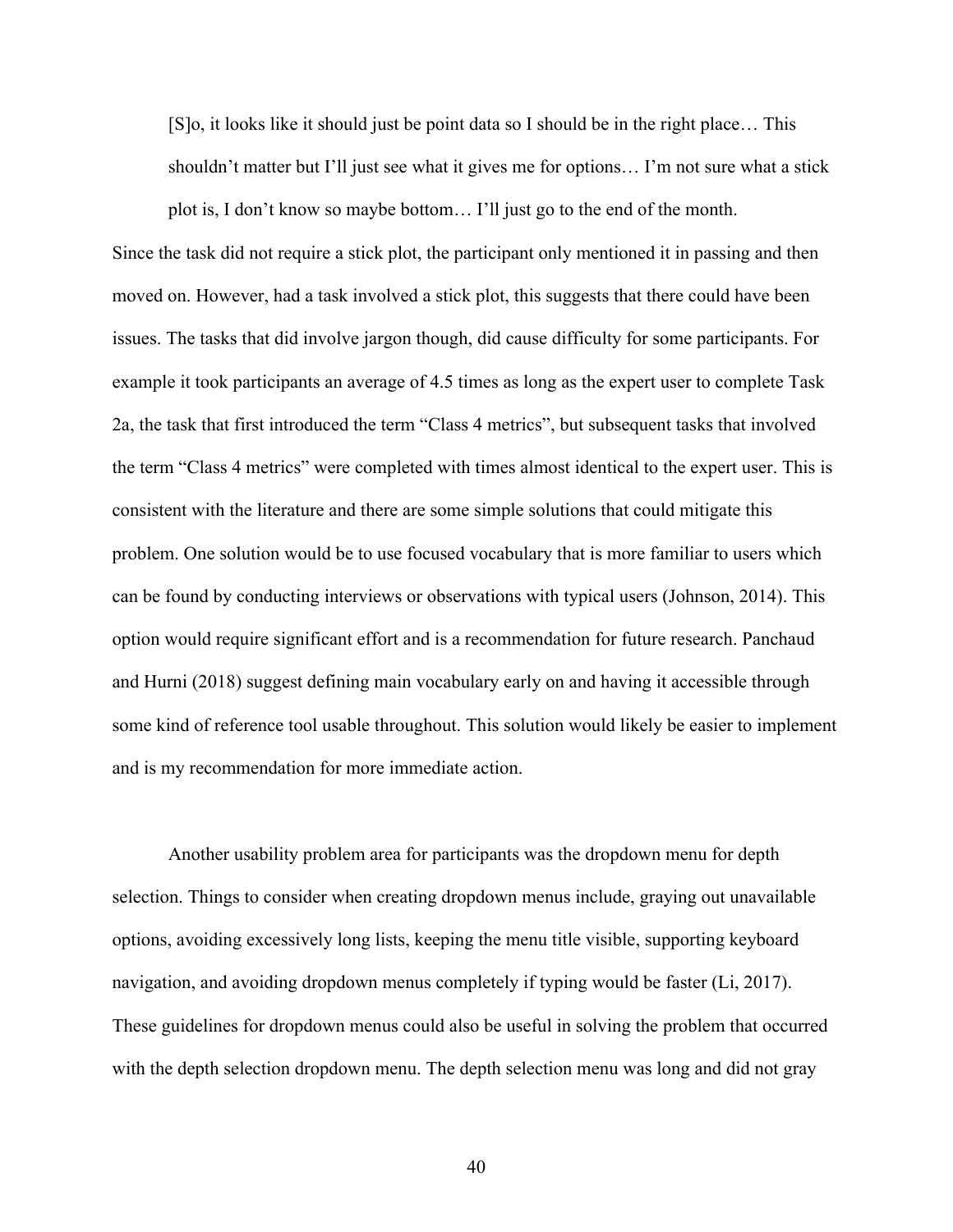out unavailable options. However, I propose that this can be addressed by following the guideline that says not to use a dropdown menu if typing would be faster. Instead, use a text input field for numerical data, and since Ocean Navigator has a "bottom" option, which would be less user friendly for typing, a radio button for that option would be an ideal solution.

Another point of struggle that leads to lower usability was drawing a line. When participants were asked to draw a line, a lot of them struggled at first to end their lines. They did figure it out quickly but how a control is used should be obvious (Stone, 2005). There are some suggestions that would make it more obvious upfront. Providing feedback like status information, or progress indicators when a control is used helps support the user's progress toward their goal and helps them understand what is happening (Johnson, 2014).

Creating maps displaying bivariate data can be difficult and for Ocean Navigator, this was a usability problem area. In Task 1c participants were able to add the temperature variable with little to no trouble but adding the additional variable of velocity was not as intuitive. Choosing the right symbols for variables is important (Olson, 1981). Ocean Navigator used colour for temperature which users understood well. I recommend using arrows that are distinguished by colour and/or size to represent velocity as suggested in previous research (Kubíček et al., 2017). I also recommend including explanatory notes as well as a legend as suggested in previous research (Olson, 1981). Another concern was that the word "velocity" was used both for arrows and contours on Ocean Navigator. The same term should never be used for different concepts (Johnson, 2014). I recommend changing or deleting one instance.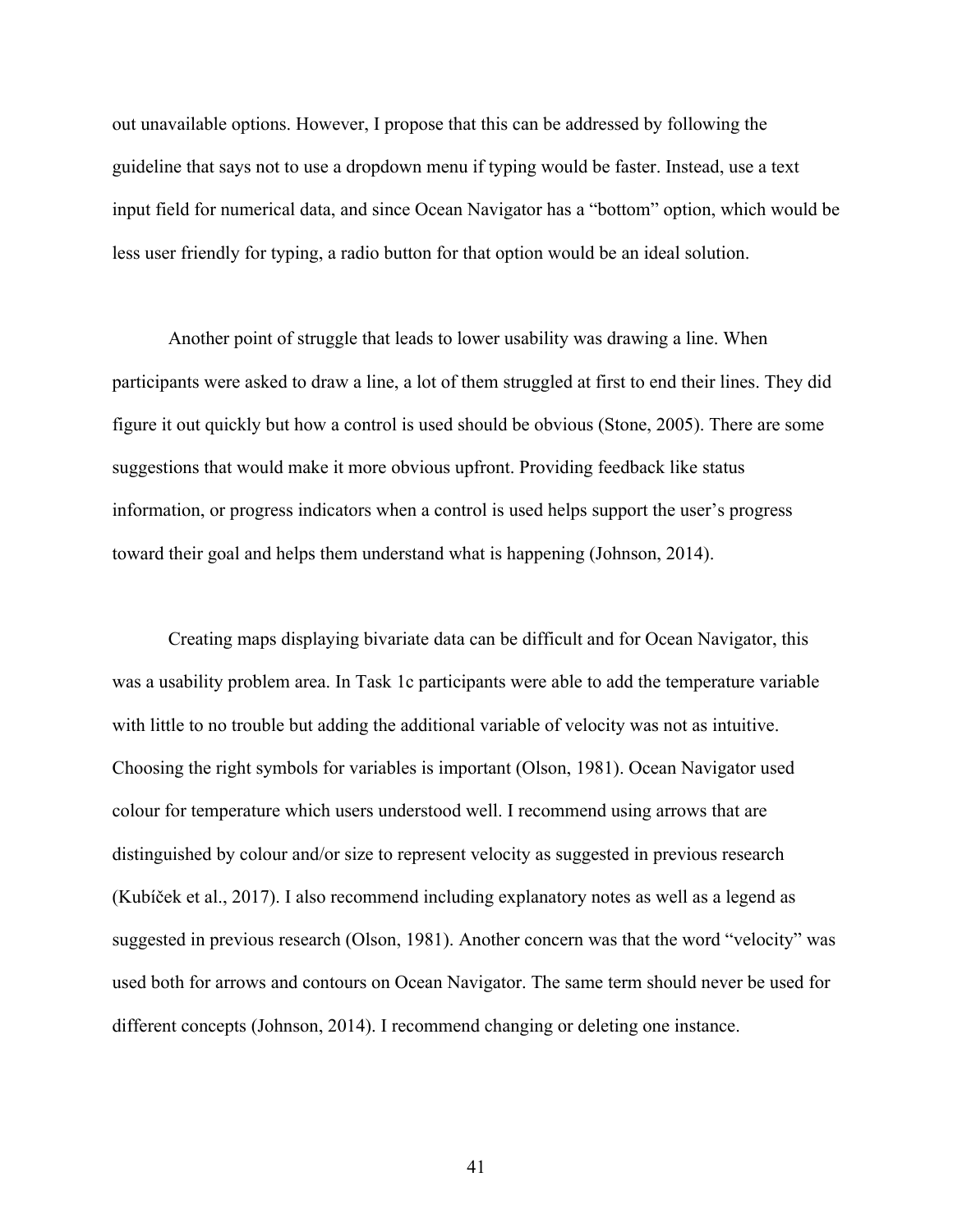Another usability problem area was clicking a target. Participants struggled with clicking the area after uploading it from a CSV. The clickable area was quite small so this makes sense considering Fitts' law which says that you can point to a target faster if the target is large and close to your starting point (Fitts, 1954). I recommend making the clickable area large for all clickable targets.

Lack of memory was a point of struggle leading to lower usability. Participants were dissatisfied with their experience when entering coordinates, specifically with the issue of Ocean Navigator not remembering coordinates you had already typed. When a user needs to change one coordinate of an area, they are required to re-enter all of the coordinates. This dissatisfaction is in line with the literature which indicates that including a search history can be beneficial (Resch & Zimmer, 2013), and that users should only have to enter data once (Smith & Mosier, 1986). Although the issue did not present itself during this study, another strategy to keep in mind is that format restrictions should be stated explicitly in advance as this leads to fewer errors and trials (Bargas-Avila et al., 2011).

Motivation was another issue. Participants in these sessions had no real stake in the results of the research. This can be a considerable issue with this type of methodology. While an incentive (\$10 in either cash or a donation to an ocean related charity) was provided, lack of motivation is definitely a possibility. However, since we wanted to see things like when lack of motivation kicks in or when a task was too difficult, a bigger incentive was thought unwise. Some participants mentioned that Ocean Navigator could have been or could potentially be useful to them. Participant 8 indicated this saying, "*yeah we definitely coulda used this in our*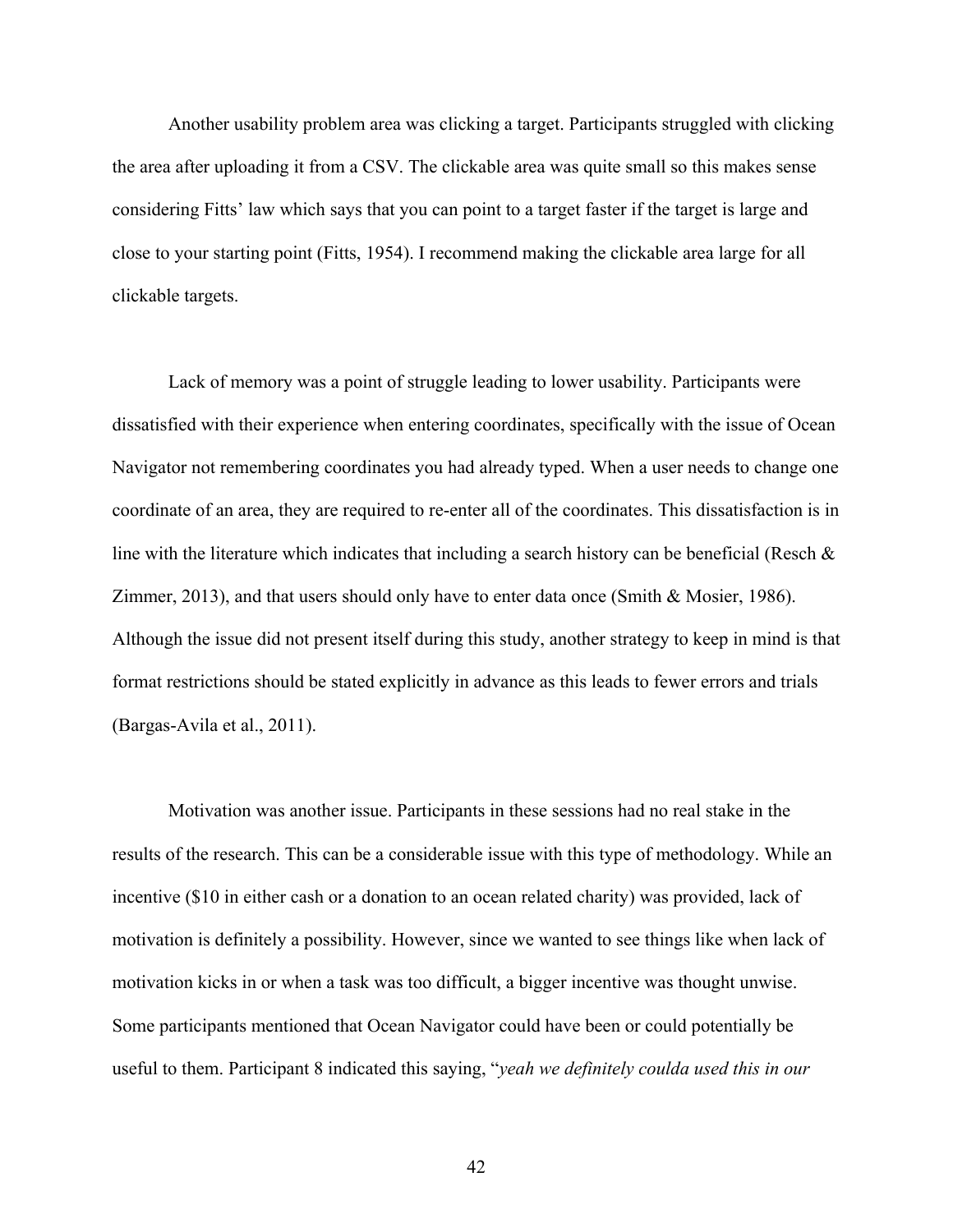*projects, it's pretty cool*". They were also the only participant to successfully complete every single task, including 3b which was only completed by four participants in total (see Table 1, section 5.1). However, others felt like this tool was unrelated to their research or that they would not be typical users. This lack of motivation could really be seen in Task 3b, the last task of the session. One participant said they were too lazy to finish the task, and another did not even notice Task 3b. In these situations, it felt obvious that the participants were not motivated to complete the session.

#### 5.1.2 Users' Perception of Ocean Navigator as Usable

Measures of whether users perceived Ocean Navigator as usable could be seen in their SUS ratings, as well as some of the dialogue that transpired.

There is a correlation of  $r=0.584$  between SUS scores and completion time relative to expert. While this result is not statistically significant, this may suggest that the longer it took participants to complete the tasks, the higher they rated the system on the SUS. It would make sense for participants to find the system less usable if it took them longer, but this is the opposite of what was found. This may suggest that users with more experience working with data systems were both able to finish faster, and had higher expectations thus blaming the system and giving lower scores. This would fit with the fact that two of the three users who finished fastest rated the system lowest (see Table 2). Further study is recommended since there is not sufficient evidence to claim that this is true or that it is generalizable to a larger group of users.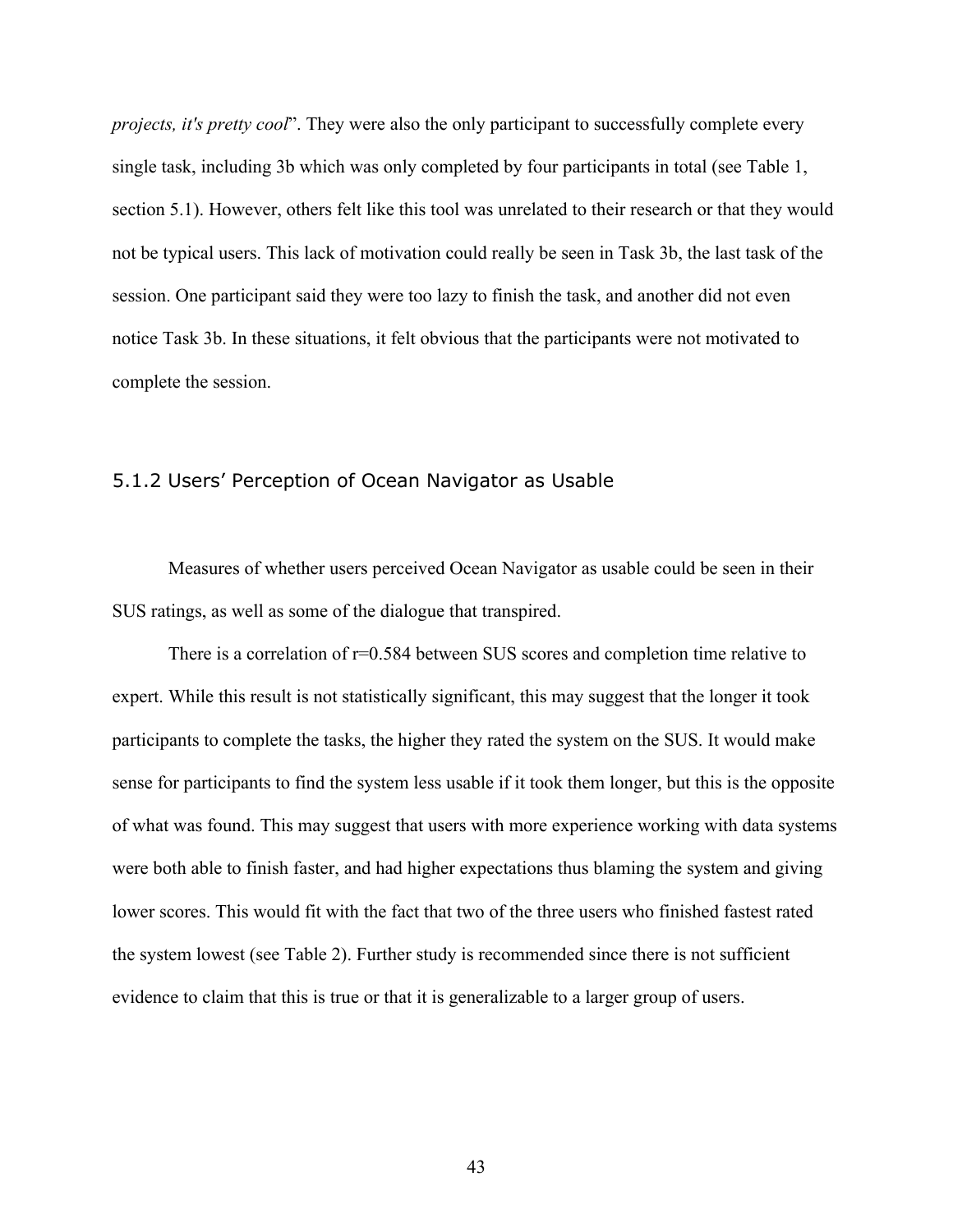There were two main problems identified through this research pertaining to the dataset information available in Ocean Navigator. One, participants did not notice it existed; and two, when they did notice it, they felt it was much too long, and thus did not use it. The problem of length is consistent with the literature which states that users tend not to use tutorials if they are too text heavy (Hennig et al., 2016). My recommendation for this problem is to implement a visual hierarchy since these can help people distinguish between what is related to their goals and what is not, thus helping them to find what they are looking for more quickly (Johnson, 2014). Resch and Zimmer (2013) suggest using groupings with generic terms which, when clicked, reveal terms below them in a hierarchical fashion. Ocean Navigator could implement this strategy in their dataset information by having the dataset name as the highest level in the hierarchy, and the only thing that appears initially in the list, which when clicked, reveals the information about that dataset.

Participants struggled with selecting dates in Ocean Navigator. The method most participants used was to click through using the arrows on the calendar. This did not work well with the system because Ocean Navigator would load new data for every new date even if the participant was just clicking through them to get to the date they actually wanted. The literature recommends two date selection methods, neither of which involves clicking through multiple dates. Since accuracy is important for retrieving the correct data, as opposed to speed, Ocean Navigator should use three drop down menus where a user selects the date in the first dropdown, the month in the second, and the year in the third (Bargas-Avila et al., 2011).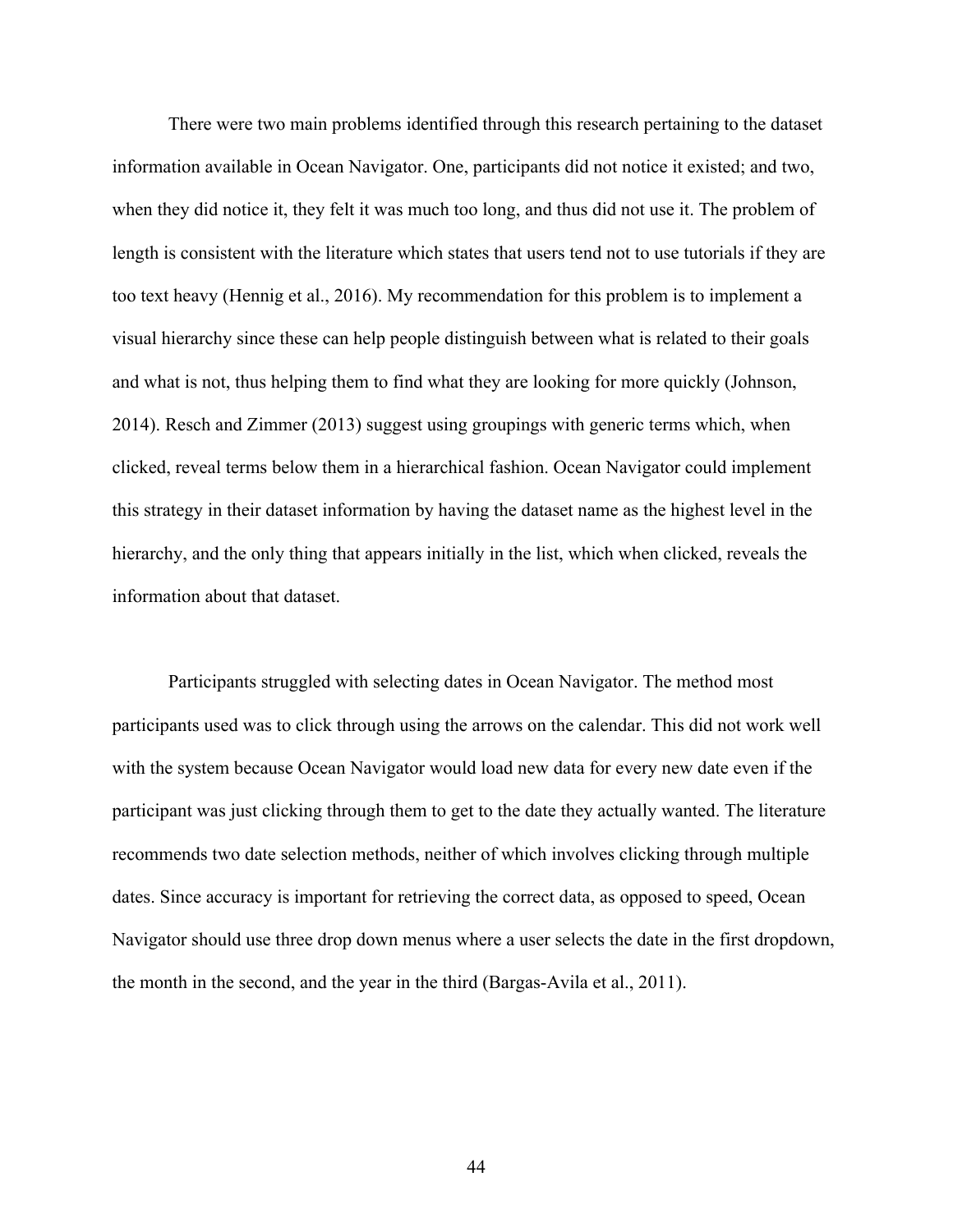Since the help page was blank, I cannot be certain about what DFO wishes for it to accomplish. However, I assume it was supposed to house some type of tutorial to assist users in operating Ocean Navigator. Assuming that is the case, my recommendation is not to solely use text, but to use illustrations, or screen captures, with concise textual enhancers as suggested in Resch and Zimmer's (2013) research.

When participants were trying to access data that wouldn't load for one reason or another, they were dissatisfied and confused. Participant 8 asked, *"Does it sort of freeze up like this sometimes or is there something I'm doing wrong"?* Participants did not know why the page was not loading. The literature suggests that not including error messages is a grave omission (Nielsen, 2001) so my first recommendation is to use error messages. Some important guidelines when creating these error messages are that they should be readable by a non-expert human (Nielsen, 2001), they should explain precisely what error has occurred (Nielsen, 2001), they should be place directly to the right of where the error occurred (Seckler et al., 2012), they should include suggested alternatives (Resch & Zimmer, 2013), and they should be polite (Tzeng, 2004).

# 5.1.3 Some Users Translate Their Expectations from Consumer Tools to Niche Tools Like Ocean Navigator

Ocean Navigator was a completely new system to all but one participant. It thus makes sense that participants used already existing mental models to help them define their expectations and understanding of something unknown. This was likely happening much of the time, but it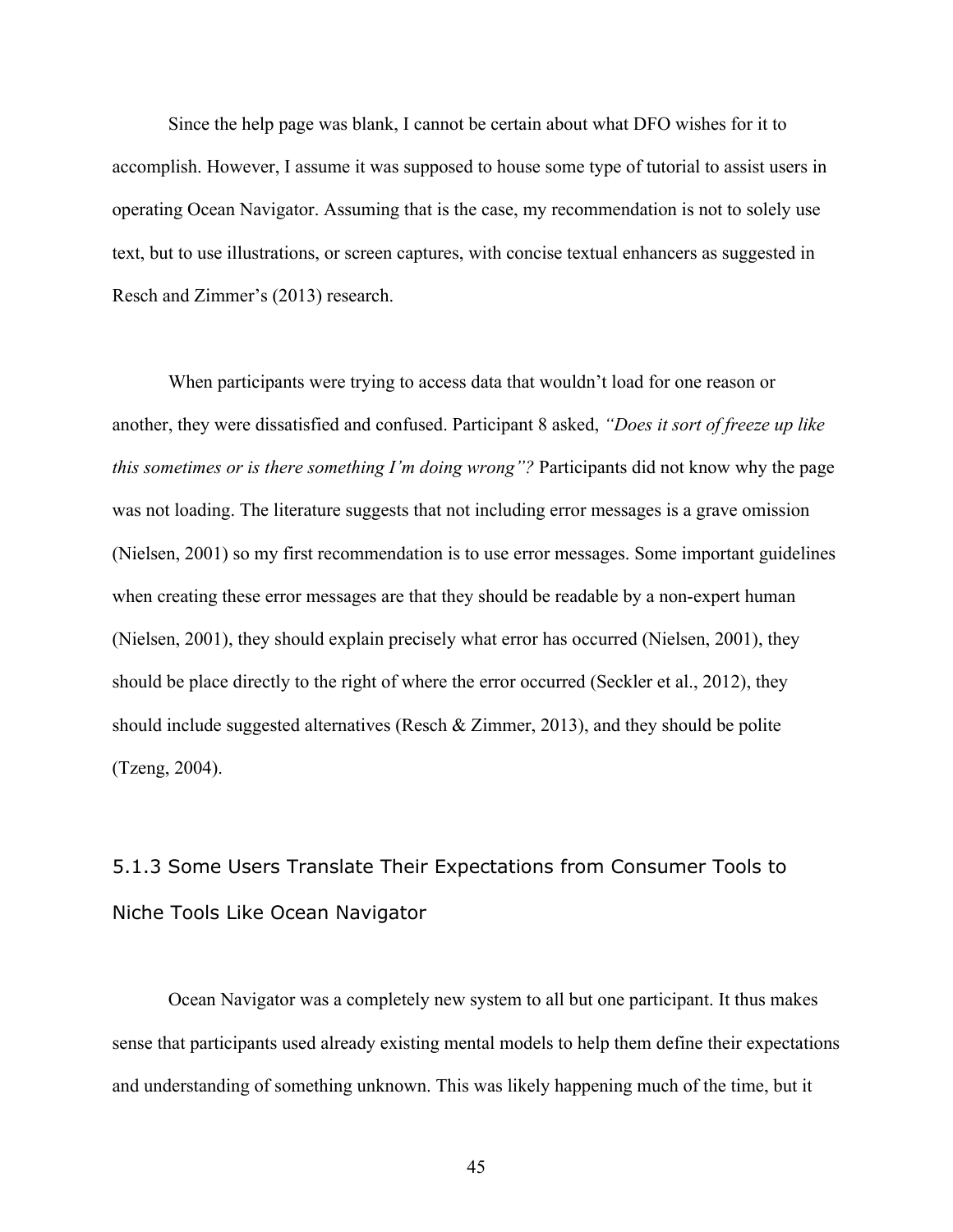was obvious when participants out loud compared Ocean Navigator to another system like Adobe, MATLAB, or Python. The main issues identified through comparison, menus, error messages, and date selection, have already been addressed previously; however, I do recommend looking at other systems to see how they solve issues Ocean Navigator is trying to solve.

## **5.2 LIMITATIONS**

As with any research, there were instances of bias that could implicate the findings of this research. I was a Library Studies student who is particularly interested in usability and hopes to work in public libraries. In future research, it could be beneficial to involve researchers from other fields, including computer science. Careful research, planning, use of mixed methods, and consultation with thesis committee members were put into all aspects of this project to mitigate the unavoidable problem of bias. There is the potential that my inherent biases nonetheless affected the findings presented. What I found interesting, could be uninteresting to others and vice versa. I was also relatively new to qualitative research, having only been introduced to it in my graduate studies course *Research Methods* so lack of experience could still be a concern. One example of this lack of experience was that I did not think to record audio while participants were completing the SUS until multiple participants had already completed their sessions. I realized after a few sessions that participants were giving valuable feedback while completing the SUS and decided to start recording audio. However, since not all the participants were recorded while completing the SUS, valuable data was lost. I also only used the screen capture recordings for timing the tasks and clarification if it was unclear what was happening by the audio recording. The vast majority of analysis was performed on the transcriptions. There is the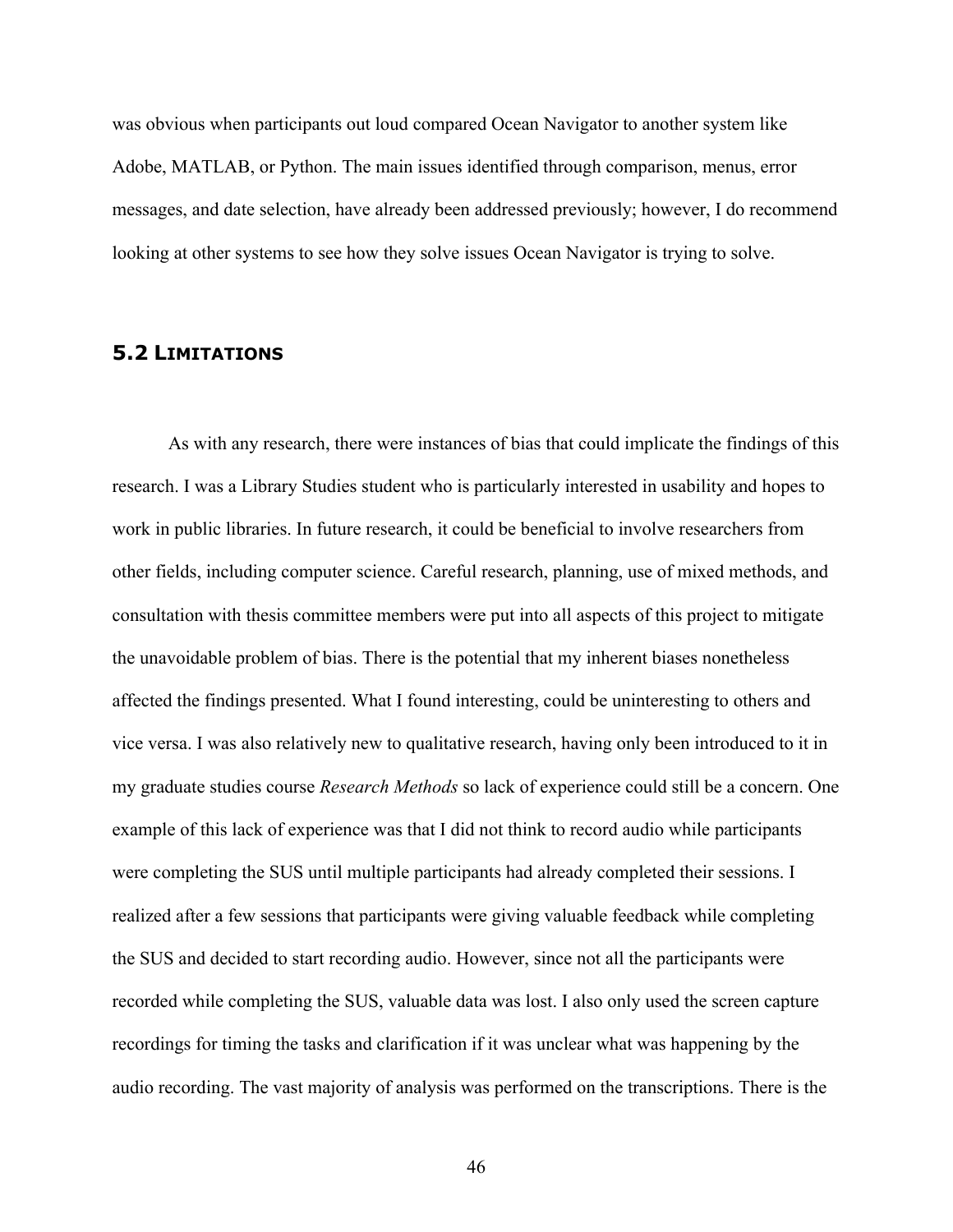potential that important data was missed that was in the screen capture recording but not clear in the audio recording. In future studies, it could be beneficial to analyze both transcriptions of audio and screen capture recordings.

While uninvolved observation of the speak aloud methodology might have been ideal, I did make suggestions at times to keep the session progressing. If a participant was completely stuck and it seemed like there would be nothing to learn from letting them continue to try, I would give just enough guidance to get the participant going again. The most common suggestion was to refresh the page. This was not something that the developers suggested but rather something I found helpful while exploring Ocean Navigator themselves. I also might not have always given the ideal suggestion. I did not have access to the recordings of the expert user until after all the participant sessions were complete and so I had not seen the ideal pathway the expert took to get the result the task description was asking for. This could have actually been beneficial in finding the kind of information we were looking for though. Since the participants were not given expert advice, they were not being taught something new about how to use the system and expert knowledge was not introduced to them throughout their session.

Unexpected events that occurred during data collection could have made a difference in what happened and thus on findings. For example, during one of the sessions, the computer that was being used ran out of battery. The pause in the session while I plugged in and restarted the computer could have impacted how the participant felt about the process and would have affected some of the timing of tasks. Other interruptions included hotel staff entering the room during a session, the computer indicating that it needed to be plugged in, the screen recording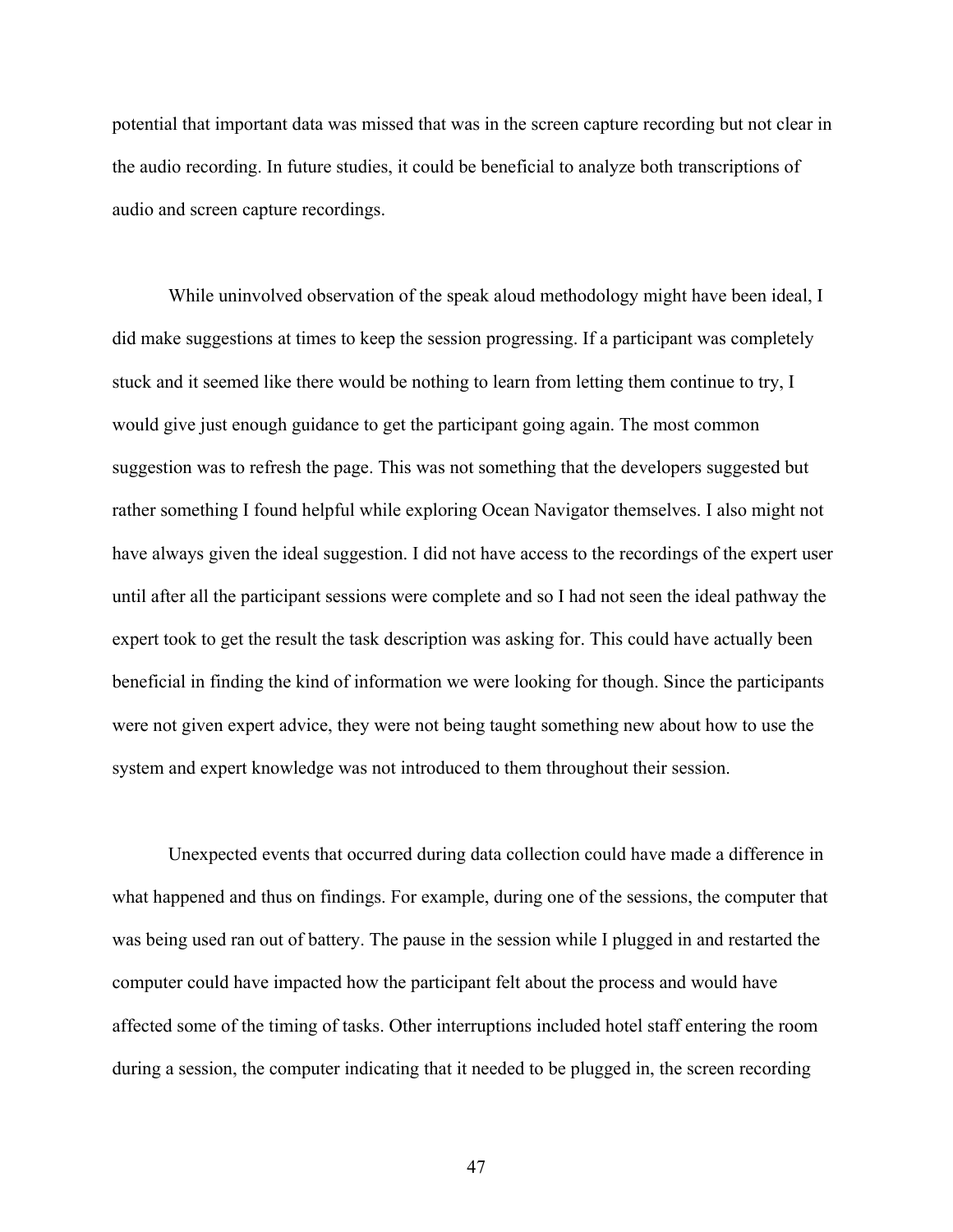software malfunctioning, etc. To minimize these unexpected events, a private room was booked for testing. The conference setting the research sessions took place in could also be a limitation. Attending a conference can be a tiring experience. There's so much to fit in and so little time to do it in. Many people take the opportunity to network with people in their field of study, present their research, attend sessions by other researchers they are interested in, etc. While there are benefits to participating in research, it is one more thing on top of all the things they are trying to fit in within a short period of time which can lead to fatigue that could impact the research. Future research could benefit from a more controlled, low-stress setting.

## **5.3 SUMMARY OF RECOMMENDATIONS**

Many recommendations for immediate (or as soon as possible) modifications were presented throughout sections 5.1 and 5.2 in broad detail. Below they are summarized for convenience.

The following are general recommendations:

- Define main vocabulary and have it easily accessible through a reference tool at all times.
- Implement visual hierarchy, especially for the dataset information page.
- Use illustrations, or screen captures, with concise textual enhancers on the help page.
- Include error messages that are readable by a non-expert human, that explain precisely what error has occurred, that are place directly to the right of where the error occurred, that include suggested alternatives, and that are polite.
- Look at other systems that are well known and highly used to see how they solve issues similar to those of Ocean Navigator.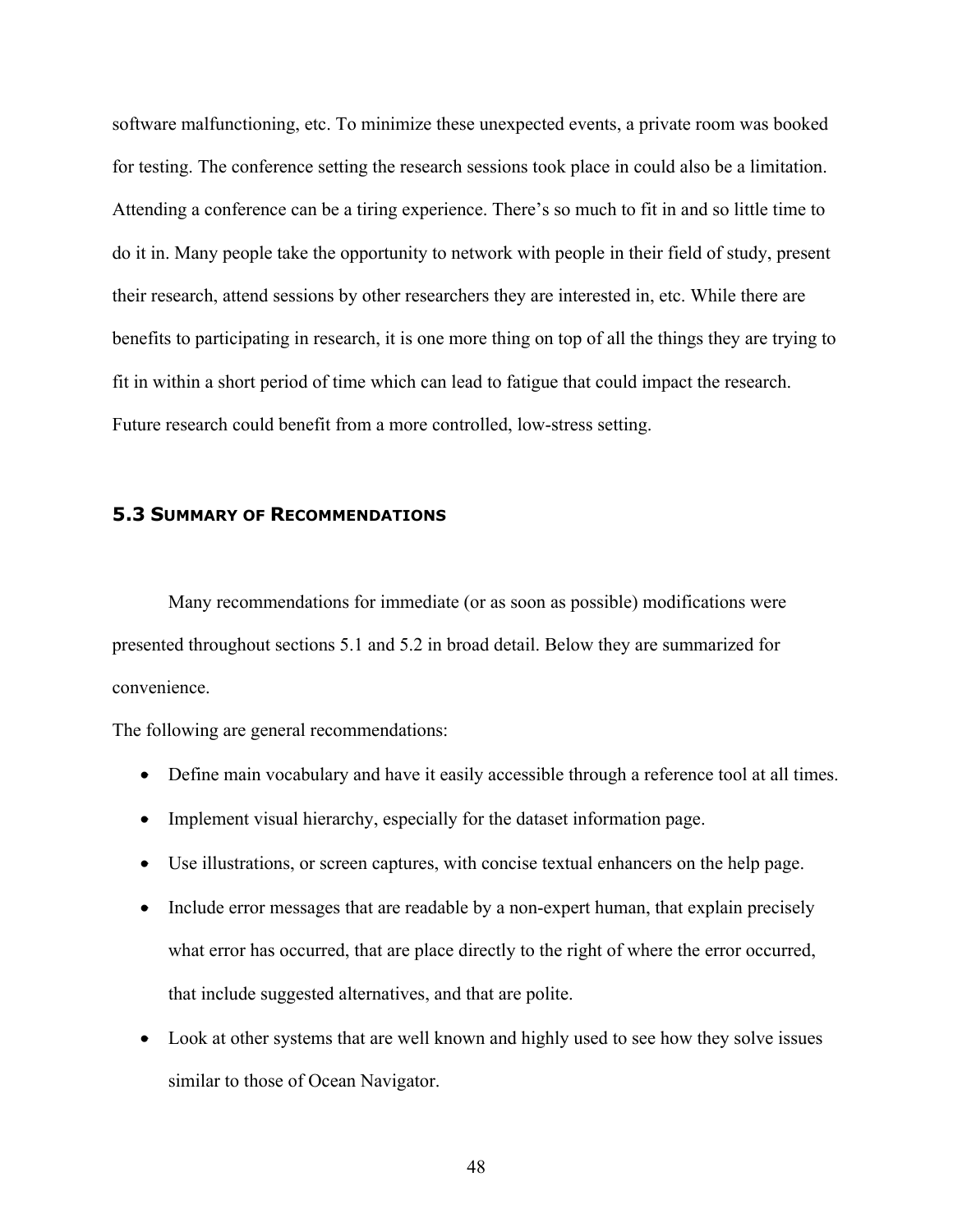The following are more specific recommendations:

- For date selection, use three drop down menus where a user selects the day in the first dropdown, the month in the second, and the year in the third.
- For the depth selection, use a text input field for numerical data and a radio button for the "bottom" option.
- For the draw a line function, provide feedback like status information or progress indicators.
- For entering coordinates, include a search history and state entry restrictions explicitly.
- To represent velocity, use arrows that are distinguished by colour and/or size and include explanatory notes as well as a legend.
- Do not use the same term (velocity) to represent two different concepts (arrows and contours). Change or delete one instance.
- Make the clickable area large for all clickable targets.

## **5.4 SUMMARY OF FUTURE RESEARCH SUGGESTIONS**

Many suggestions for future research possibilities were presented throughout sections 5.1 and 5.2 in broad detail. Below they are summarized for convenience.

- Conduct interviews and observations to determine focused vocabulary that is more familiar to typical users.
- Determine if users with more experience working with this type of system gave lower scores because they had higher expectations.
- Involve researchers from other fields.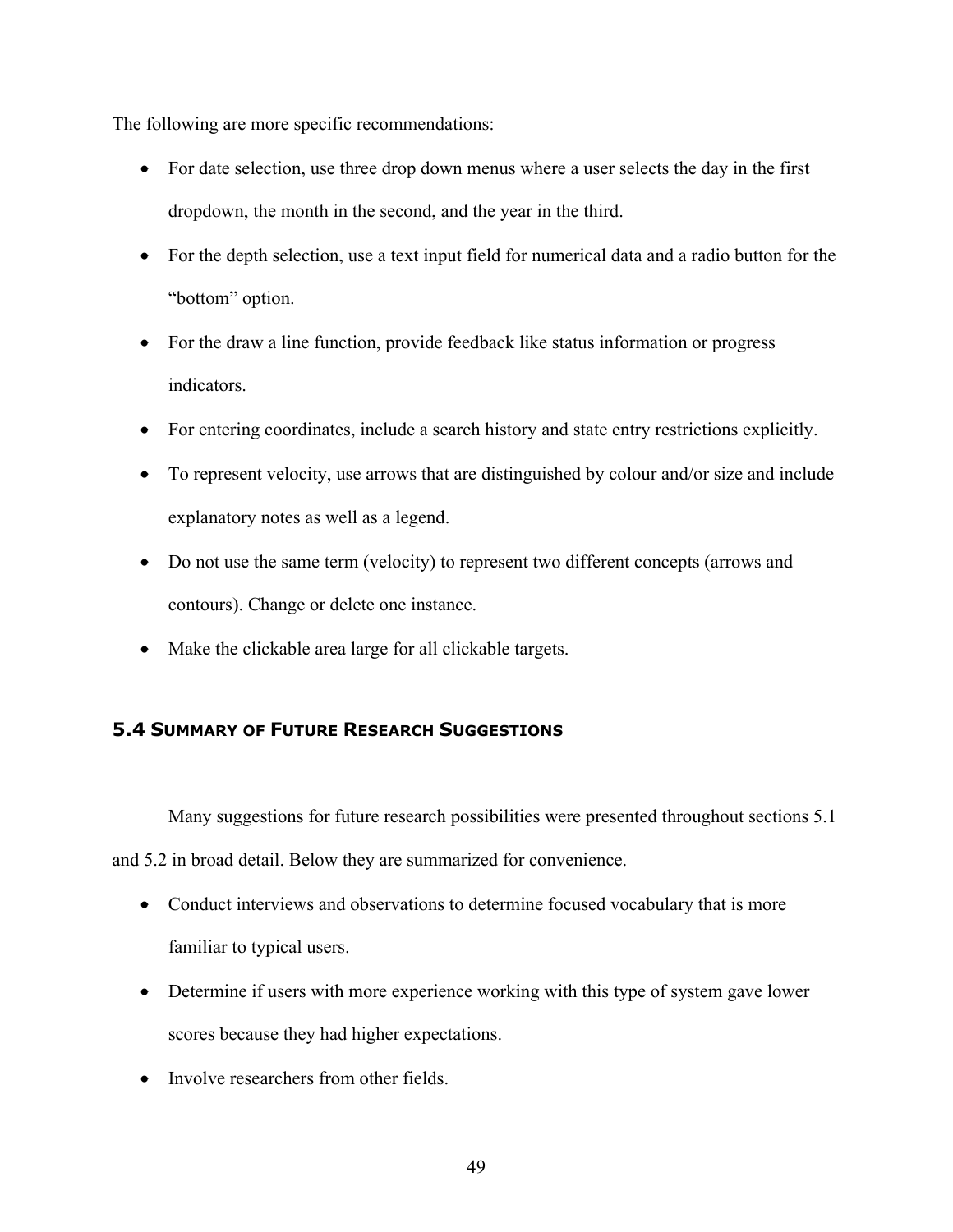- Analyze screen capture recordings.
- Conduct sessions in a more controlled, low-stress setting.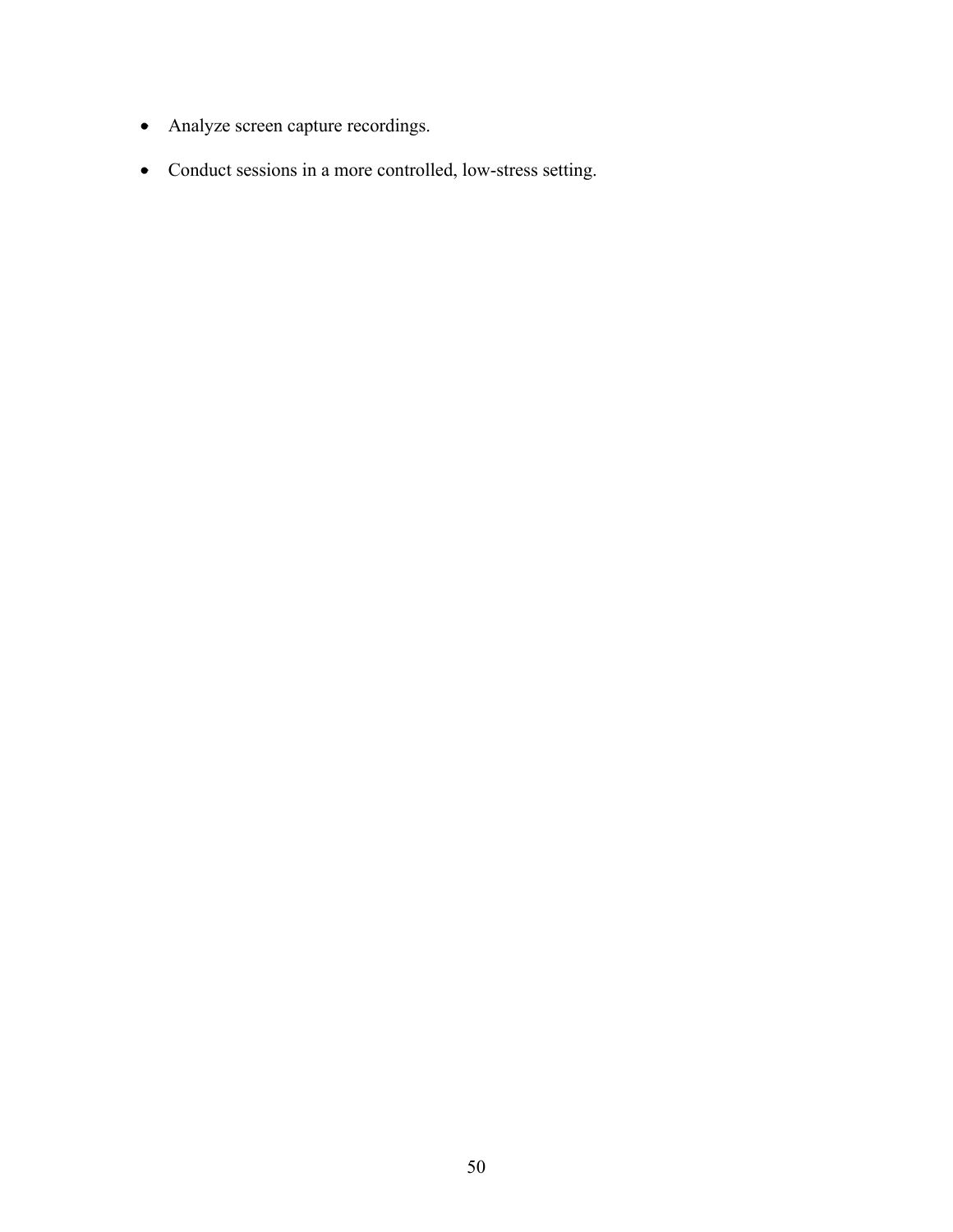#### **REFERENCES**

- Accot, J., & Zhai, S. (1997). Beyond Fitts' law: Models for trajectory-based HCI tasks. *Proceedings of the ACM SIGCHI Conference on Human Factors in Computing Systems*. 295-302. https://doi.org/10.1145/258549.258760
- Ackerman, P., & American Psychological Association. (2011). *Cognitive fatigue: Multidisciplinary perspectives on current research and future applications* (1<sup>st</sup> ed., APA science volumes). American Psychological Association.
- Bailey, R., Barnum, C., Bosley, J., Chaparro, B., Dumas, J., Ivory, M., . . . Zimmerman, D. (2006). *Research-based web design & usability guidelines*. Dept. of Health and Human Services.
- Bangor, A., Kortum, P. T., & Miller, J. T. (2008). An empirical evaluation of the System Usability Scale. *International Journal of Human-Computer Interaction, 24*(6), 574-594. https://doi.org/10.1080/10447310802205776
- Bangor, A., Kortum, P.T., and Miller, J.T. (2009). Determining what individual SUS scores mean: Adding an adjective rating scale. *Journal of Usability Studies*. *4*(3) 114-123. https://uxpajournal.org/determining-what-individual-sus-scores-mean-adding-anadjective-rating-scale/
- Bargas-Avila, J. A., Brenzikofer, O., Tuch, A. N., Roth, S. P., & Opwis, K. (2011). Working towards usable forms on the world wide web: optimizing date entry input fields. *Advances in Human-Computer Interaction*, *2011*. https://doi.org/10.1155/2011/202701
- Bargas-Avila, J.A., Orsini, S., Piosczyk, H., Urwyler, D., & Opwis, K. (2011). Enhancing online forms: Use format specifications for fields with format restrictions to help respondents. *Interacting with Computers, 23*(1), 33-39. https://doi.org/10.1016/j.intcom.2010.08.001
- Braun, V., & Clarke, V. (2006). Using thematic analysis in psychology. *Qualitative Research in Psychology, 3*(2), 77-101. https://doi.org/10.1191/1478088706qp063oa
- Brooke, J. (1996). SUS: a "quick and dirty" usability scale. In P.W.Jordan, B. Thomas, B.A. Weerdmeester, and I.L. McClelland (Eds.) *Usability Evaluation in Industry* (189-194). Taylor and Francis.
- Brooke, J. (2013). SUS: a retrospective. *Journal of usability studies*, *8*(2), 29-40. https://uxpajournal.org/sus-a-retrospective/
- Fitts, P. M. (1954). The information capacity of the human motor system in controlling the amplitude of movement. *Journal of Experimental Psychology, 47*(6), 381-391. https://doi.org/10.1037/h0055392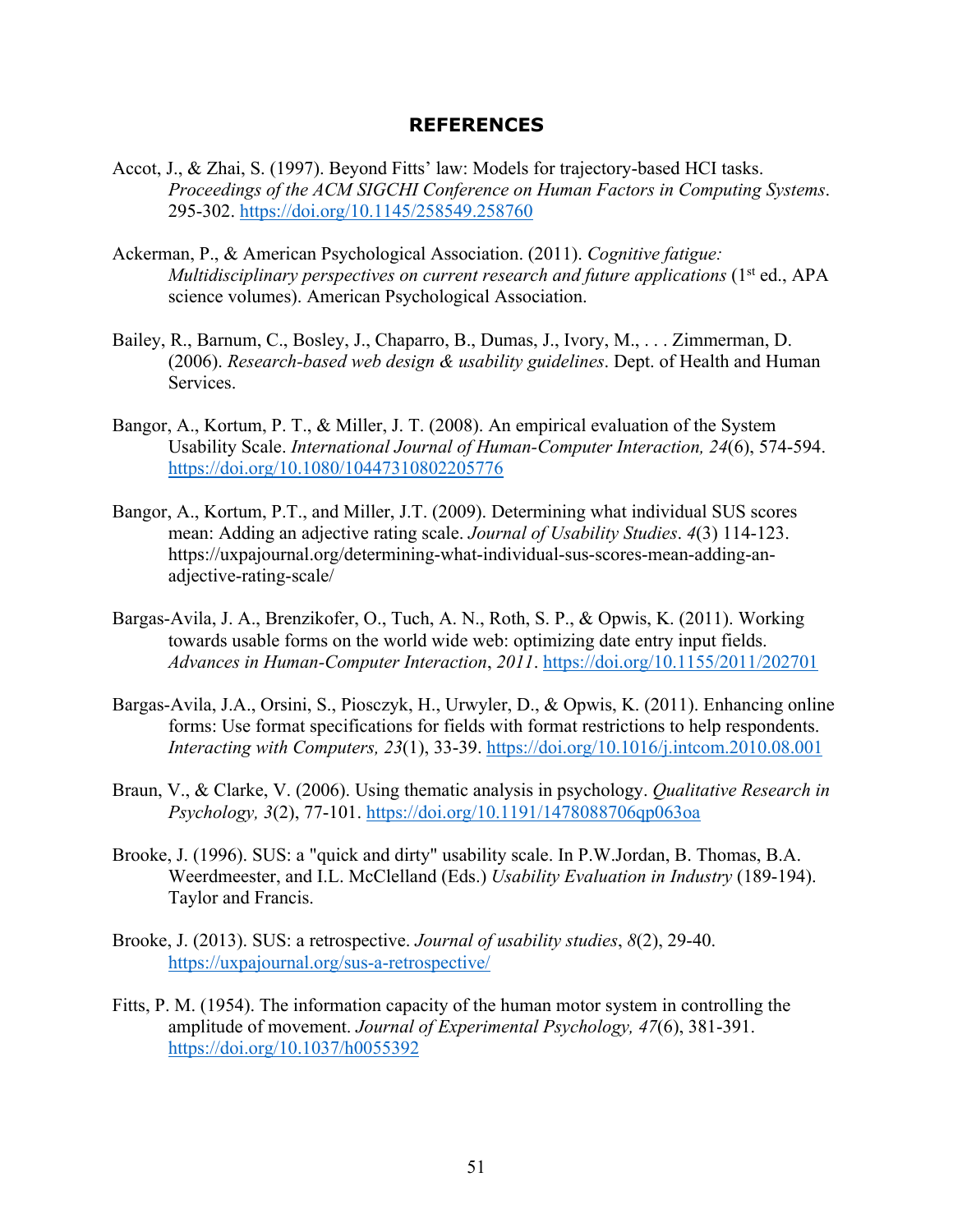- Galitz, W. O. (2007). *The essential guide to user interface design: an introduction to GUI design principles and techniques*. John Wiley & Sons.
- Goodchild, M. (2009). NeoGeography and the nature of geographic expertise. *Journal of Location Based Services, 3*(2), 82-96. https://doi.org/10.1080/17489720902950374
- Hennig, S., Vogler, R., & Wasserburger, W. W. (2016). Usability and accessibility of web maps: Considering new user groups and their requirements. *International Journal of Geoinformatics, 12*(4), 17-23. https://journals.sfu.ca/ijg/index.php/journal/article/view/987
- Hovmöller, E. (1949). The trough-and-ridge diagram. *Tellus*. *1*(2). 62-66. https://doi.org/10.3402/tellusa.v1i2.8498
- Johnson, J. (2014). *Designing with the mind in mind: simple guide to understanding user interface design guidelines* (2nd ed.). Elsevier.
- Kiefer, P., Giannopoulos, I., Anagnostopoulos, V. A., Schöning, J., & Raubal, M. (2017). Controllability matters: The user experience of adaptive maps. *GeoInformatica, 21*(3), 619-641. https://doi.org/10.1007/s10707-016-0282-x
- Kramers, E. R. (2008). Interaction with maps on the internet: A user centred design approach for the atlas of Canada. *The Cartographic Journal, 45*(2), 98-107. https://doi.org/10.1179/174327708X305094
- Krug, S. (2014). *Don't make me think, revisited: A common sense approach to web usability*. New Riders.
- Krug, S. (2010). *Rocket surgery made easy: The do-it-yourself guide to finding and fixing usability problems.* New Riders.
- Kubíček, P., Šašinka, Č., Stachoň, Z., Štěrba, Z., Apeltauer, J., & Urbánek, T. (2017). Cartographic design and usability of visual variables for linear features. *The Cartographic Journal, 54*(1), 91-102. https://doi.org/10.1080/00087041.2016.1168141
- Li, A. (2017, June 11). *Dropdowns: Design guidelines*. Retrieved August 31, 2020, from https://www.nngroup.com/articles/drop-down-menus/
- Mahajan, R., & Shneiderman, B. (1997). Visual and textual consistency checking tools for graphical user interfaces. *IEEE Transactions on Software Engineering*, *23*(11), 722-735. https://doi.org/10.1109/32.637386
- Merriam-Webster. (n.d.). Jargon. In *Merriam-Webster.com dictionary*. Retrieved August 26, 2020, from https://www.merriam-webster.com/dictionary/jargon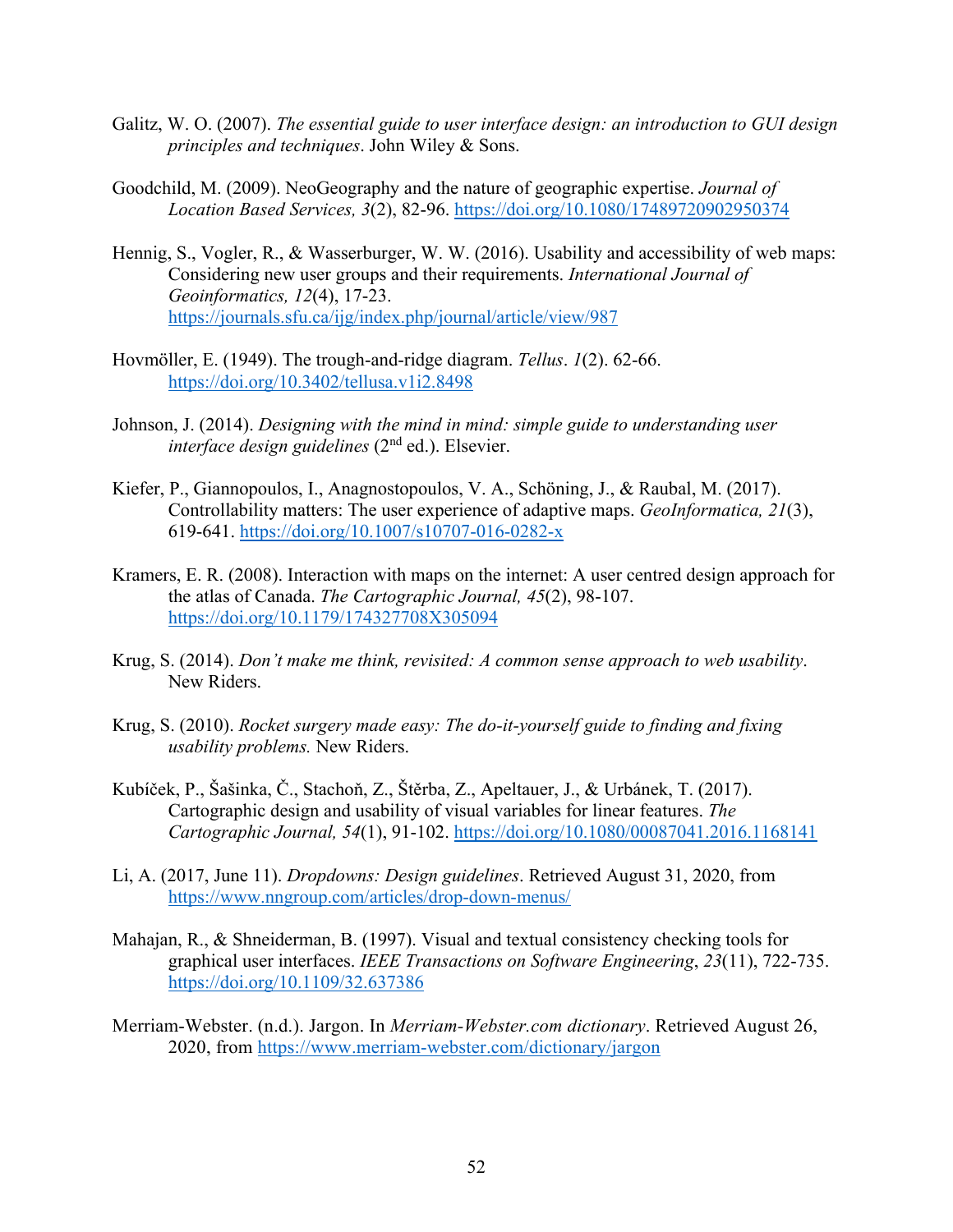- Meyniel, F., Sergent, C., Rigoux, L., Daunizeau, J., & Pessiglion, M. (2013). Neurocomputational accoount of how the human brain decides when to have a break. *Proceedings of the National Academy of Sciences, 110*(7), 2641-2646. https://doi.org/10.1073/pnas.1211925110
- Nelson, E. (2000). The impact of bivariate symbol design on task performance in a map setting. *Cartographica: The International Journal for Geographic Information and Geovisualization, 37*(4), 61-78. https://doi.org/10.3138/V743-K505-5510-66Q5
- Newman, G., Zimmerman, D., Crall, A., Laituri, M., Graham, J., & Stapel, L. (2010). Userfriendly web mapping: Lessons from a citizen science website. *International Journal of Geographical Information Science, 24*(12), 1851-1869. https://doi.org/10.1080/13658816.2010.490532
- Nielsen, J. (2001, June 23). Error Message Guidelines. Retrieved September 04, 2020, from https://www.nngroup.com/articles/error-message-guidelines/
- Nivala, A.-M., Sarjakoski, L., & Sarjakoski, T. (2007). Usability methods familiarity among map application developers. *International Journal of Human - Computer Studies, 65*(9), 784- 795. https://doi.org/10.1016/j.ijhcs.2007.04.002
- Nordquist, Richard. (2020, February 11). Definition and Examples of Jargon. Retrieved from https://www.thoughtco.com/what-is-jargon-1691202
- Norman, D. (2013). *The design of everyday things (Revised and expanded ed.)*. Basic Books, a member of Perseus Books Group.
- Oakley, N.S., & Daudert, B. (2016). Establishing best practices to improve usefulness and usability of web interfaces providing atmospheric data. *Bulletin of the American Meteorological Society, 97*(2), 263-274. https://doi.org/10.1175/BAMS-D-14-00121.1
- Ocean Navigator. (n.d.). Retrieved September 30, 2020, from https://github.com/DFO-Ocean-Navigator
- Olson, J. M. (1981). Spectrally encoded two-variable maps. Annals of the Associationo of American Geographers, 71(2), 259-276. https://doi.org/10.1111/j.1467- 8306.1981.tb01352.x
- Panchaud, N. H., & Hurni, L. (2018). Integrating cartographic knowledge within a geoportal: Interactions and feedback in the user Interface. *Cartographic Perspectives, 89*, 5-24. https://doi.org/10.14714/CP89.1402
- Play, A. o. (2019, April 12). *Maps - Navigate & Explore*. Retrieved April 2019, from https://play.google.com/store/apps/details?id=com.google.android.apps.maps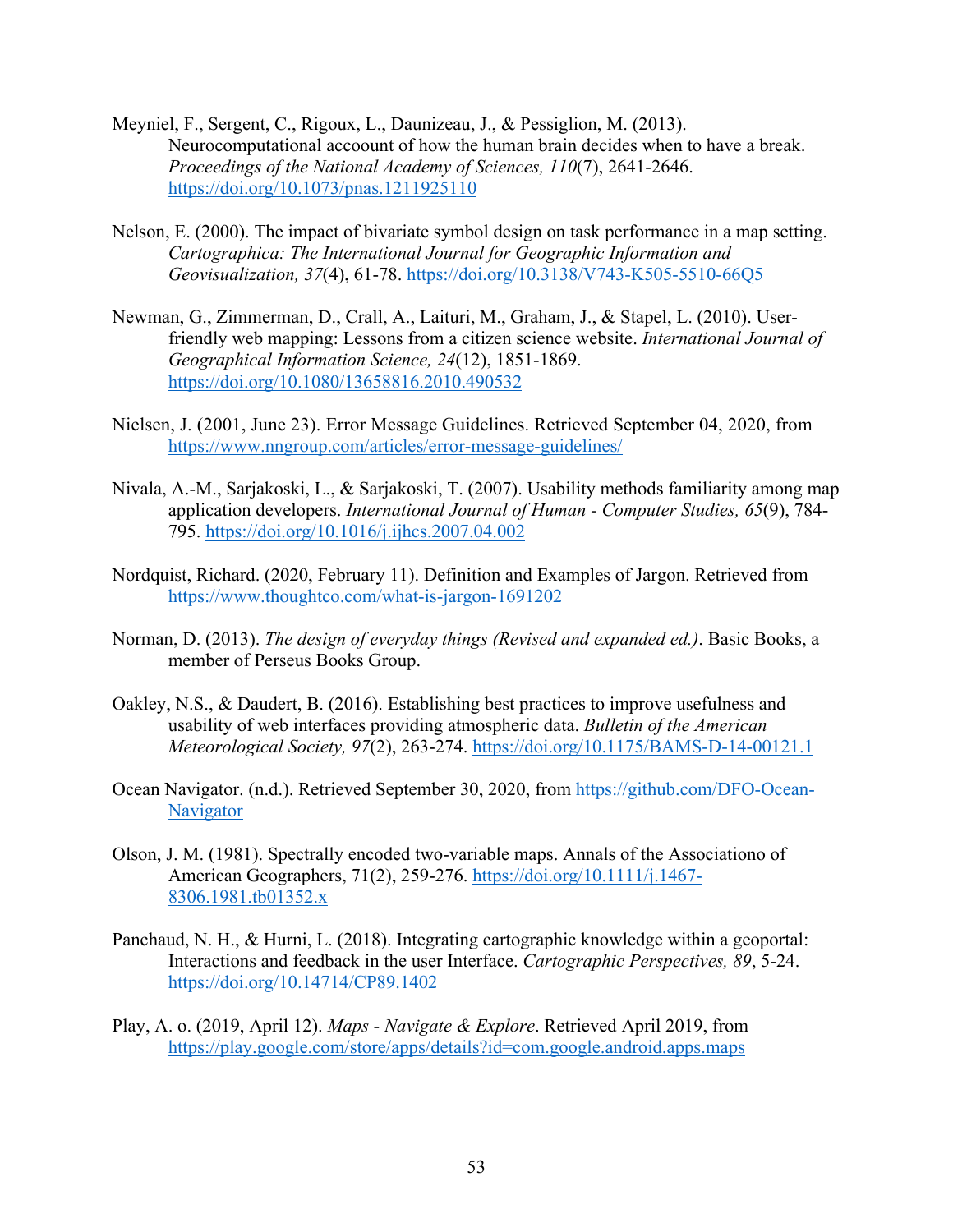- Resch, B., & Zimmer, B. (2013). User experience design in professional map-based geo-portals. *User Experience Design in Professional Map-Based Geo-Portals*, 1015-1037. https://doi.org/10.3390/ijgi2041015
- Robertson, I., & Kortum, P. (2017). The effect of cognitive fatigue on subjective usability scores. *Proceedings of the Human Factors and Ergonomics Society Annual Meeting 61*(1), 1461- 1465. https://doi.org/10.1177/1541931213601850
- Roth, R. E. (2015). interactivity and cartography: A contemporary perspective on user interface and user experience design from geospatial professionals. *Cartographica*, 94-115. https://doi.org/10.3138/carto.50.2.2427
- Sauro, J. (2011). *A practical guide to the System Usability Scale: Background, benchmarks & best practices*. Measuring Usability LLC.
- Seckler, M., Tuch, A., Opwis, K., & Bargas-Avila, J. (2012). User-friendly locations of error messages in web forms: Put them on the right side of the erroneous input field. *Interacting with Computers 24*(3), 107-118. https://doi.org/10.1016/j.intcom.2012.03.002
- Smith, S. L., & Mosier, J. N. (1986). *Guidelines for designing user interface software*. Mitre Corporation.
- Sonsteby, A., & DeJonghe, J. (2013). Usability testing, user-centered design, and LibGuides subject guides: A case study. *Journal of Web Librarianship, 7*(1), 83-94. https://doi.org/10.1080/19322909.2013.747366
- Stone, D., Jarret, C., Woodroffe, M., & Minocha, S. (2005). *User interface design and evaluation*. Elsevier.
- Tzeng, J. Y. (2004). Toward a more civilized design: studying the effects of computers that apologize. *International Journal of Human-Computer Studies*, *61*(3), 319-345. https://doi.org/10/1016/j.ijhcs.2004.01.002
- Williams, S. C., & Foster, A.K. (2011). Promise fulfilled? An EBSCO discovery service usability study. *Journal of Web Librarianship, 5*(3), 179-198. https://doi.org/10.1080/19322909.2011.597590
- Wikström, D. (2017). *Knowledge transfer between user interfaces: Exploring mental model influence in learning new UI - A case study at Skatteverket*. (Publication No. diva-136836) [Master's thesis, Umeå University]. DIVA Portal. https://urn.kb.se/resolve?urn=urn%3Anbn%3Ase%3Aumu%3Adiva-136836
- Worldview: Explore Your Dynamic Planet. (n.d.) Retrieved July 09, 2020, from https://worldview.earthdata.nasa.gov/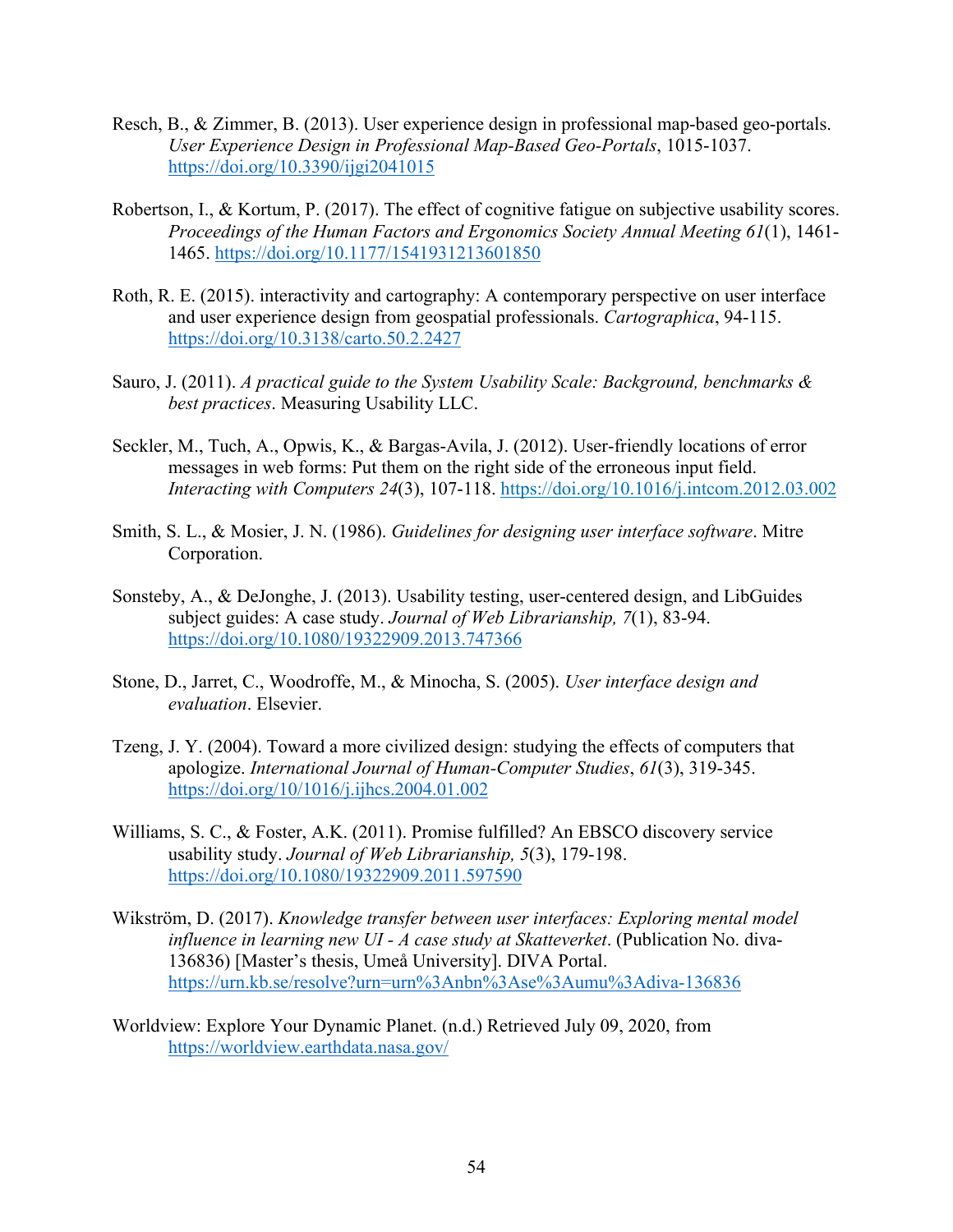You, M., Chen, C.-w., Liu, H., & Lin, H. (2007). A usability evaluation of web map zoom and pan functions. *International Journal of Design, 1*(1), 15-25. http://www.ijdesign.org/index.php/IJDesign/article/view/31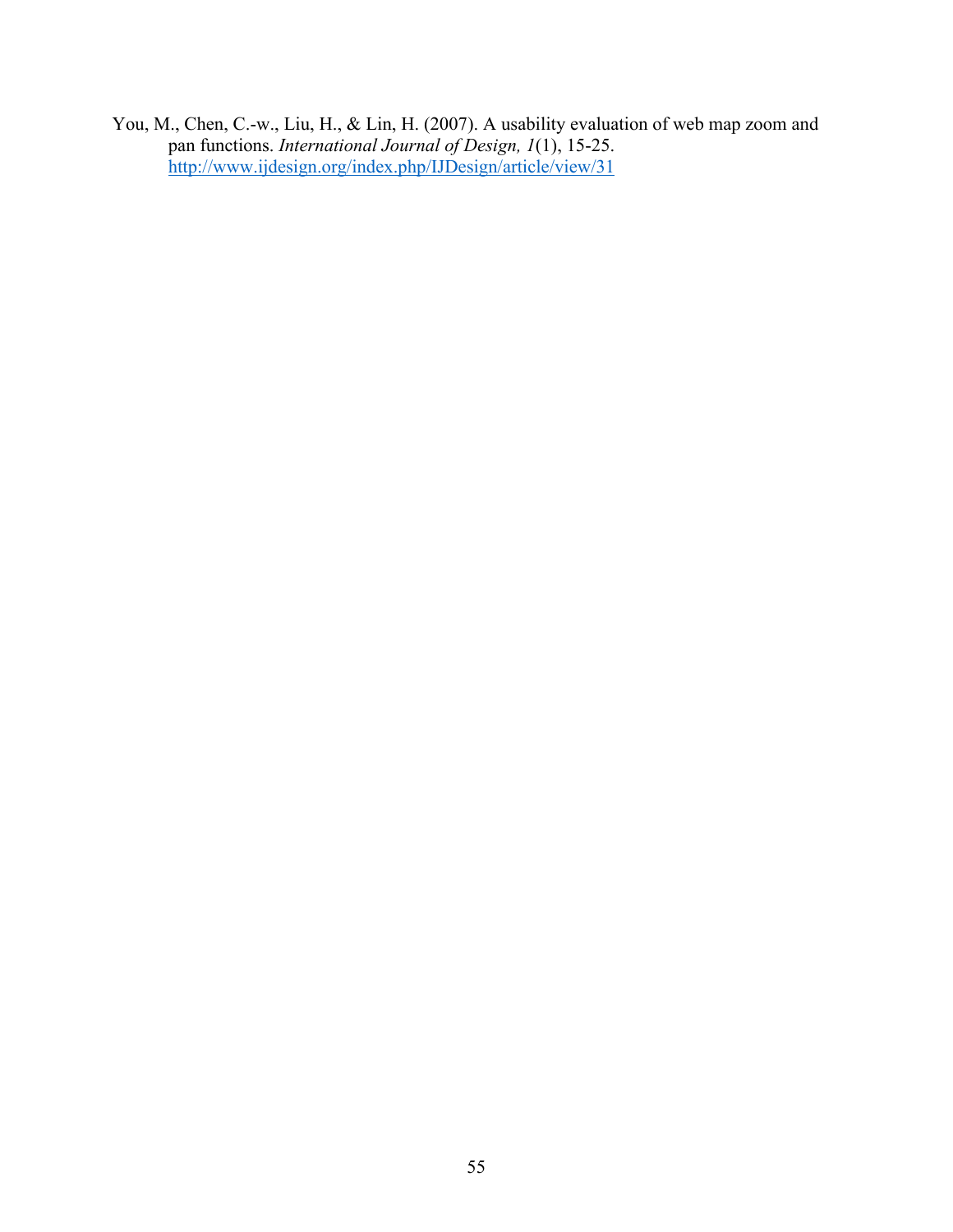## **APPENDIX A Test Script**

**Testing the Ocean Navigator** Revised from *Rocket Surgery Made Easy* © 2010 Steve Krug

#### **QWeb** browser should be open to the Ocean Navigator website

Hi, my name is Ali, and I'm going to be walking you through this session today. Before we begin, I have some information for you, and I'm going to read it to make sure that I cover everything.

You probably already have a good idea of why we asked you here, but let me go over it again briefly. We're asking people to try using the Ocean Navigator's website so we can see whether it works as intended. The session should take between 15 and 20 minutes.

The first thing I want to make clear right away is that we're testing the *site*, not you. You can't do anything wrong here. In fact, this is probably the one place today where you don't have to worry about making mistakes. Any mistakes you make provide valuable information, since they likely highlight areas within the tool that need revision.

As you use the site, I'm going to ask you to try to think out loud as much as possible: to say what you're looking at, what you're trying to do, and what you're thinking. This will be a big help to us. We're doing this to improve the site, so we need to hear your honest reactions.

If you have any questions as we go along, just ask them. I may not be able to answer them right away, since we're interested in how people do when they don't have someone sitting next to them to help. But if you still have any questions when we're done, I'll try to answer them then. If you need to take a break at any point, just let me know.

With your permission, we're going to record what happens on the screen and our conversation. The recording will only be used to help us figure out how to improve the site, and it won't be seen or heard by anyone except the people working on this project. It helps me, because I don't have to take as many notes.

If you would, I'm going to ask you to sign a consent form for us. This project has received ethics approval from the Faculty of Management, but ultimately you decide if you want to proceed. The form says that we have your permission to record you, and that the recording will only be seen and heard by the people working on the project.

## **QGive them a consent form and a pen QOnce they sign it, START the SCREEN RECORDER**

OK. Before we look at the site, I'd like to ask you just a few questions.

1. Had you heard of the Ocean Navigator before being asked to participate in this study?

2. If yes, what do you know about it?

OK, great. We're done with the questions, and we can start looking at things.

#### **QHand them the mouse**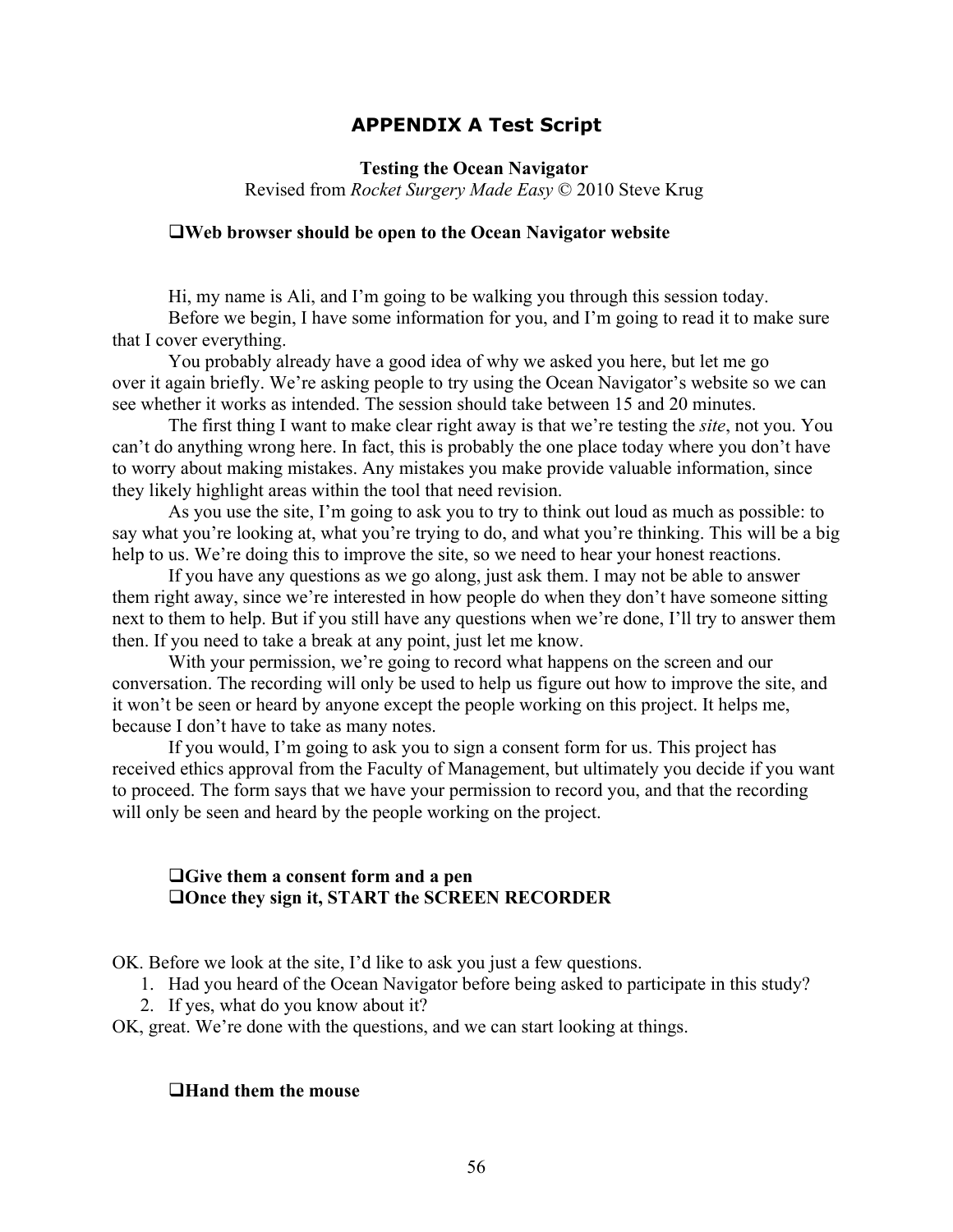Now I'm going to ask you to try doing some specific tasks. I'm going to read each one out loud and give you a printed copy.

[*tasks will be developed and finalized with Fisheries and Oceans Canada and will be basic information retrieval using the Ocean Navigator*]

As much as possible, it will help us if you can try to think out loud as you go along.

**QHand the participant the first scenario and read it aloud.** q**Allow the user to proceed until you feel no value is being added to the study, or the user becomes very frustrated. Remind the user that we are testing the site, not them, as necessary.**

**QRepeat for each task or until time runs out.** 

Do you have any questions for me, now that we're done?

**QGive them their incentive**  $\Box$ **Stop** the screen recorder and save the file **QThank them and escort them out**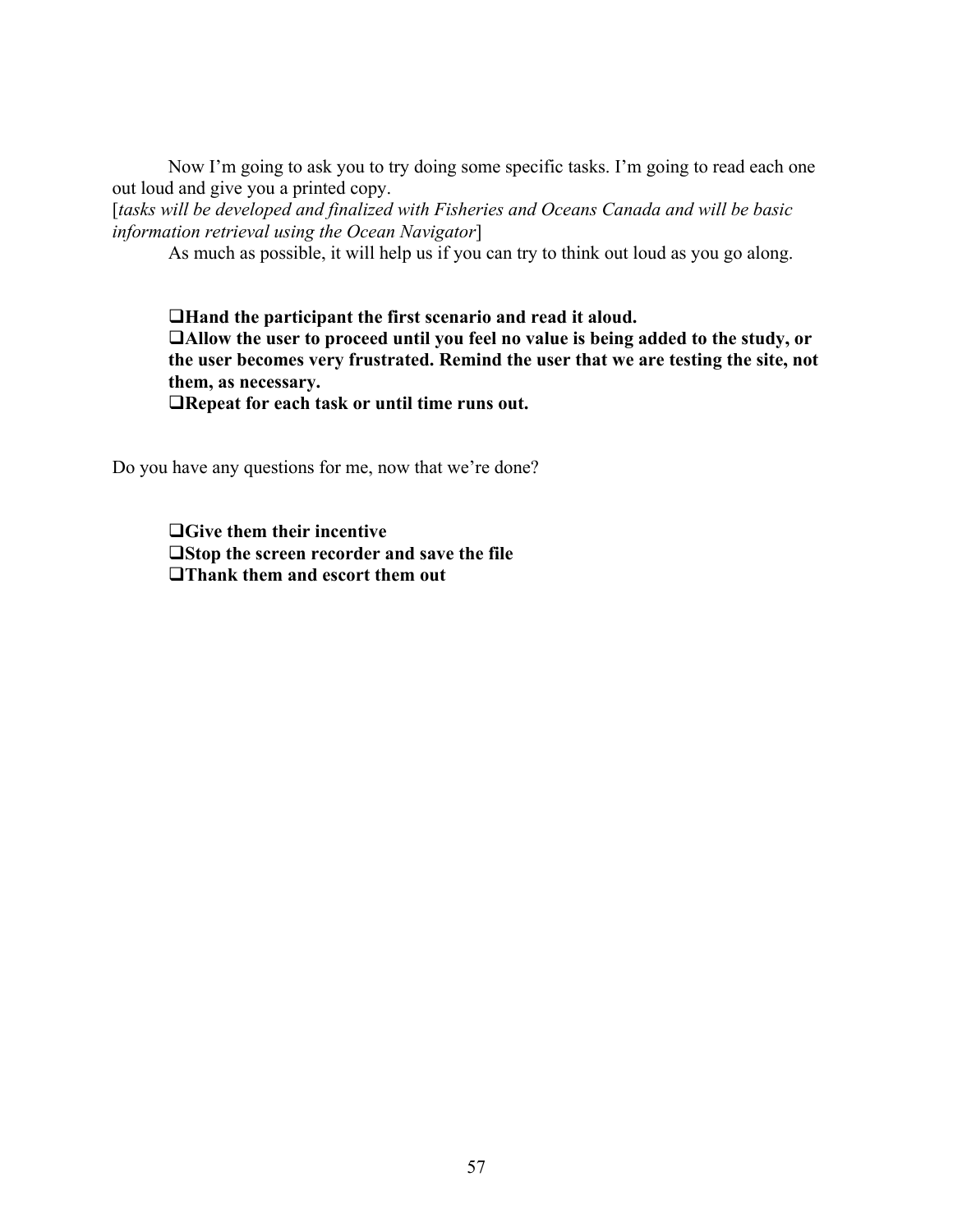## **APPENDIX B Consent Forms CONSENT FORM – SECOND STREAM WE DALHOUSIE UNIVERSITY**

## **CONSENT FORM**

Usability Testing: Ocean Navigator

You are invited to take part in a research study being conducted by me, Alison McLaughlin, a graduate student in the School of Information Management, as part of my master's degree at Dalhousie University. The purpose of this research is to evaluate the usability of a program called Ocean Navigator. We will be asking you to complete tasks on the Ocean Navigator tool and to complete a survey on how usable they find the program. The study is funded by Marine Environmental Observation Prediction and Response Network. I will write up the results of this research in my Masters dissertation and academic papers, and may share my results more widely in public presentations.

As a participant in the research you will be asked to complete tasks on a web application called Ocean Navigator and asked to answer 12 questions in a survey conducted over the internet using Opinio software. All responses will be saved on a secure Dalhousie server and processed using R Statistical software. The survey does not ask for your name.

Your participation in this research is entirely your choice. You do not have to answer questions that you do not want to answer, and you are welcome to stop the survey at any time if you no longer want to participate. All you need to do is close your browser. I will not include any incomplete surveys in my analyses. However, if you do complete your survey, if you change your mind later, I will not be able to remove the information you provided because the surveys are completed anonymously, so I would not know which one is yours.

Information that you provide to me will be collected anonymously, which means that there will be no questions asked in the survey that asks for identifying details such as your name or email address. Only my supervisor and I will have access to the survey results. I will describe and share general findings in several ways including presentations, my thesis, journals, etc. I will destroy all information 12 months after reporting the results.

The risks associated with this study are no greater than those you encounter in your everyday life.

There will be no direct benefit to you in participating in this research and you will not receive compensation. The research, however, might contribute to new knowledge on the usability of Ocean Navigator. If you would like to see how your information is used, please feel free to contact us for a copy of the final report. The final report will also be made publicly available. You should discuss any questions you have about this study with me (Alison McLaughlin). Please ask as many questions as you like. If you have questions later, please feel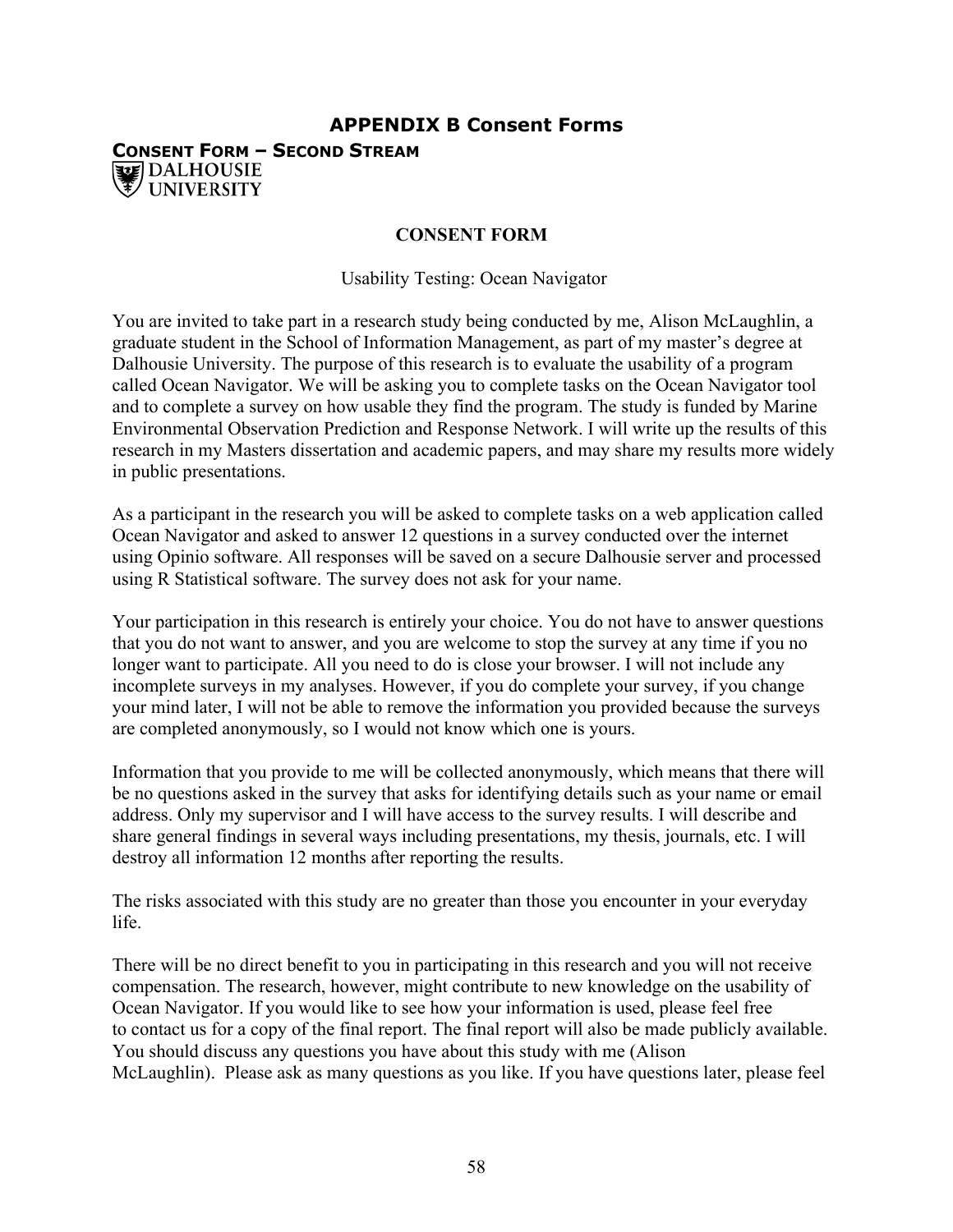free to contact me or my supervisor. My email is  $\frac{a}{\text{dimclaughlin}}$  and  $\frac{m}{\text{dimcla}}$  and  $\frac{m}{\text{dimcla}}$  and  $\frac{a}{\text{dimcla}}$  and  $\frac{a}{\text{dimcla}}$ my supervisor's.

If you have any ethical concerns about your participation in this research, you may contact Research Ethics, Dalhousie University at (902) 494-1462, or email ethics@dal.ca (and reference REB file # 20XX-XXXX)."

If you agree to complete the survey, please follow the link here.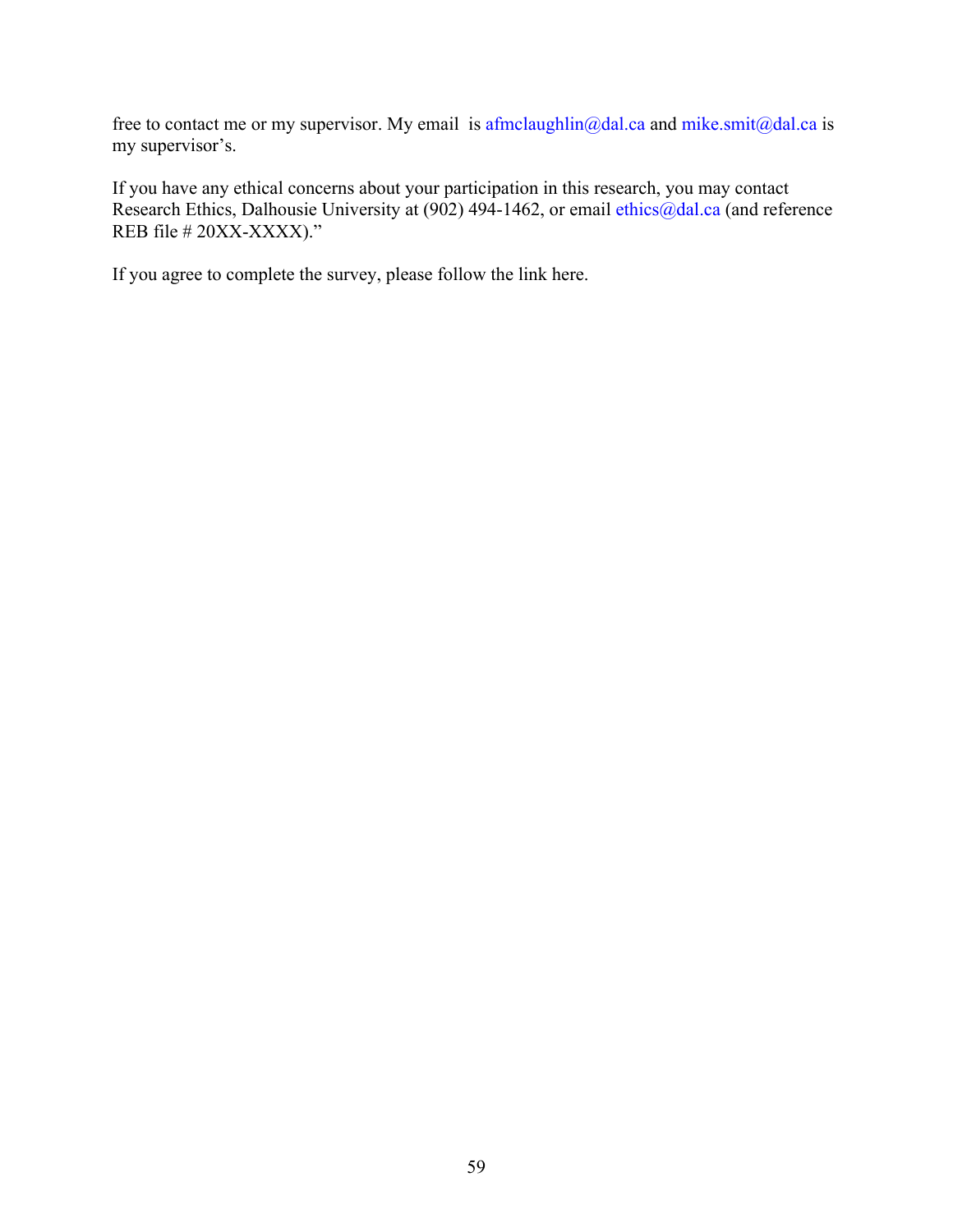## **CONSENT FORM – FIRST STREAM UNIVERSITY**

## **CONSENT FORM**

**Project title:** Usability Testing: Ocean Navigator

**Lead researcher:** Alison McLaughlin, School of Information Management afmclaughlin@dal.ca

#### **Other researchers**

Dr. Mike Smit, School of Information Management mike.smit@dal.ca

**Funding provided by:** Marine Environmental Observation Prediction and Response Network

## **Introduction**

You are invited to take part in a research study being conducted by me, Alison McLaughlin, a graduate student, at Dalhousie University as part of my Master of Information degree program. Choosing whether or not to take part in this research is entirely your choice. The information below tells you about what is involved in the research, what you will be asked to do and about any benefit, risk, inconvenience or discomfort that you might experience.

You should discuss any questions you have about this study with me (Alison McLaughlin). Please ask as many questions as you like. If you have questions later, please do not hesitate to contact me then.

## **Purpose and Outline of the Research Study**

The purpose of this research is to evaluate the usability of a program called Ocean Navigator. Usability testing is intended to identify areas for improvement by testing how satisfied the user is with navigating a digital environment. Approximately 10 participants will complete tasks while thinking out loud

## **Who Can Take Part in the Research Study**

You may participate in this study if you consider yourself to have at least some experience working with ocean data. You may not participate in this study if you have previous experience using Ocean Navigator.

## [Field]**What You Will Be Asked to Do**

You will be asked to complete a variety of information-seeking tasks on the Ocean Navigator, and to speak aloud while doing so. Following the tasks, you will be asked to complete a short survey. Your interactions on the screen will be recorded (but no video of you will be captured), as well as audio recording of your speaking aloud and question responses. We expect the study to take no longer than one hour for you to complete.

**Possible Benefits, Risks and Discomforts**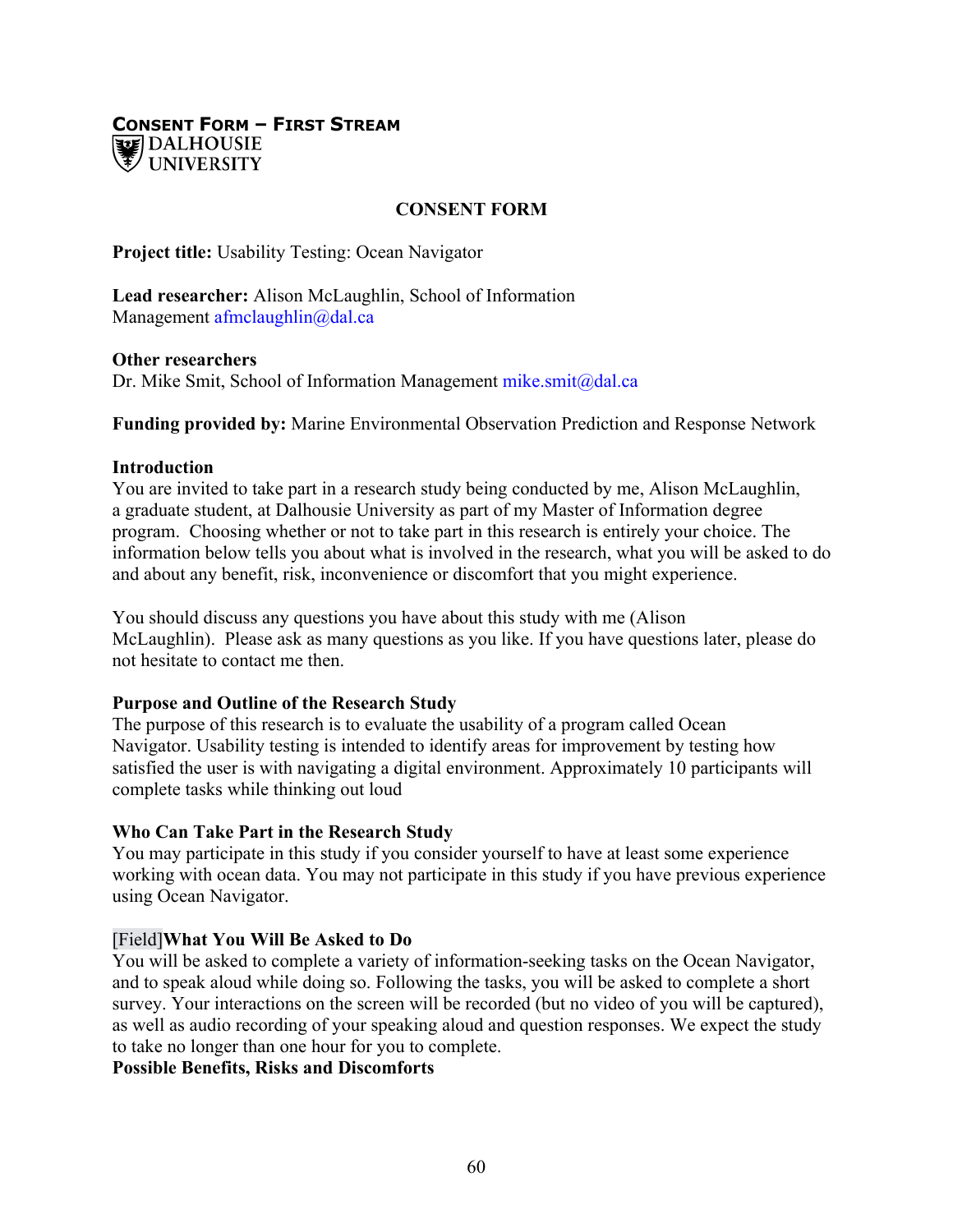Participating in the study might not benefit you directly, but we might learn things that will benefit others. Ocean Navigator is not a tool that is widely known, so participation in this study will expose oceanographers to a potentially useful tool for their research. Indirectly, potential future users of the Ocean Navigator will benefit from a tool that better meets their needs. The risks associated with this study are minimal, and there are no known risks for participating in this research beyond being bored or fatigued. However, you will be offered breaks between activities to reduce these risks.

## **Compensation / Reimbursement**

As a small token of thanks for your time, we will give you \$10 cash following the session.

## **How your information will be protected:**

Participants will not be anonymous to the researchers, but their data will be anonymized in all reports/presentations etc. Therefore, it will not be possible for members of the public to trace information/results to any one participant. The researcher will store your data without personal identifiers, though because of a) the small sample size and b) the audio recording for in-person participants, even demographic data may be sufficient to re-identify participants. The data will therefore be stored confidentially in approved Dalhousie file-sharing systems, on passwordprotected computers, or on portable storage that is locked in a cabinet when not in use.

Information that you provide to us will be kept private. Only the research team at Dalhousie University will have access to this information. We will describe and share our findings in my thesis. *You will not be identified in any way in our reports*. The people who work with us have an obligation to keep all research information private. Also, we will use a participant number (not your name) in our written and computer records so that the information we have about you contains no names. All your identifying information will be securely stored.

## **If You Decide to Stop Participating**

You are free to leave the study at any time. If you decide to stop participating at any point in the study, you can also decide whether you want any of the information that you have contributed up to that point to be removed or if you will allow us to use that information. After that time, it will become impossible for us to remove it because it will already be anonymized.

## **How to Obtain Results**

You will be invited to contact us for a copy of the final report. The final report will also be made publicly available.

## **Questions**

We are happy to talk with you about any questions or concerns you may have about your participation in this research study. Please contact Alison McLaughlin (at afmclaughlin@dal.ca) [or Dr. Mike Smit (at mike.smit $(\partial_t)$ dal.ca)] at any time with questions, comments, or concerns about the research study. We will also tell you if any new information comes up that could affect your decision to participate.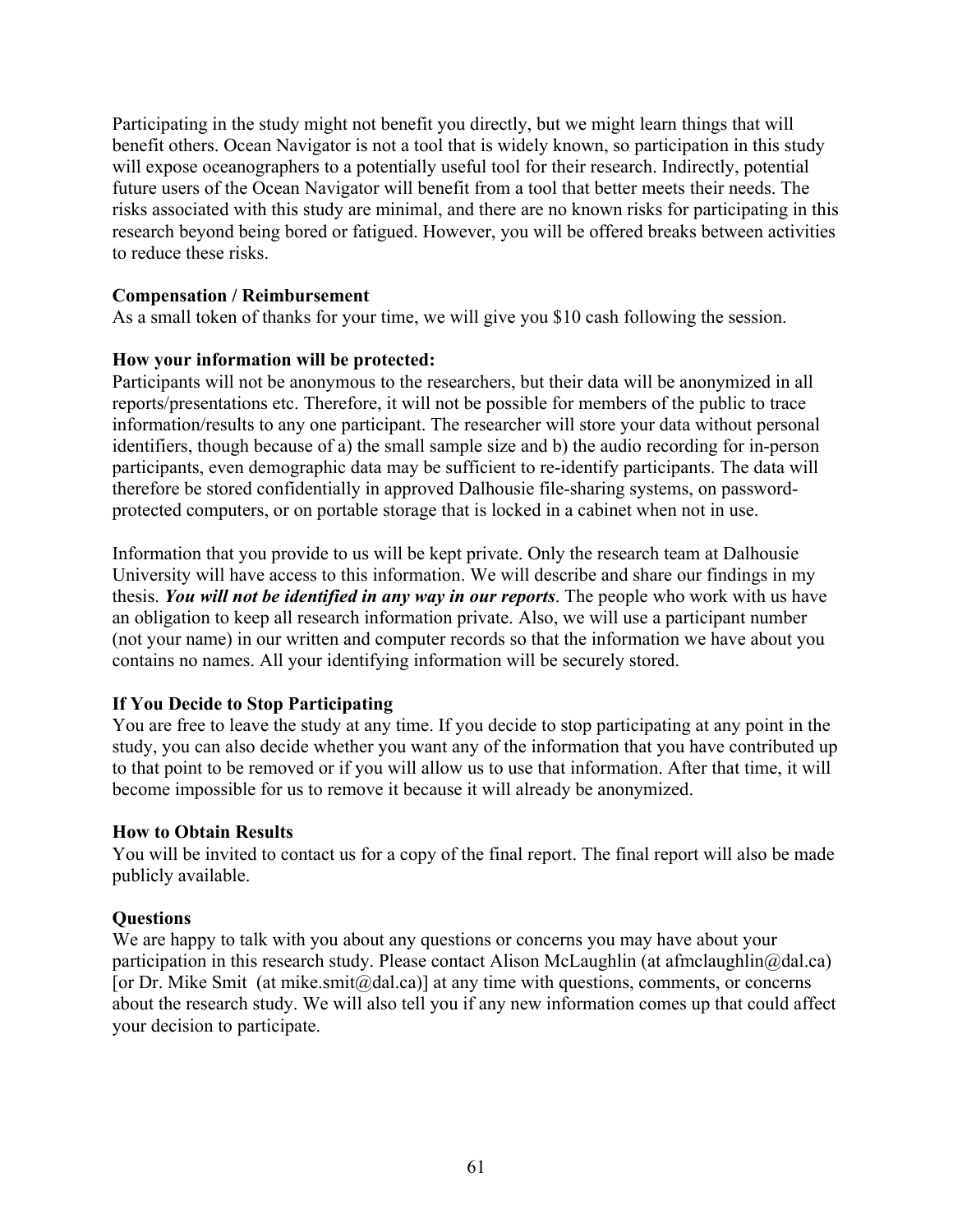If you have any ethical concerns about your participation in this research, you may also contact Research Ethics, Dalhousie University at (902) 494-1462, or email: ethics@dal.ca (and reference REB file # 20XX-XXXX).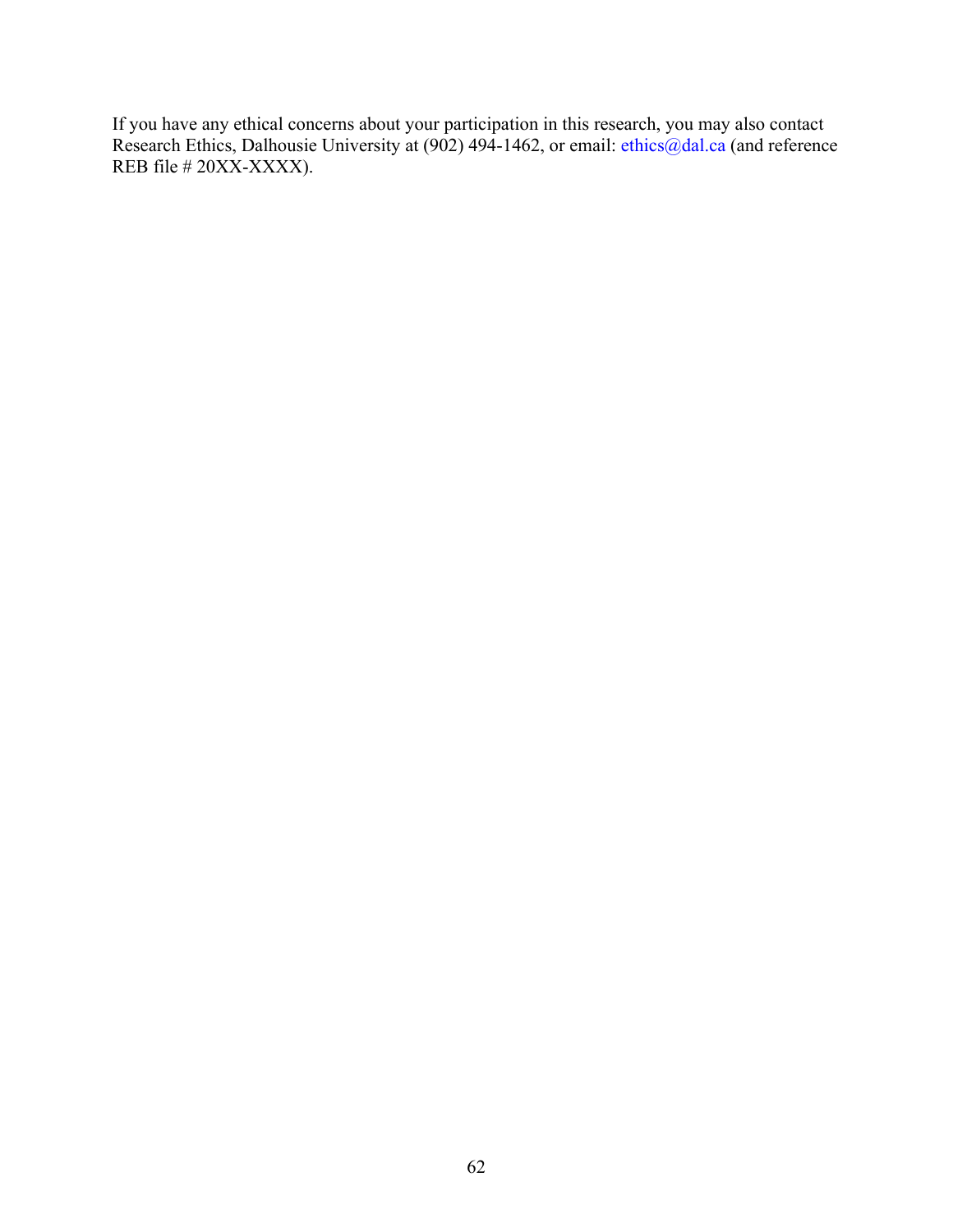## **Signature Page**

**Project Title:** Usability Testing: Ocean Navigator

**Lead Researcher**: Alison McLaughlin, School of Information Management afmclaughlin@dal.ca

I have read the explanation about this study. I have been given the opportunity to discuss it and my questions have been answered to my satisfaction. I understand that I have been asked to take part in a usability study that will occur at a location acceptable to me, and that the session will be recorded. I understand direct quotes of things I say may be used without identifying me. I agree to take part in this study. My participation is voluntary and I understand that I am free to withdraw from the study at any time, until I have left my session.

NameSignatureDate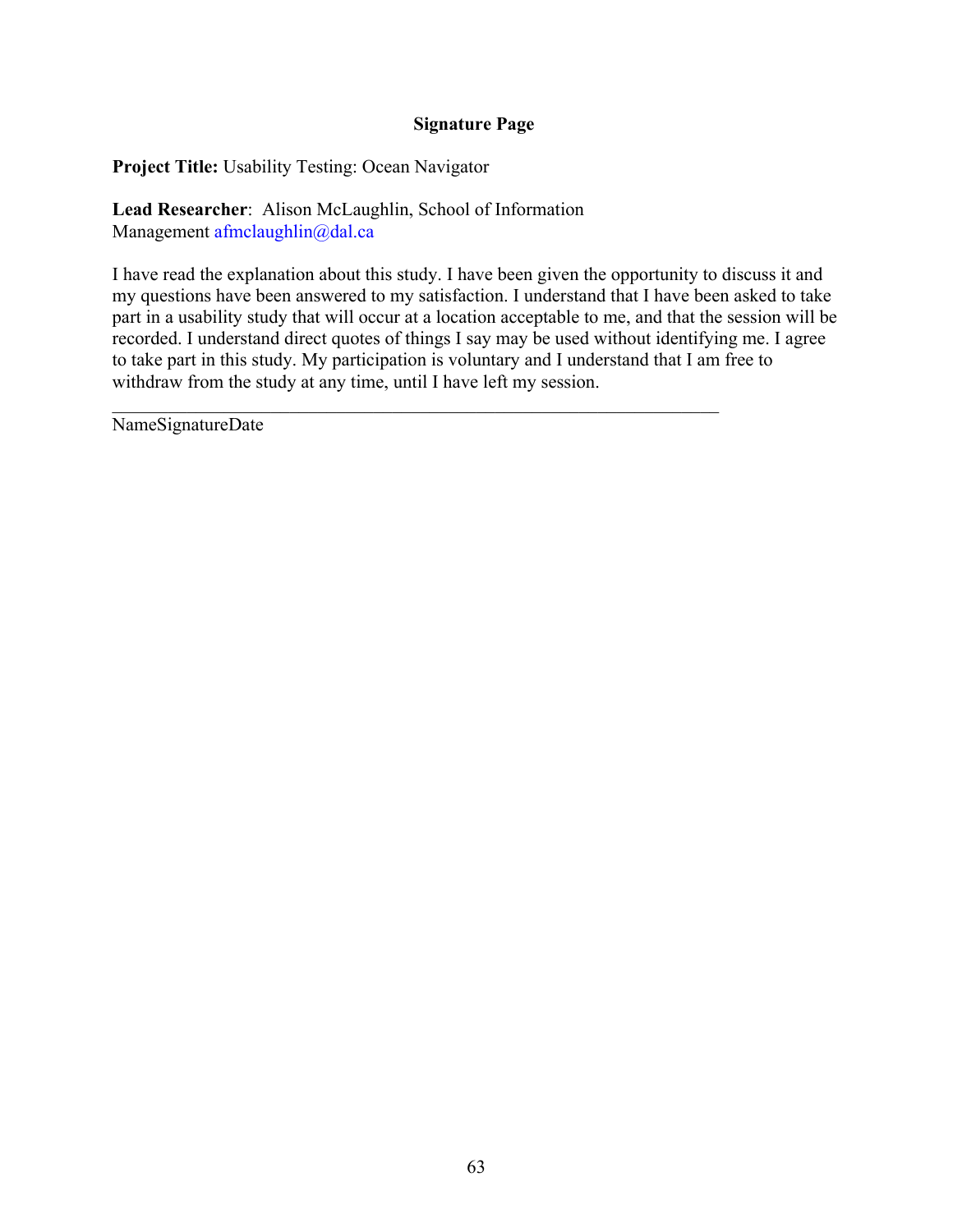# **APPENDIX C Recruitment INDIRECT RECRUITMENT – FIRST STREAM**

RECRUITMENT EMAIL

Subject: Invitation: Ocean Navigator User Experience Study

Dear <recipient>,

<Where applicable, a personal greeting>

We are working on a project with Fisheries and Oceans Canada to better understand the experience of new users of the Ocean Navigator, a tool for exploring ocean data.

If you would be willing to distribute the email below or put us in contact with the right people to distribute it, we would greatly appreciate it!

Thanks,

<sender: Alison or Mike>

Hello,

We're trying to make ocean model data easier to use, and as a token of appreciation for your help we're offering a < [\$10 gift card to Sobeys] [a 10\$ donation to The Ocean Conservancy]> for participating in our study.

My name is Alison McLaughlin. I am a graduate student researcher in the School of Information Management at Dalhousie University, and this is part of my graduate course work supervised by Dr. Mike Smit, a professor in my School. We are working with Fisheries and Oceans Canada on a tool called Ocean Navigator, and we need your help to test it.

We are looking for people who have no experience using the Ocean Navigator but do have experience with oceanographic data to get an idea of how user friendly the tool is to new users.

This is an opportunity to share your perspectives on the Ocean Navigator tool and its usefulness to you. You will remain anonymous in any reports we produce, though the reports and the results will be made public. Participation is entirely voluntary, and you can withdraw at any point.

If you are interested, please reply to this email indicating such. If you think somebody you know would also be a good candidate for this study, please feel free to forward them this email.

If you have any questions or concerns, please contact Alison McLaughlin or Dr. Mike Smit.

Thank you,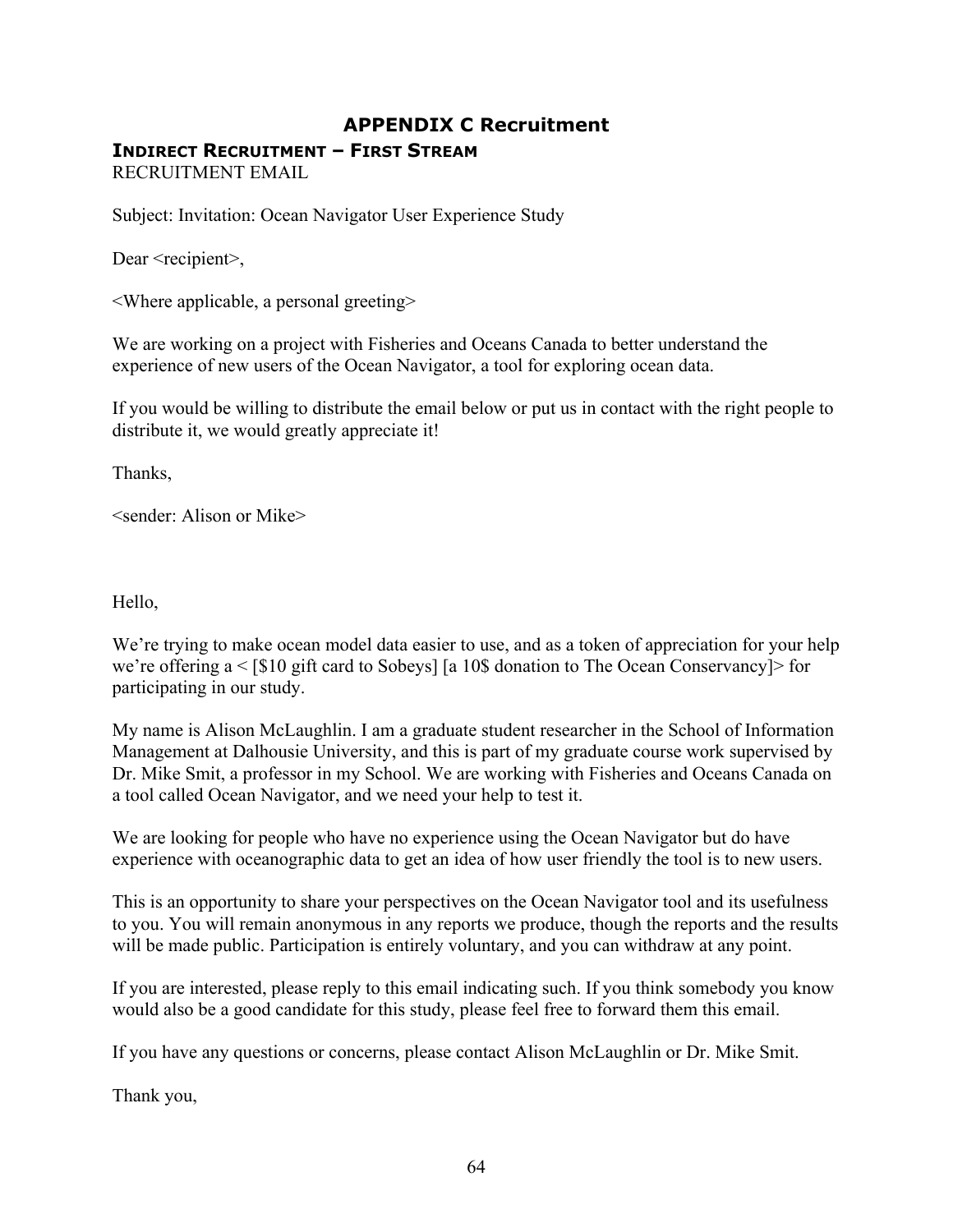Alison McLaughlin Dalhousie University Email: afmclaughlin@dal.ca

Dr. Mike Smit Dalhousie University Email: mike.smit@dal.ca Phone: (902) 494-1901 Fax: (902) 494-2451

### **DIRECT RECRUITMENT – FIRST STREAM**

RECRUITMENT EMAIL

Subject: Invitation: Ocean Navigator Use Experience Study

Hello,

We're trying to make ocean model data easier to use, and as a token of appreciation for your help we're offering a < [\$10 gift card to Sobeys] [a 10\$ donation to The Ocean Conservancy]> for participating in our study.

My name is Alison McLaughlin. I am a graduate student researcher in the School of Information Management at Dalhousie University, and this is part of my graduate course work supervised by Dr. Mike Smit, a professor in my School. We are working with Fisheries and Oceans Canada on a tool called Ocean Navigator, and we need your help to test it.

We are looking for people who have no experience using the Ocean Navigator but do have experience with oceanographic data to get an idea of how user friendly the tool is to new users.

This is an opportunity to share your perspectives on the Ocean Navigator tool and its usefulness to you. You will remain anonymous in any reports we produce, though the reports and the results will be made public. Participation is entirely voluntary, and you can withdraw at any point.

If you are interested, please reply to this email indicating such. If you think somebody you know would also be a good candidate for this study, please feel free to forward them this email.

If you have any questions or concerns, please contact Alison McLaughlin or Dr. Mike Smit.

Thank you,

Alison McLaughlin Dalhousie University Email: afmclaughlin@dal.ca

Dr. Mike Smit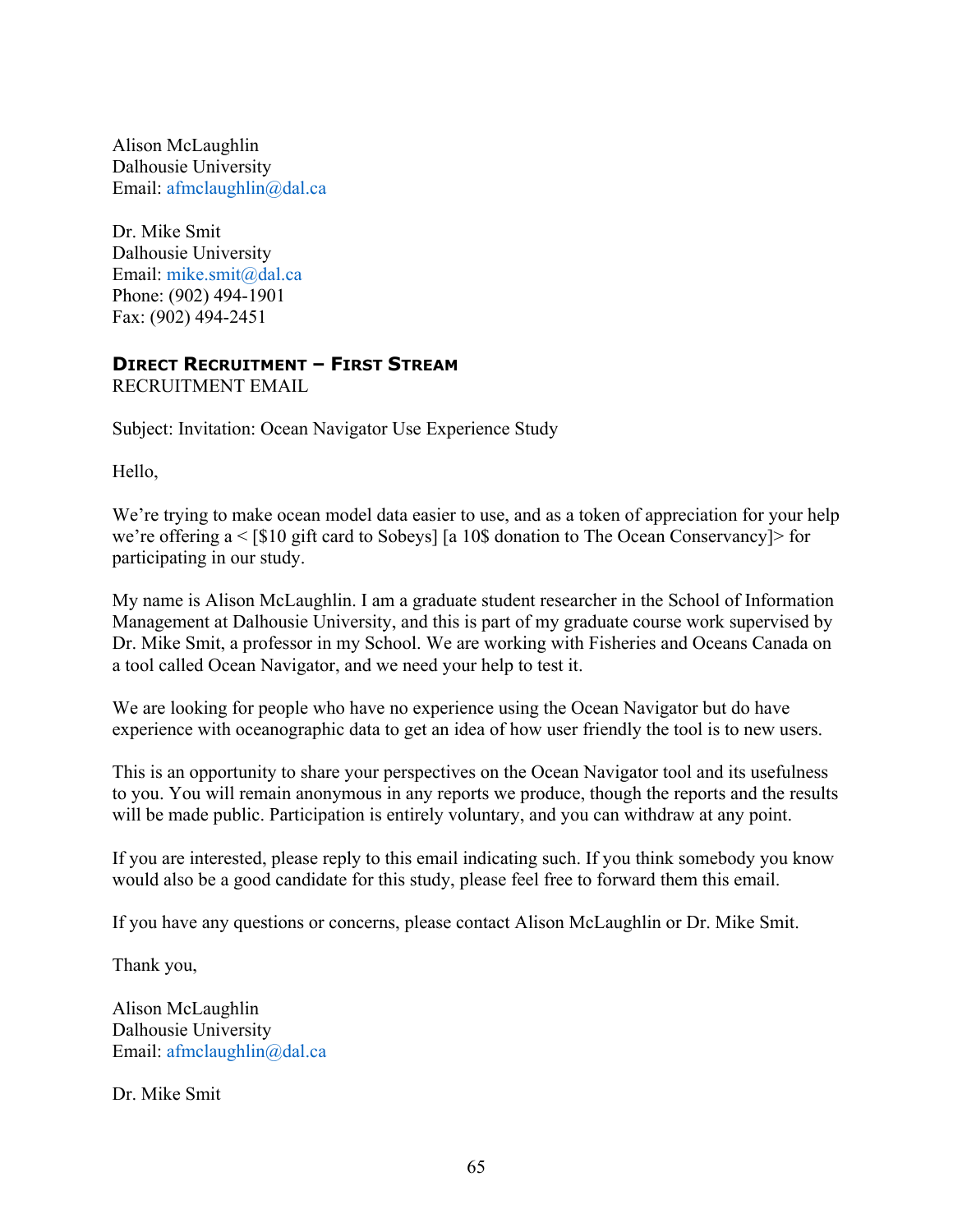Dalhousie University Email: mike.smit@dal.ca Phone: (902) 494-1901 Fax: (902) 494-2451

### **MEOPEER RECRUITMENT EMAIL – FIRST STREAM**

Subject: Invitation: Ocean Navigator Use Experience Study

Hey MEOPeers,

I'm Ali, and I'm a graduate student researcher in the School of Information Management at Dalhousie University supervised by Dr. Mike Smit. I'm currently working on a project where we're trying to make ocean model data easier to use. Fisheries and Oceans Canada created a tool called Ocean Navigator, and we need your help to test it. If you're willing to participate, as a token of appreciation for your help, we're offering a < [\$10 gift card to Sobeys] [a 10\$ donation to The Ocean Conservancy]> for participating in our study!

We are looking for people who have no experience using the Ocean Navigator but do have experience with oceanographic data to get an idea of how user friendly the tool is to new users.

This is an opportunity to share your perspectives on the Ocean Navigator tool and its usefulness to you. You will remain anonymous in any reports we produce, though the reports and the results will be made public. Participation is entirely voluntary, and you can withdraw at any point.

If you are interested, please reply to this email indicating such. If you think somebody you know would also be a good candidate for this study, please feel free to forward them this email.

If you have any questions or concerns, please contact me or Dr. Mike Smit.

Thank you,

Alison McLaughlin Dalhousie University Email: afmclaughlin@dal.ca

Dr. Mike Smit Dalhousie University Email: mike.smit@dal.ca Phone: (902) 494-1901 Fax: (902) 494-2451

#### **MEOPEER RECRUITMENT FACEBOOK POST – FIRST STREAM**

Subject: Invitation: Ocean Navigator User Experience Study

Hey MEOPeers,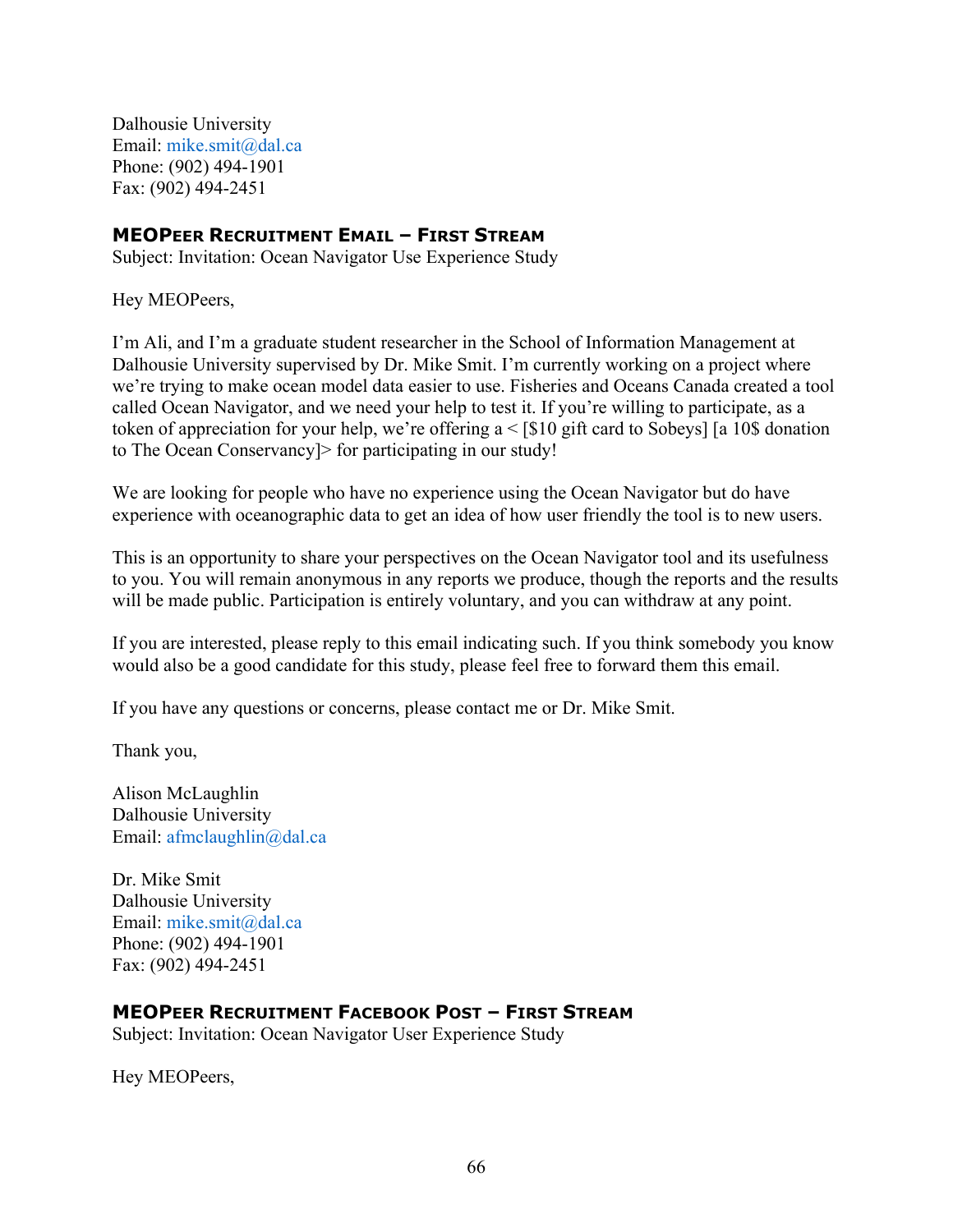I'm Ali, and I'm a graduate student researcher in the School of Information Management at Dalhousie University supervised by Dr. Mike Smit. I'm currently working on a project where we're trying to make ocean model data easier to use. Fisheries and Oceans Canada created a tool called Ocean Navigator, and we need your help to test it. If you're willing to participate, as a token of appreciation for your help, we're offering a < [\$10 gift card to Sobeys] [a 10\$ donation to The Ocean Conservancy]> for participating in our study!

We are looking for people who have no experience using the Ocean Navigator but do have experience with oceanographic data to get an idea of how user friendly the tool is to new users.

This is an opportunity to share your perspectives on the Ocean Navigator tool and its usefulness to you. You will remain anonymous in any reports we produce, though the reports and the results will be made public. Participation is entirely voluntary, and you can withdraw at any point.

If you are interested, email me indicating such. If you think somebody you know would also be a good candidate for this study, please feel free to forward them this information.

If you have any questions or concerns, please contact me or Dr. Mike Smit.

Thank you,

Alison McLaughlin Dalhousie University Email: afmclaughlin@dal.ca

Dr. Mike Smit Dalhousie University Email: mike.smit@dal.ca Phone: (902) 494-1901 Fax: (902) 494-2451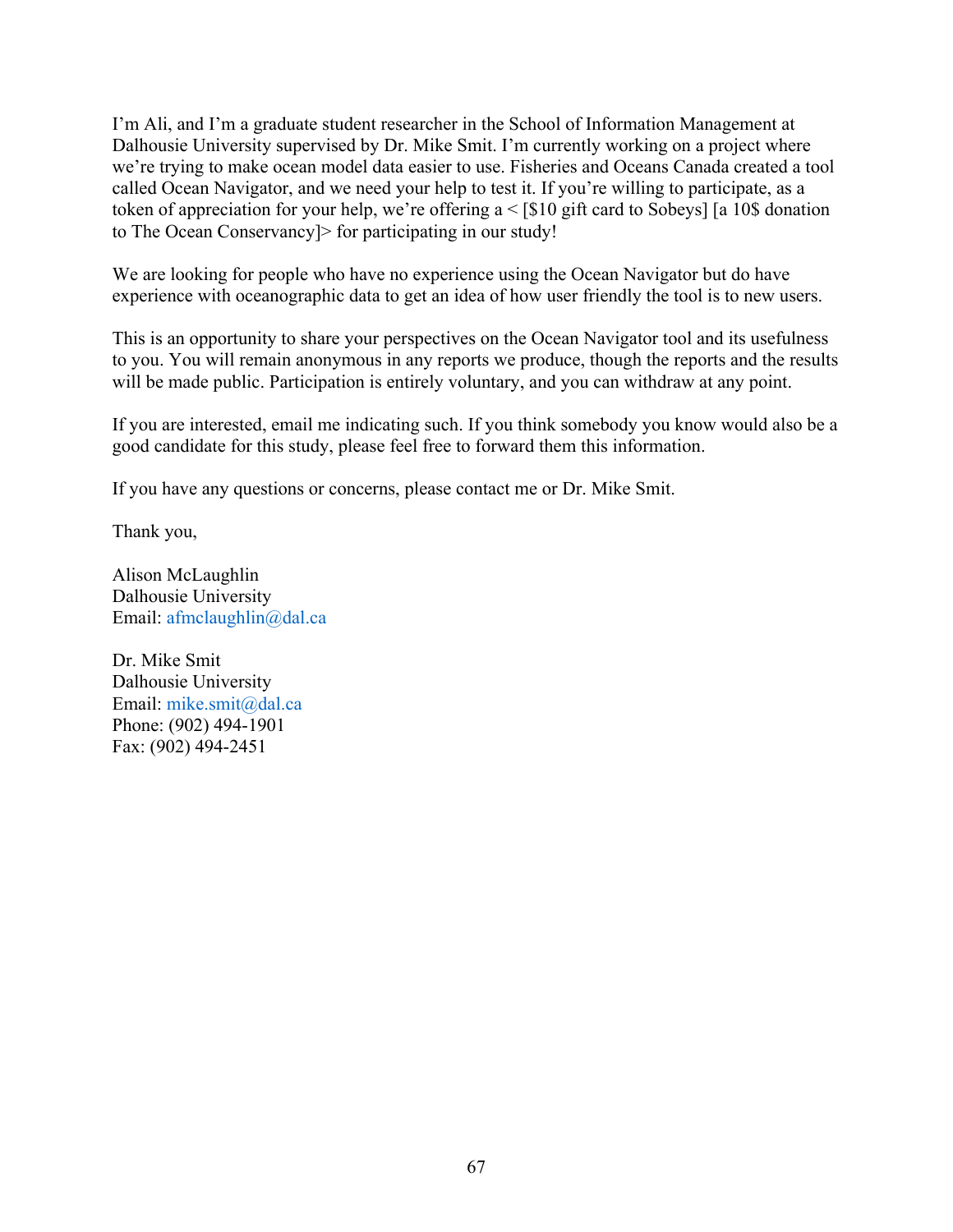## **APPENDIX D Task Descriptions**

- 1. Please imagine that your project requires that you know something about the water conditions in various areas of the Atlantic Ocean at various times, and that you know the GIOPS model might have this data, accessible through the Ocean Navigator. You know that there are Ocean Navigator features built around working with a single point, a line, or an area on the map. You also know that the GIOPS model has projected and historic water temperature
	- a. Access the daily average water temperature at various depths (a water temperature profile) at 44.2135, -63.1242 on the Scotian Shelf for April 10, 2016. Once you have created the profile, save it as a png file.
	- b. You're interested in the water conditions likely to be experienced at a particular site from April 2016 to January 2018. Ideally you would have had a buoy (mooring) physically installed, but it's too late for that now! Use this tool to access the monthly average water temperature at the bottom of the Atlantic Ocean at 42.7088, -60.9059.
	- c. Create a map of a specific area (use the latitude and longitude points below) that shows both the average surface temperature and the average ocean current (i.e. water velocity) for the month of September 2018.

| Latitud | Longitud |
|---------|----------|
| e       | e        |
| 36.52   | -42.77   |
| 36.52   | -39.99   |
| 35.05   | -39.99   |
| 35.05   | 42.77    |

- d. Zoom in to the north-east coast of Labrador. Draw a line from the coast of Labrador to past the edge of the Labrador Shelf. Use a Hovmöller Diagram to show the average daily sea ice extent for the last week of January 2019 (i.e., a diagram to show how far offshore the ice concentration is more than 15%?).
- 2. Ocean models can be assessed by comparing measurements actually collected on site (observed in situ) to the values predicted by the model. There is a global standard for doing this type of comparison, commonly referred to as calculating "class 4 metrics". Imagine that you are interested in assessing the accuracy of the GIOPS Daily model output for May 1, 2019, with a particular interest for ocean conditions near Labrador.
	- a. Visually compare temperature profiles as observed to those modeled.
	- b. The same comparison but include Climatology data in the comparison.
	- c. Now compare the observed data to the FOAM model
- 3. You have historic biomass abundances from April 2004 and October 2004 survey data. The study area is defined by the CSV labelled "Total Area.csv". You are interested in understanding the ocean conditions during the survey period, and so are looking for climatology data for the area and specifically the GLORYS v4 Climatology dataset.
	- a. Create and download a png of the bottom temperature climatology. Include water velocity arrows on the plot. Remove bathymetry contours.
	- b. Download an R script to generate this same plot in R.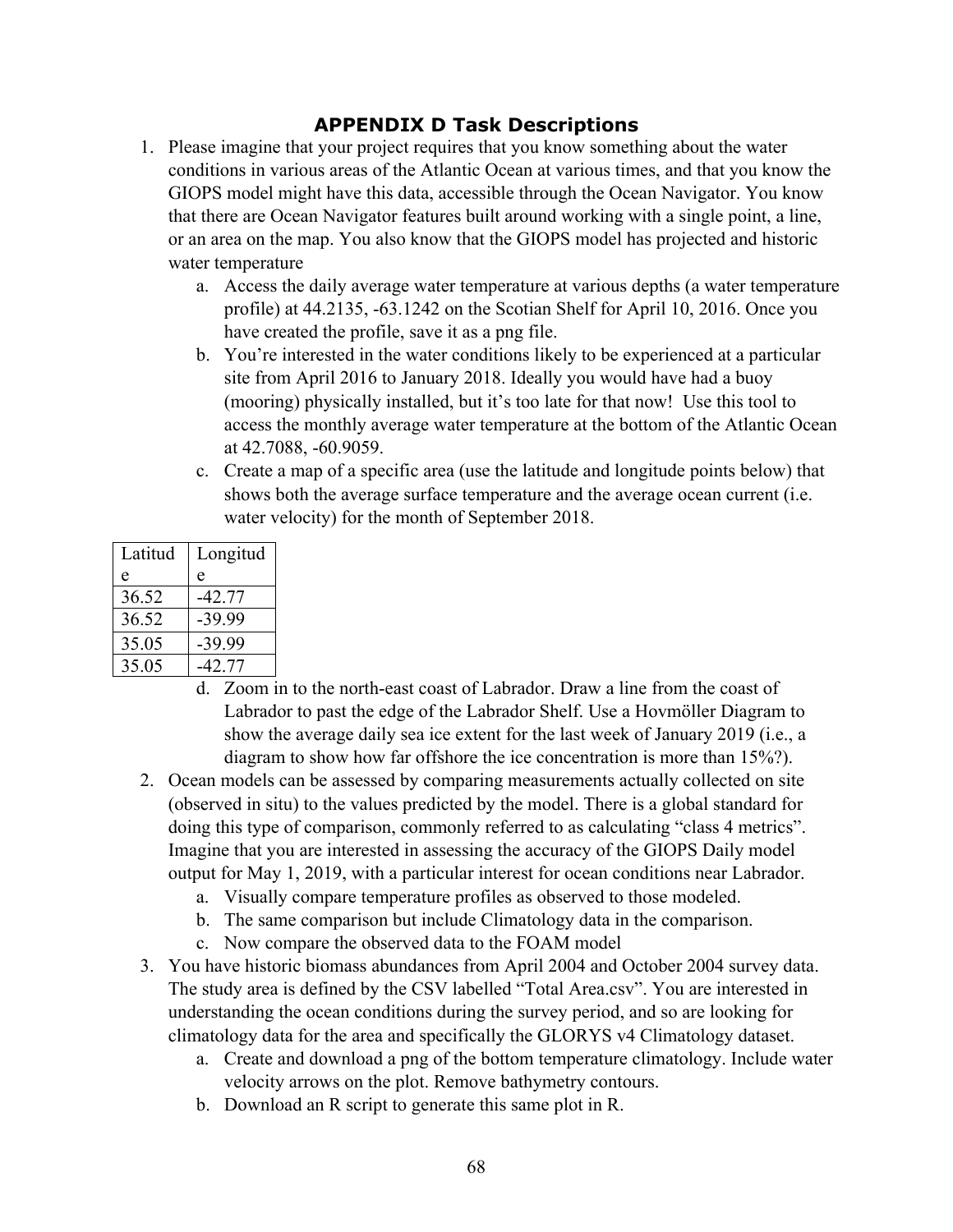#### **APPENDIX E System Usability Scale**

In the following scales, please circle the number that best represents your feelings toward the Ocean Navigator program.

How unlikely (1) or likely (5) would you be to recommend this program to a fellow researcher in your field?  $\begin{array}{ccc} \text{2} & \text{3} & \text{4} & \text{5} \end{array}$ 

|                                                             | $\mathcal{L}_{\mathcal{L}}$ |                                                                                             | 4              |                  |
|-------------------------------------------------------------|-----------------------------|---------------------------------------------------------------------------------------------|----------------|------------------|
| Not at all likely                                           |                             | Neutral                                                                                     |                | Extremely likely |
|                                                             |                             |                                                                                             |                |                  |
| Please rate your agreement with the following statements:   |                             |                                                                                             |                |                  |
| "I understand what I can do here and who this site is for." |                             |                                                                                             |                |                  |
|                                                             |                             |                                                                                             | $\overline{4}$ | 5                |
| Strongly disagree                                           |                             | Neutral                                                                                     |                | Strongly agree   |
| "I think that I would like to use this system frequently    |                             |                                                                                             |                |                  |
|                                                             |                             |                                                                                             | $\overline{4}$ | 5                |
| Strongly disagree                                           |                             | Neutral                                                                                     |                | Strongly agree   |
| "I found the system unnecessarily complex"                  |                             |                                                                                             |                |                  |
|                                                             |                             | 3                                                                                           | $\overline{4}$ | 5                |
| Strongly disagree                                           |                             | Neutral                                                                                     |                | Strongly agree   |
|                                                             |                             |                                                                                             |                |                  |
| "I thought the system was easy to use"                      |                             |                                                                                             |                |                  |
|                                                             |                             | 3                                                                                           | $\overline{4}$ | 5                |
| Strongly disagree                                           |                             | Neutral                                                                                     |                | Strongly agree   |
|                                                             |                             | "I think that I would need the support of a technical person to be able to use this system" |                |                  |
|                                                             | 2                           |                                                                                             |                |                  |
| Strongly disagree                                           |                             | Neutral                                                                                     |                | Strongly agree   |
|                                                             |                             |                                                                                             |                |                  |
|                                                             |                             | "I found the various functions in this system were well integrated"                         |                |                  |
|                                                             | 2                           |                                                                                             | 4              |                  |
| Strongly disagree                                           |                             | Neutral                                                                                     |                | Strongly agree   |
|                                                             |                             |                                                                                             |                |                  |
|                                                             |                             | "I thought there was too much inconsistency in this system"                                 |                |                  |
|                                                             | 2                           |                                                                                             | $\overline{4}$ | 5                |
| Strongly disagree                                           |                             | Neutral                                                                                     |                | Strongly agree   |
|                                                             |                             |                                                                                             |                |                  |
|                                                             |                             | "I would imagine that most people would learn to use this system very quickly"              |                |                  |
|                                                             | 2                           | 3                                                                                           |                | 5                |
| Strongly disagree                                           |                             | Neutral                                                                                     |                | Strongly agree   |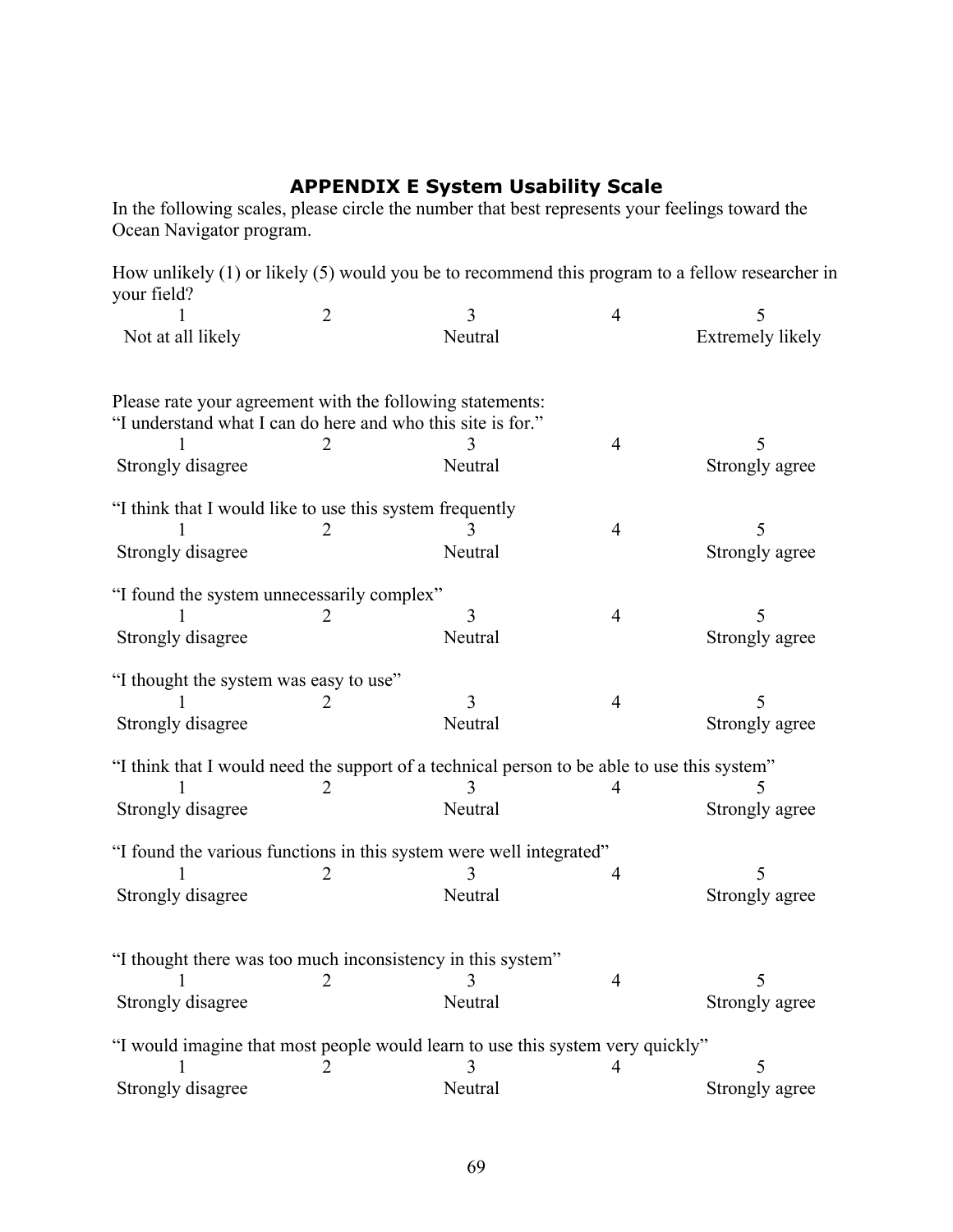| "I found the system very cumbersome to use" |                                                                               |                |
|---------------------------------------------|-------------------------------------------------------------------------------|----------------|
|                                             |                                                                               |                |
| Strongly disagree                           | Neutral                                                                       | Strongly agree |
| "I felt very confident using the system"    |                                                                               |                |
|                                             |                                                                               |                |
| Strongly disagree                           | Neutral                                                                       | Strongly agree |
|                                             | "I needed to learn a lot of things before I could get going with this system" |                |
|                                             |                                                                               |                |
| Strongly disagree                           | Neutral                                                                       | Strongly agree |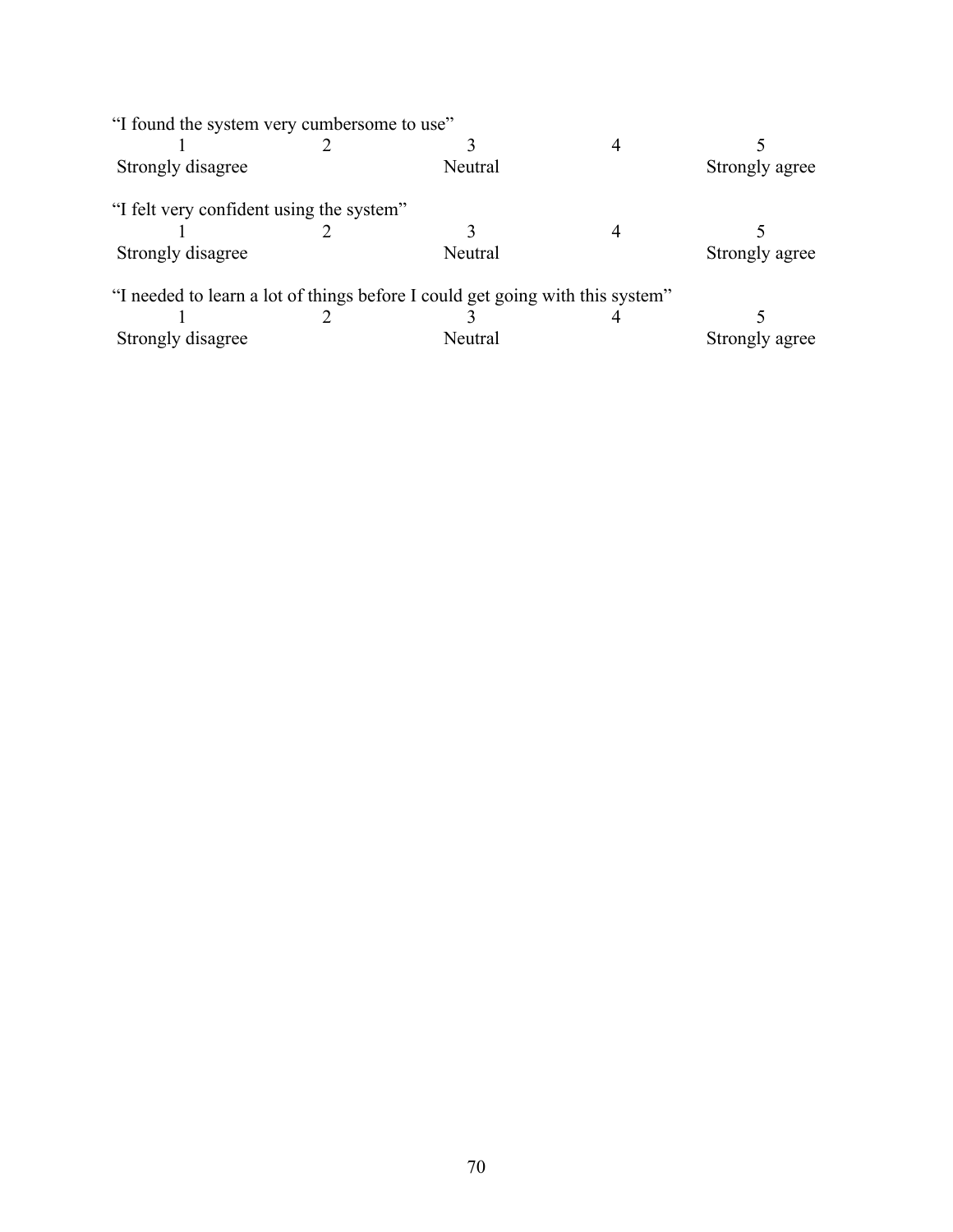# **APPENDIX F Initial Codes**

- COMPARISON
	- o Adobe
	- o MATLAB
	- o other
	- o Python
- EMOTIONS
	- o Conflicted
	- o Confusion
	- o Constrained
	- o Frustration
	- o satisfaction
- SUGGESTION
	- o Area clickable
	- o Bottom
	- o Date (select)
	- o Error message
- TASK STATUS
	- o Backtracking
	- o Complete
	- o Incomplete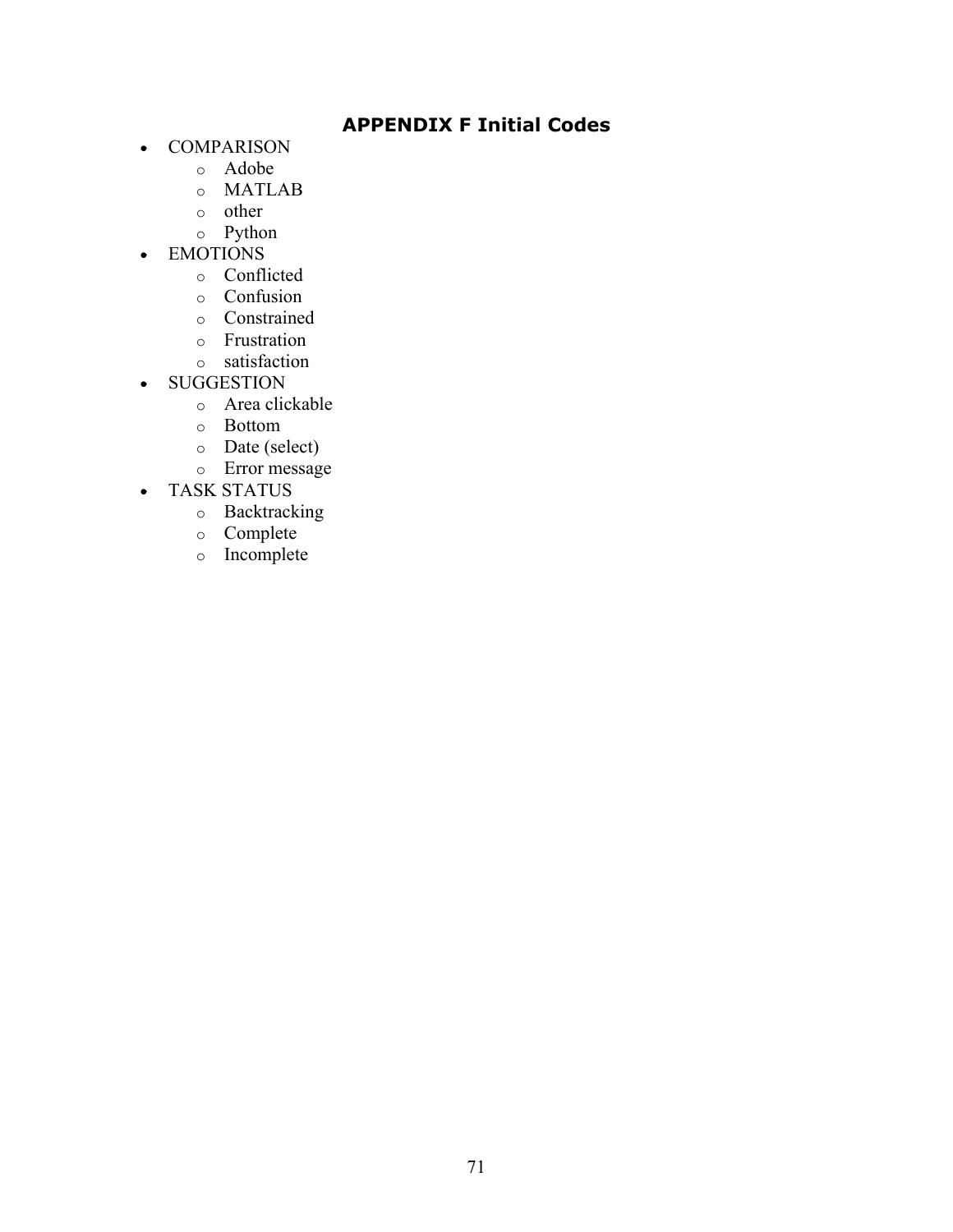# **APPENDIX G Codes Discovered During Phase One of Coding**

- COMPARISON
	- o worldview.earthdata.nasa.gov/
- EMOTIONS
	- o Annoyed
	- o Curiosity
	- o Defeat
	- o Disbelief
	- o Nervous
	- o Uncertainty
	- o unsure
- SUGGESTIONS
	- o Area more shapes
	- o Arrow spacing
	- o Date (start end)
	- o Explore
	- o Export products
	- o Feedback
	- o Help
	- o Memory
	- o Menu
	- o Plot title
	- o Simple language
	- o Surface
	- o tutorial
- TO BE CLASSIFIED
	- o Asked for help
	- o Blaming server
	- o Blaming something other than the system
	- o Blaming themselves instead of the system
	- o Blaming wifi
	- o Compare datasets
	- o Dataset information
	- o Failed attempt?
	- o Inconsistency
	- o Inefficient
	- o Justifying the system not working
	- o Misunderstood line
	- o Needed help
	- o Not sure if complete
	- o Participant has seen ocean navigator before
	- o Refresh
	- o Something took longer than expected
	- o Thought single click would end line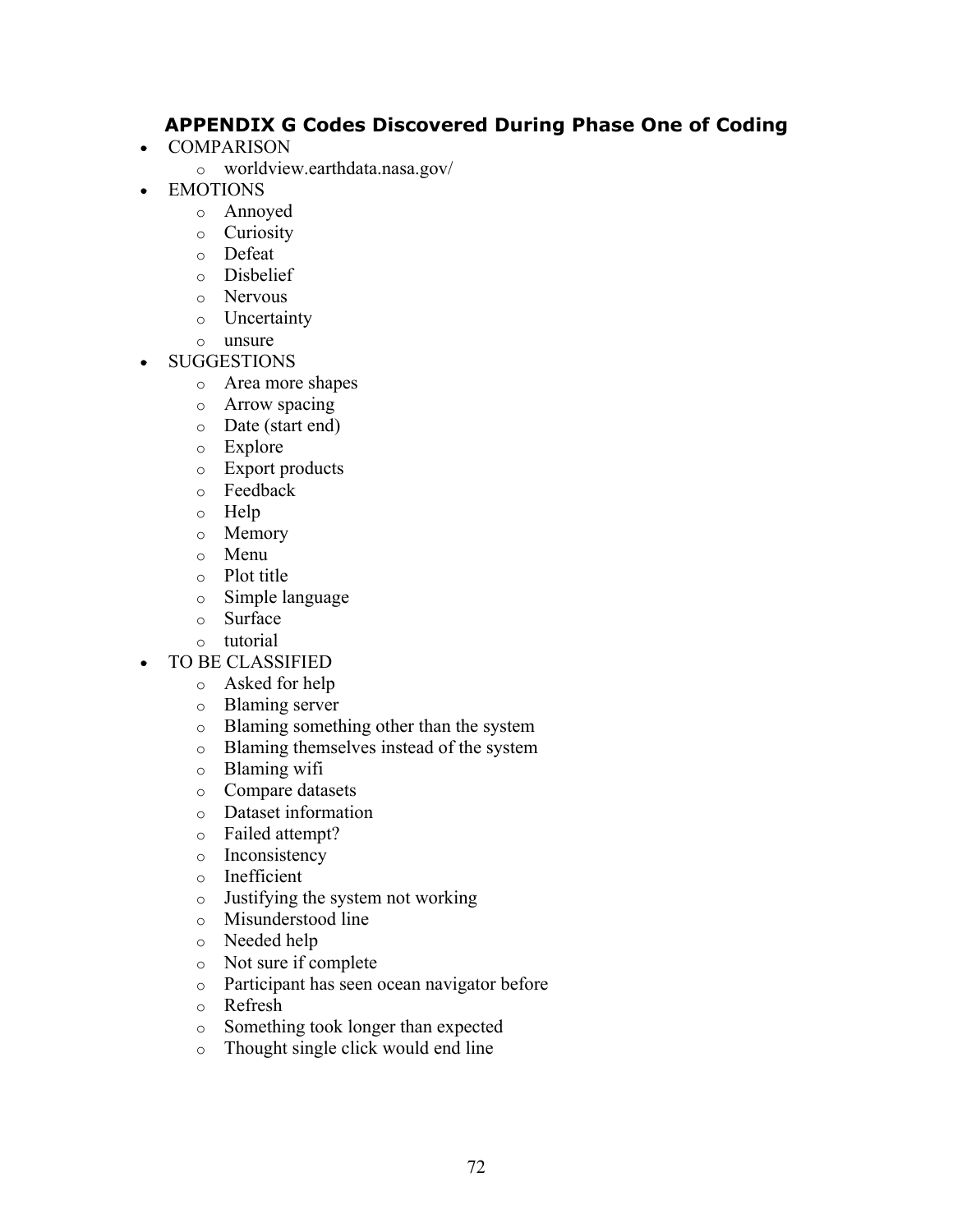# **APPENDIX H Renaming of Codes for Phase Two**

- **COMPARISON** 
	- o Adobe
	- o MATLAB
	- o other
	- o Python
	- o worldview.earthdata.nasa.gov/
- **EMOTIONS** 
	- o Conflicted
	- o Confusion
	- o Constrained
	- o Frustration
	- o Satisfaction
	- $\circ$  Annoyed --> merged with frustration bc similar definitions
	- o Curiosity
	- o Defeat
	- o (deleted) Disbelief
	- o Nervous
	- o Uncertainty
	- o Unsure
- SUGGESTION
	- $\circ$  Area clickable --> renamed PROBLEM: clicking area is difficult
	- o Bottom --> separated in SUGGESTION: bottom and PROBLEM: bottom not obvious
	- o Date (select) --> separated in SUGGESTION: date (select) and PROBLEM: date hard to select
	- o Error message --> separated in SUGGESTION: error message and PROBLEM: lack of error message
	- o Area more shapes --> renamed PROBLEM: area selection limiting (only lines)
	- o Arrow spacing --> PROBLEM: arrow size/spacing and SUGGESTION: arrow size/spacing
	- o Date (start end) --> PROBLEM: date (start end)
	- o Explore --> PROBLEM: explore
	- o Export products
	- o Feedback
	- o Help --> PROBLEM: no help page and dataset information
	- o Memory --> PROBLEM: lack of memory and SUGGESTION: memory
	- o Menu
	- o Plot title
	- o Simple language
	- o Surface --> renamed PROBLEM: surface not obvious
	- o Tutorial
- TO BE CLASSIFIED
	- o Asked for help --> changed to HELP: asked for
	- o Blaming server --> renamed BLAME: server
	- o Blaming something other than the system --> renamed BLAME: other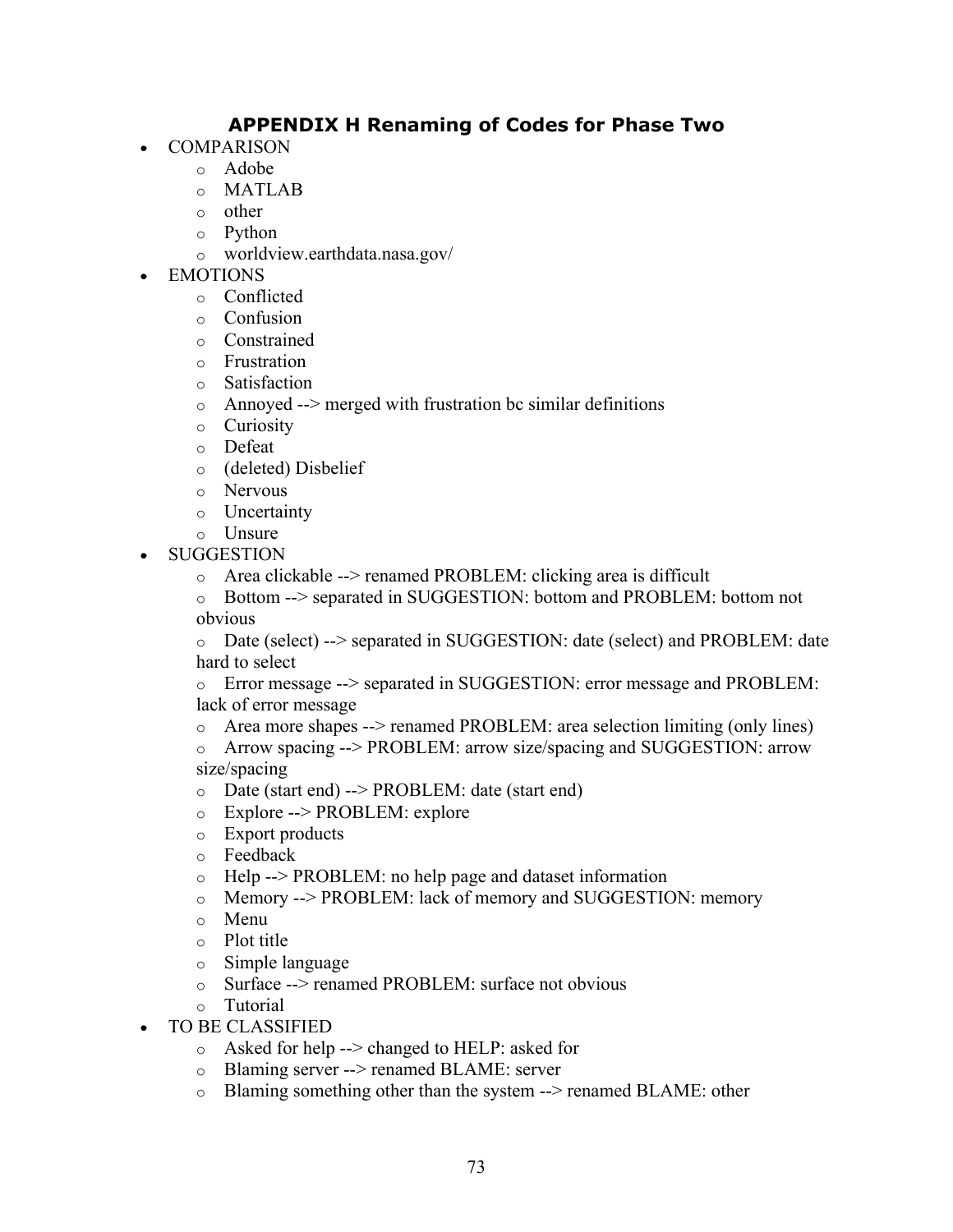- o Blaming themselves instead of the system--> renamed BLAME: self
- o Blaming wifi --> renamed BLAME: wifi
- o Compare datasets --> merged with PROBLEM: no help page
- o Dataset information--> renamed and split into PROBLEM: no dataset information and SUGGESTION: dataset information
- o Failed attempt? --> deleted
- o Inconsistency--> changed to SUGGESTION: map pop up change
- o Inefficient--> kept
- o Justifying the system not working--> changed to BLAME: other
- o Misunderstood line--> changed to PROBLEM: line not friendly
- o Needed help--> HELP: researcher provided
- o Not sure if complete--> deleted
- o Participant has seen ocean navigator before--> kept
- o Refresh--> changed to participant had to refresh
- o Something took longer than expected--> PROBLEM: length of task
- o Thought single click would end line--> PROBLEM: line function unfriendly

TASK STATUS --> removed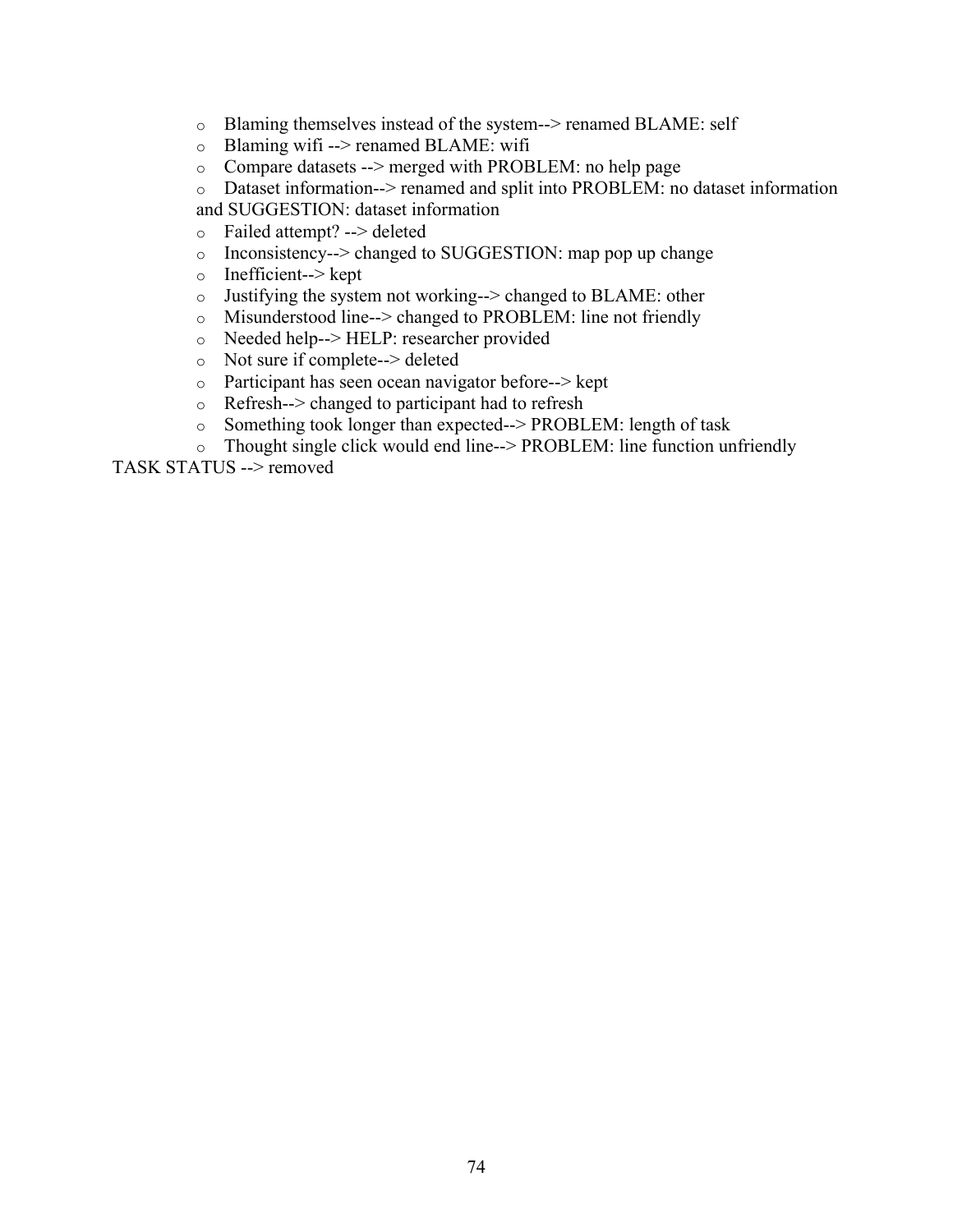# **APPENDIX I Codes Used for Phase Two**

- BLAME
	- o Other
	- o Self
	- o Server
	- o wifi
- COMPARISON
	- o Adobe
	- o MATLAB
	- o Other
	- o Python
	- o worldview.earthdata.nasa.gov/
- EMOTIONS
	- o Conflicted
	- o Confusion
	- o Constrained
	- o Curiosity
	- o Defeat
	- o Frustration
	- o Nervous
	- o Satisfaction
	- o Uncertainty
	- o unsure
- HELP
	- o Asked for
	- o Researcher provided
- PROBLEM
	- o Area selection limiting (only lines)
	- o Arrow size/spacing
	- o Bottom not obvious
	- o Clicking area is difficult
	- o Dataset information unfriendly
	- o Date (start end)
	- o Date hard to select
	- o Explore
	- o Jargon
	- o Lack of error message
	- o Lack of memory
	- o Length of task
	- o Line function unfriendly
	- o No help page
	- o Selecting area difficult
	- o surface
- SUGGESTION
	- o Arrow size/spacing
	- o Bottom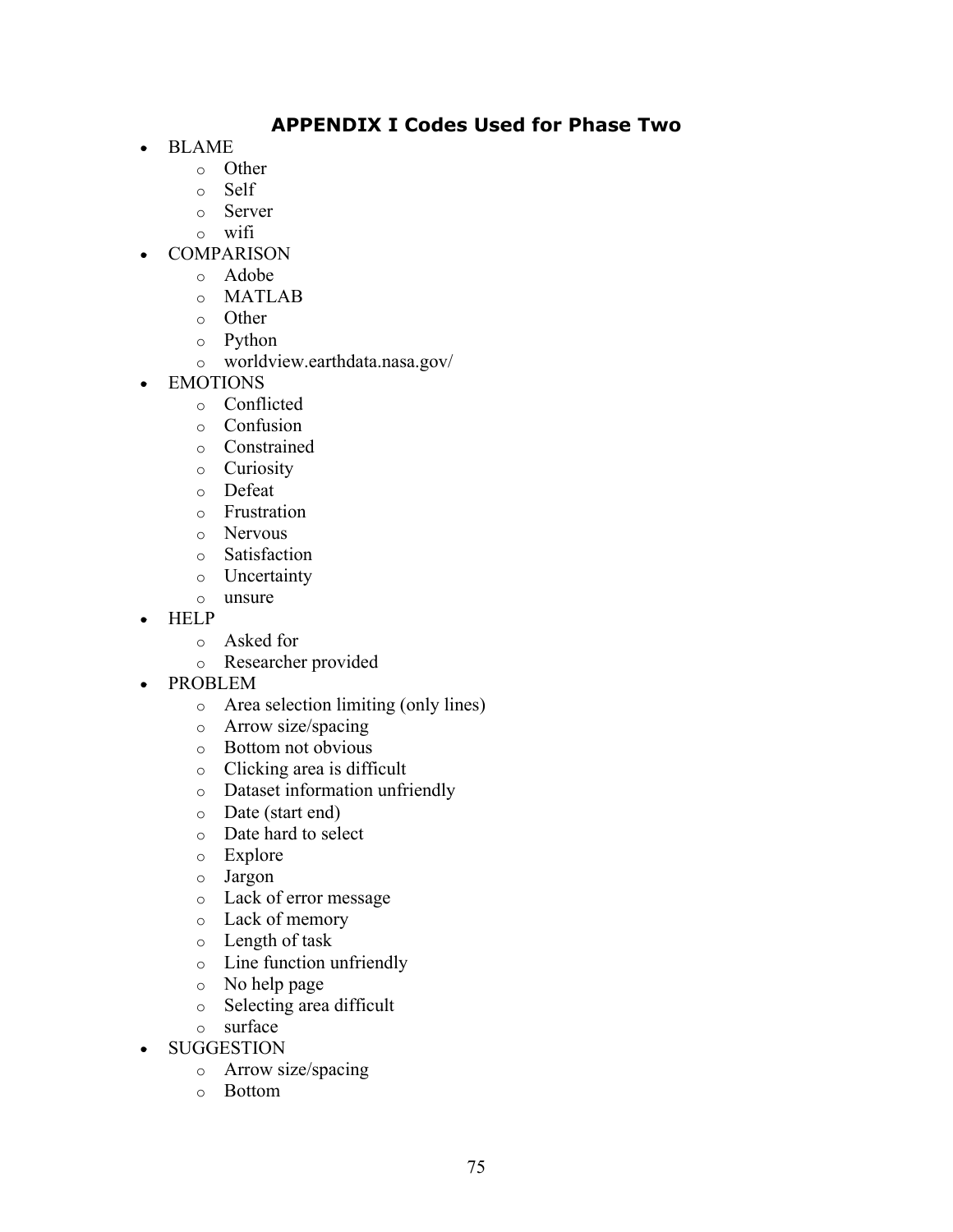- o Dataset information
- o Date (select)
- o Error message
- o Export products
- o Feedback
- o Map pop up change
- o Memory
- o Menu
- o Plot title
- o Simple language
- o tutorial
- MISC
	- o Inefficient
	- o Participant had to refresh
	- o Participant has seen ocean navigator before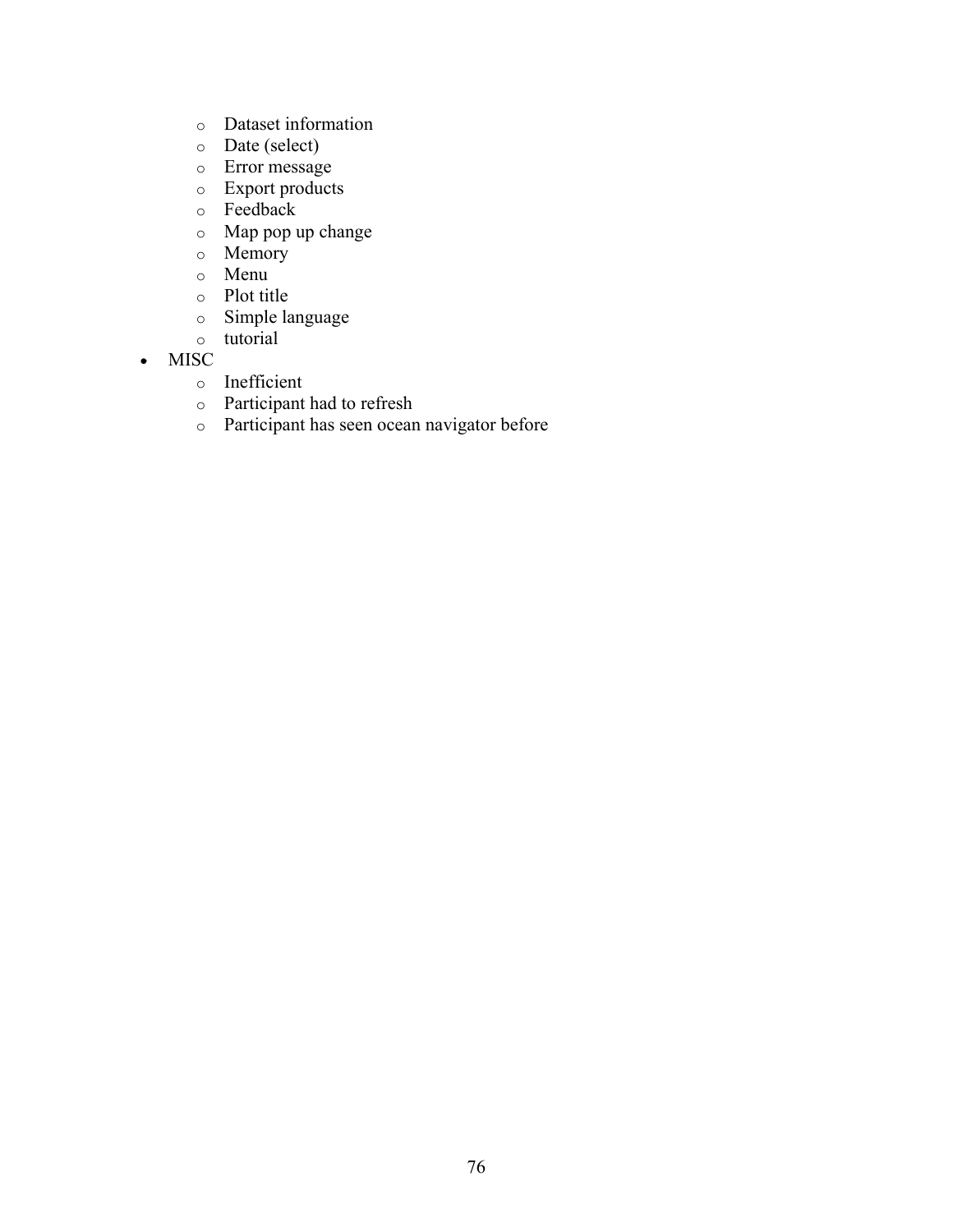## **APPENDIX J Final List of Codes with Definitions**

**"BLAME"** was used when the participant blamed an issue on anything other than the system (Ocean Navigator) itself or justified the system not working because of something other than the system

**"BLAME: other"** was used when the participant placed blame on something other than the system but on something that was not quite tangible. Participants justified issues by saying "but that's not unique to this program", "I understand it's a lot of data", and "but that would take more coding".

**"BLAME: self"** was used when the participant placed blame on themselves rather than the system. Participants justified issues by saying things like "maybe there's an easy way and I just don't see it", "I'm just apparently not very observant", "maybe I'm just getting tired", or "I wouldn't say I felt confident using the system but that's more an artifact of my background than the system".

**"BLAME: server"** was used when the participant placed blame on the server rather than the system. Participants justified issues by saying "there must be a lot of people using Ocean Navigator right now" and "because it seems like it's almost like a server issue". **"BLAME: wifi"** was used when the participant placed blame on the wifi rather than the system. Participants justified issues by saying "let's blame the wifi of the hotel" and "I continue to be confused about whether is this data available or is my internet slow".

**"COMPARISON"** was used when the participant compared Ocean Navigator to another system.

**"COMPARISON: Adobe"** was used when the participant compared Ocean Navigator to Adobe. The participant who used this comparison said " but maybe it's my Adobe trained brain"

**"COMPARISON: MATLAB"** was used when the participant compared Ocean Navigator to MATLAB. Participants comparing to MATLAB said "least favorite features about old MATLAB inaccurate error messages", "if I was making this in MATLAB myself I would then draw a contour where the ice concentration is or the ice concentration fraction is 0.15", and "I feel like I don't know I guess because I'm a quantitative person and I work with things like MATLAB Python or whatever I want to be able to export that data as like numbers"

**"COMPARISON: other"** was used when the participant compared Ocean Navigator to something intangible. The participant who used this comparison said "yeah I mean that's you can do it pretty easily it's not like it's that hard but I feel like these days we're so used to just like well of course it knows what I want to do I want the next thing right there I don't want to have to select another tool or something like that"

**"COMPARISON: Python"** was used when the participant compared Ocean Navigator to Python. The participant who used this comparison said "I feel like I don't know I guess because I'm a quantitative person and I work with things like MATLAB Python or whatever I want to be able to export that data as like numbers"

**"COMPARISON: worldview.earthdata.nasa.gov/"** was used when the participant compared Ocean Navigator to worldview.earthdata.nasa.gov/. The participant who used this comparison demonstrated features they liked on worldview.earthdata.nasa.gov/ and expressed that they would be helpful features to incorporate into Ocean Navigator

**"EMOTIONS"** was used when a participant expressed an emotion either through directly saying they were feeling it or implying that they were feeling it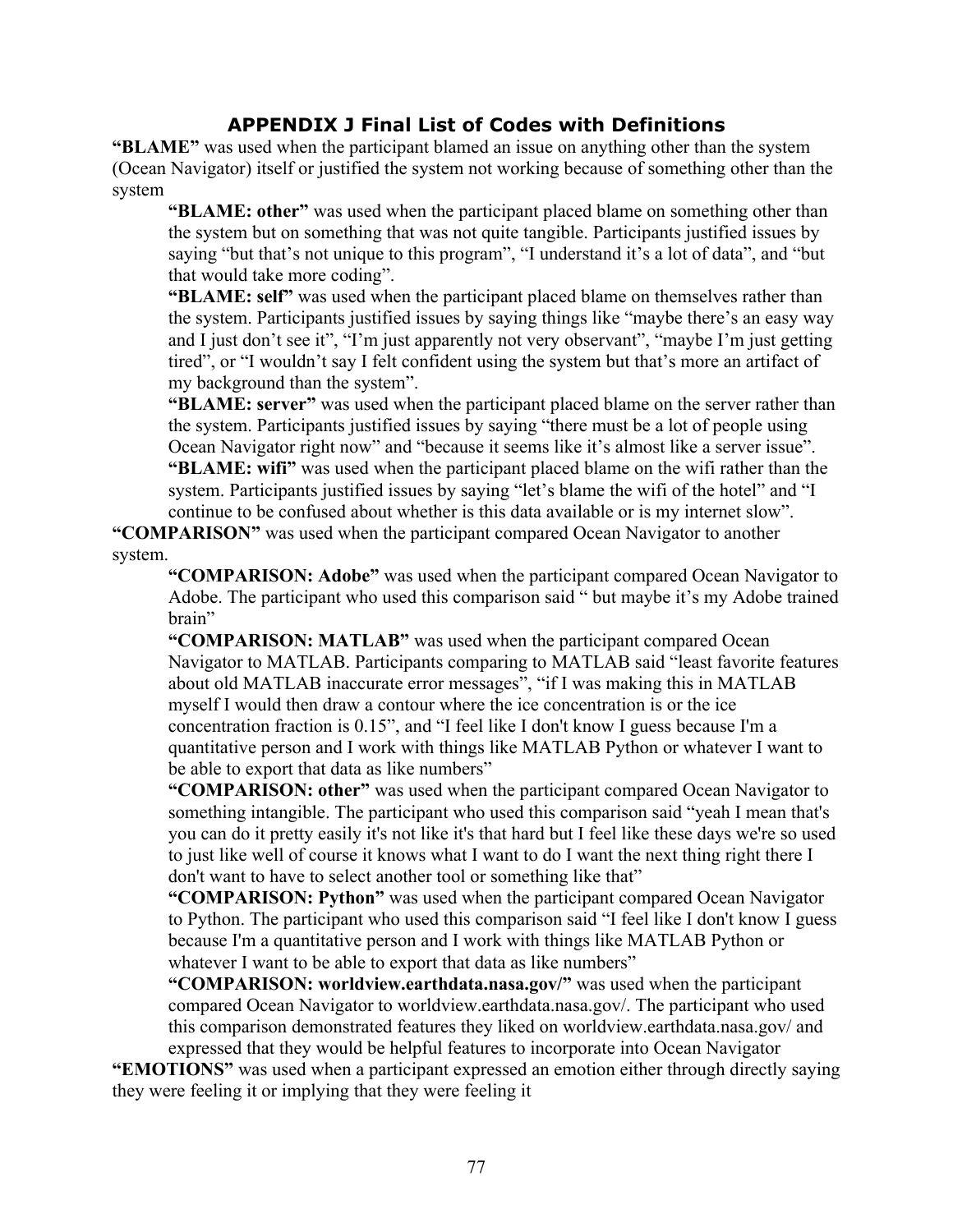**"EMOTIONS: conflicted"** was used when a participant said "I feel conflicted"

**"EMOTIONS: confusion"** was used when a participant either said "I'm confused" or expressed confusion through saying something like "why is it undefined", "I don't know why…", "I wonder if…", "so maybe there's something wrong again", "I don't know how...", "but which one", "I don't know what...", "what's the difference between...", "how do I…", "I don't know if…", "what I don't know is…", or "I don't understand". **"EMOTIONS: constrained"** was used when a participant either said "I feel

constrained" or expressed the feeling by saying "now I can't do anything"

**"EMOTIONS: curiosity"** was used when a participant either said "I'm curious" or expressed curiosity through saying "what if I…".

**"EMOTIONS: defeat"** was used when a participant expressed a feeling of defeat by saying something like "I think I'm just gonna call it a day", "I'm gonna go on to the next one" (without completing the task), "I failed totally", "there's a way to do it, but I have no idea", or "I don't know what to do"

**"EMOTIONS: frustration"** was used when a participant either said something like "I feel frustrated" or expressed frustration through saying something like "I broke this thing", "every time that I have to include something I want to die", "it won't stop yelling at me", or "oh now it's upset at me".

**"EMOTIONS: nervous"** was used when a participant either said something like "I'm nervous/worried/scared".

**"EMOTIONS: satisfaction"** was used when a participant expressed a feeling of satisfaction by saying something like "perfect", "that's nice", "okay great, so that's done", "great", "okay" (after completing something successfully), "I'm happy with my results", "I think I'm done with…", "there we go", "okay, success", "that's good", "that is what I'm looking for", or "sweet, I win".

**"EMOTIONS: uncertainty"** was used when a participant was unsure if they completed the task or not and said something like "okay, am I done?" or "I think I did that right" **"EMOTIONS: unsure"** was used when a participant said "I'm not sure" or expressing that they were unsure by saying "I think that means…".

**"HELP"** was used when the participant asked for help and/or the researcher provided help **"HELP: asked for"** was used when the participant asked for help. Participants who this code was applied to said things like "hmm any suggestions how I should do" and "is there a better way to do it than this?".

**"HELP: researcher provided"** was used when the researcher provided help. This code was applied when the researcher said things like "you're missing the date", "so just a hint you're trying to enter a coordinate so maybe try to find somewhere where you can enter a coordinate", and "if you get completely stuck the easiest thing to do is just refresh the entire page". Help involved:

- recommending a participant refresh the screen
- reminding a participant to enter a date they had not entered or one they had entered incorrectly
- suggesting a participant find somewhere to enter a coordinate
- redirecting a participant from the maximum and minimum fields to the field where they could enter a coordinate
- recommending a participant change the depth they selected
- recommending a participant change the dataset they were using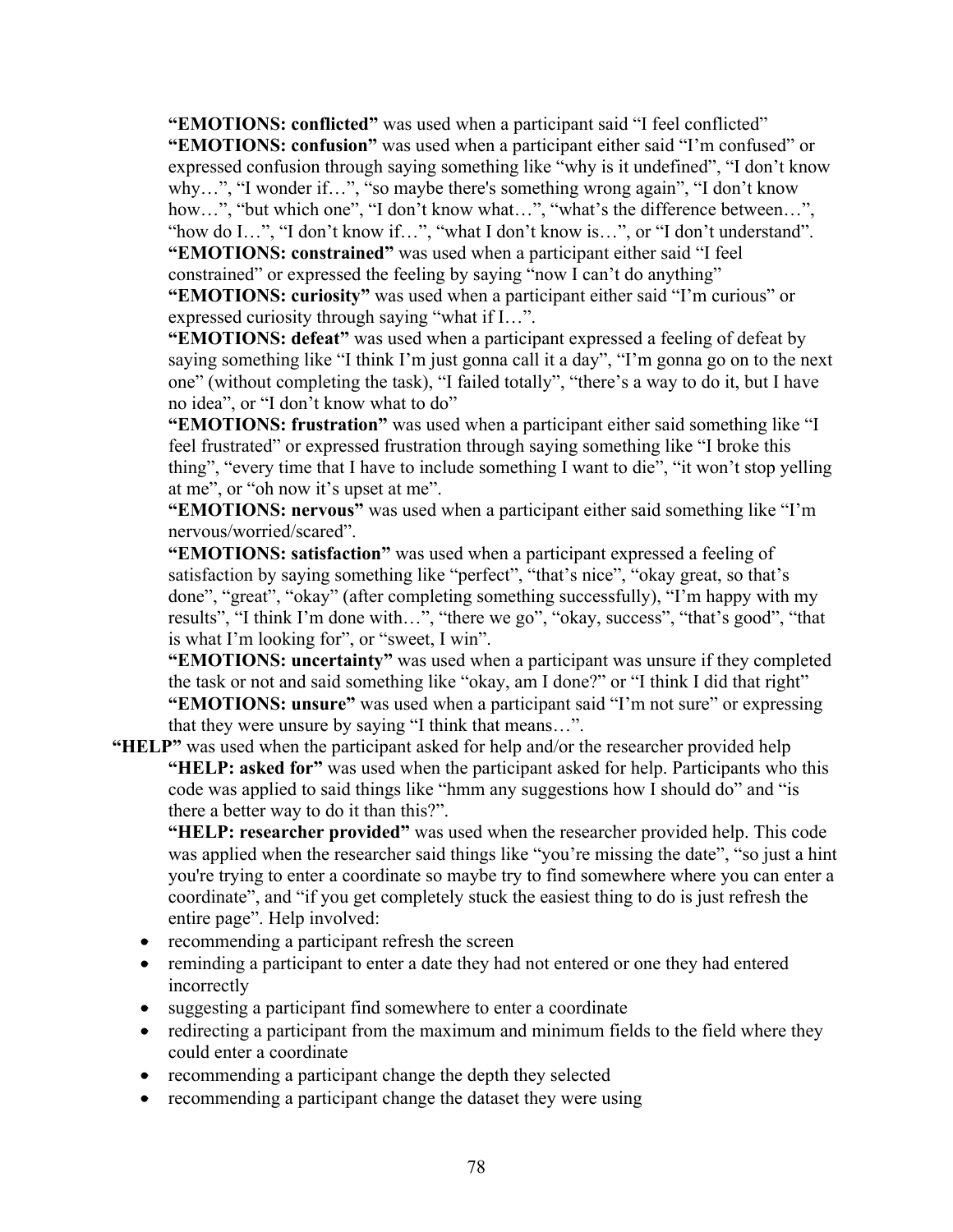- recommending a participant reread the task description and pointing out an important piece of information as they did so
- recommending a participant focus on a more important part of a task description when they were focused on something unimportant
- showing a participant where the "virtual mooring" option was
- suggesting a participant select the surface option instead of the bottom option
- suggesting a participant change a Hovmöllar diagram to show 15% sea ice extent as opposed to 14%
- giving some kind of hint related to finding the Class 4 option
- selecting an area for a participant that they had uploaded from a CSV
- showing a participant the bottom option.

**"MISC"** was used when something was deemed noteworthy but did not fit into a higher-level code.

**"MISC: inefficient"** was used when a participant described the system as inefficient. The participant who this code was applied to said the phrases "first of all, A. not efficient, B. this is also going to be extremely inefficient probably very shortly" and "ugh this should be more efficient".

**"MISC: participant had to refresh"** was used when the participant refreshed the page due to it freezing.

**"MISC: participant has seen ocean navigator before"** was used for the one participant who recognized Ocean Navigator as something they had seen before.

#### **"PROBLEM"** was used when the participant wanted to do something and could not

**"PROBLEM: area selection limiting (only lines)"** was used when a participant said "is there a way to do a circle or a non-square polygon"

**"PROBLEM: arrow size/spacing**" was used when a participant said "I am looking for something to add just the number of arrows or the space between each arrow"

**"PROBLEM: bottom not obvious"** was used when a participant wanted to select the depth "bottom" but could not find the option. Participants said things like "we don't know what the bottom is", "is there a way to know exactly what the bottom is", and "on the list" of depth options I just picked the last one I'm gonna see if that works".

**"PROBLEM: clicking area is difficult"** was used when participants expressed dislike of the fact that you have to click the outline of an area instead of in the middle of an area. Participants said things like "that's also somewhat confusing sometimes because it doesn't always work if you click like that and don't you have to be like right on the line or if you're zoomed out" and "okay! I just needed to click on it there we go"

**"PROBLEM: dataset information unfriendly"** was used when participants wanted information on the dataset and either didn't notice that it was available or found the information difficult to comprehend. Participants said things like "maybe because some of these datasets I have heard of but some of them I have not maybe it is common knowledge to most oceanographers but because maybe I'm a bit more new to this maybe if there was a page where you could have a little bit of a description of the datasets", "I guess I could read this thing but it's long and I don't want to read it all", "I know nothing about those observations like where did they come from what is their source so I would be curious about that"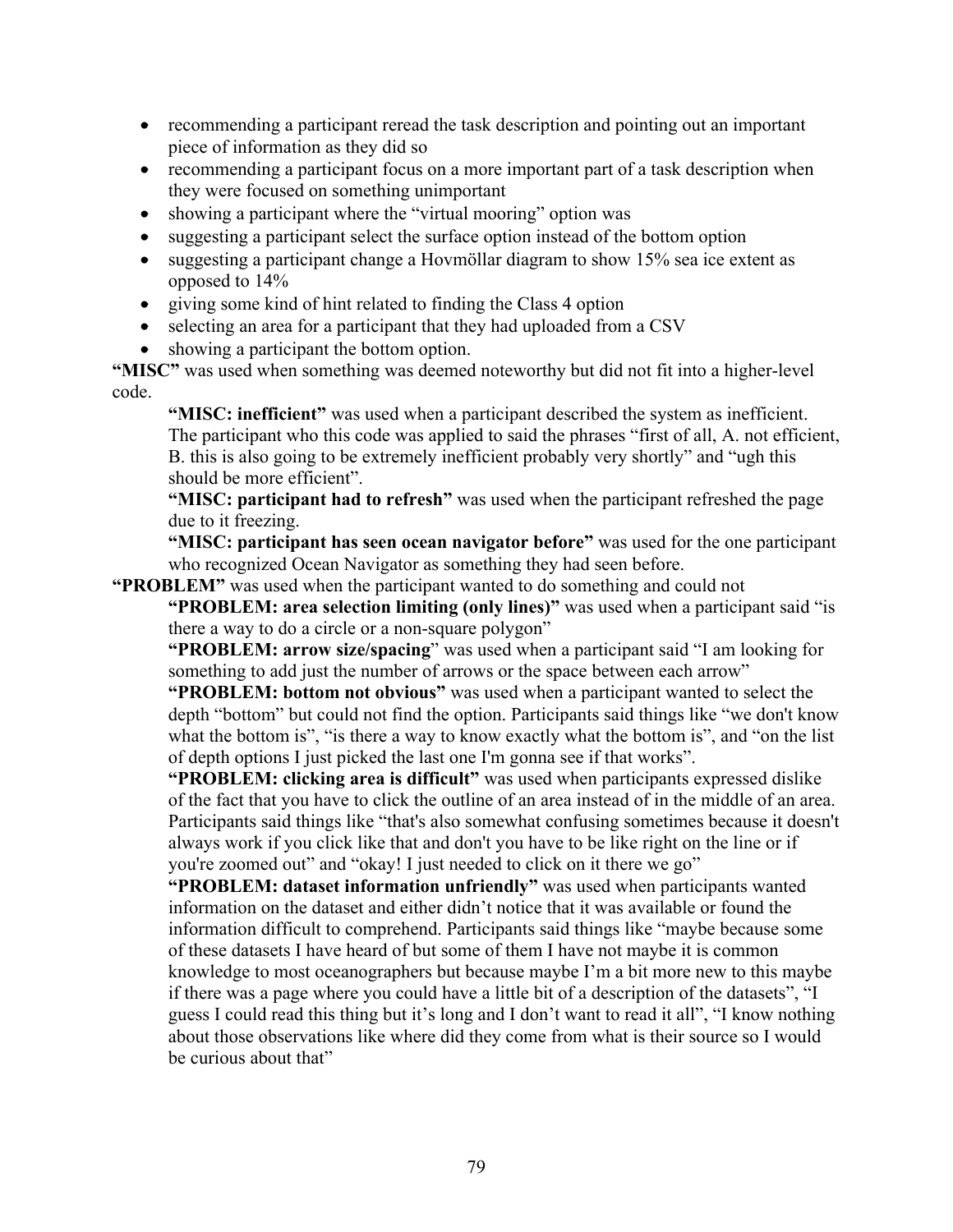**"PROBLEM: date (start end)"** was used when the participant had difficulty selecting a range of dates, usually because it will not let you choose a start date that does not work with the end date so you have to know which one to change first.

**"PROBLEM: date hard to select**" was used when a participant had trouble selecting the date and had to click back through a lot of dates before getting to the one they were looking for.

**"PROBLEM: jargon**" was used when a participant expressed that they were unfamiliar with a term. Participants said things like "I don't know what a Hövmoller diagram is", "I just think it's jargon", "there's an assumption that you know what class 4 means", and "I don't know that term".

**"PROBLEM: lack of error message"** was used when the system froze instead of producing an error message

**"PROBLEM: lack of memory"** was used when the participant expressed unhappiness with the system not remembering a point they had just put in when they reopened the window to enter a point. Participants said "I'm scared to hit this because I'm worried I'll lose the place I am", "I want to enter the coordinates I got to do this again I feel frustrated… three five maybe it could remember where I've searched before", and "yes, yes things that remember make my life easier".

**"PROBLEM: length of task"** was used when a participant expressed that they thought the task was taking long.

**"PROBLEM: line function unfriendly"** was used when a participant didn't realize that they had to double click to end a line.

**"PROBLEM: no help page"** was used when a participant selected a help option and there was no help.

**"PROBLEM: selecting area difficult"** was used when a participant tried to click and drag to create an area instead of clicking multiple points.

**"PROBLEM: surface"** was used when a participant thought "0m" meant zero meters from the bottom (it means surface)

**"SUGGESTION"** was used when a participant suggested something they would like changed about Ocean Navigator. Participants said things like "it would be nice if you could…", "that could be something to add", and "it would be helpful if you could…"

**"SUGGESTION: arrow size/spacing"** was used when the participant suggested being able to change the size or spacing of velocity arrows.

**"SUGGESTION: bottom"** was used when the participant suggested having the "bottom" depth option at the bottom of the list.

**"SUGGESTION: dataset information"** was used when the suggested for there to be information available about the datasets.

**"SUGGESTION: date (select)"** was used when a participant suggested that there should be an easier way to select a date. Some recommending adding an ability to type in a date rather than only clicking.

**"SUGGESTION: error message"** was used when a participant suggested that there should be an error message.

**"SUGGESTION: export data"** was used when a participant suggested that there should be an option to export the raw data.

**"SUGGESTION: feedback"** was used when a participant suggested that there should be "feedback" or "guidance" from the system.